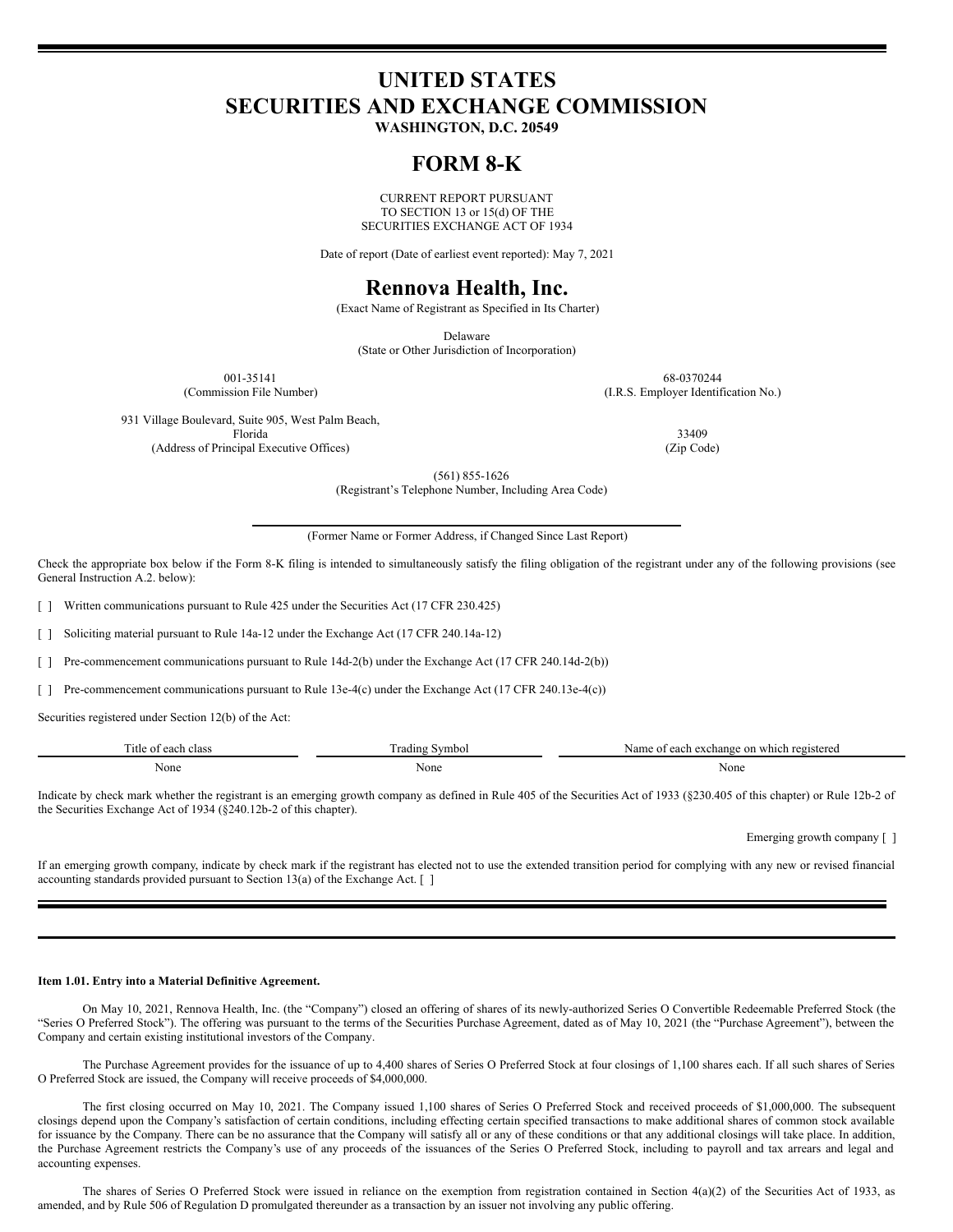The terms of the Series O Preferred Stock are set forth below under Item 5.03, which is incorporated herein by reference.

The foregoing description of the Purchase Agreement does not purport to be complete and is qualified by reference to the Purchase Agreement, a form of which is filed as Exhibit 10.1 to this Current Report on Form 8-K and is incorporated herein by reference.

#### **Item 3.02. Unregistered Sales of Equity Securities.**

The information set forth in Item 1.01 is incorporated herein by reference.

## **Item 5.03. Amendments to Articles of Incorporation or Bylaws; Changes in Fiscal Year.**

On May 7, 2021, the Company filed a Certificate of Designation with the Secretary of State of the State of Delaware to authorize the issuance of up to 10,000 shares of Series O Preferred Stock. The following is a summary of certain terms of the Series O Preferred Stock.

*General*. The Company's Board of Directors has designated 10,000 shares of the 5,000,000 authorized shares of preferred stock as the Series O Preferred Stock. Each share of the Series O Preferred Stock has a stated value of \$1,000.

*Voting Rights*. Except as provided below or by law, the Series O Preferred Stock shall have no voting rights. However, as long as any shares of Series O Preferred Stock are outstanding, the Company shall not, without the affirmative vote of the holders of a majority of the then outstanding shares of the Series O Preferred Stock, (a) alter or change adversely the powers, preferences or rights given to the Series O Preferred Stock or alter or amend the Certificate of Designation, (b) amend its certificate of incorporation or other charter documents in any manner that adversely affects any rights of the holders, (c) increase the number of authorized shares of the Series O Preferred Stock, or (d) enter into any agreement with respect to any of the foregoing.

*Dividends*. Dividends at the rate per annum of 10% of the stated value per share shall accrue on each outstanding share of Series O Preferred Stock from and after the date of the original issuance of such share of Series O Preferred Stock (the "Preferred Accruing Dividends"). The Preferred Accruing Dividends shall accrue from day to day, whether or not declared, and shall be cumulative and non-compounding; provided, however, that such Preferred Accruing Dividends shall be payable only when, as, and if declared by the Board of Directors. No cash dividends shall be paid on the common stock unless the Preferred Accruing Dividends are paid.

*Rank*. The Series O Preferred Stock ranks with respect to dividends or a liquidation, (i) on parity with the common stock, the Company's Series H Convertible Preferred Stock, the Company's Series L Convertible Preferred Stock, the Company's Series M Convertible Preferred Stock and the Company's Series N Convertible Preferred Stock, (ii) senior to the Company's Series F Convertible Preferred Stock, and (iii) junior to any other class or series of preferred stock of the Company afterwards created and ranking by its terms senior to the Series O Preferred Stock.

*Conversion*. Each share of the Series O Preferred Stock is convertible into shares of the Company's common stock, at any time and from time to time, at the option of the holder, into that number of shares of common stock determined by dividing the stated value of such share of Series O Preferred Stock, plus any accrued declared and unpaid dividends, by the conversion price. The conversion price is equal to 90% of the lowest VWAP during the 10 trading days immediately prior to the conversion date. Holders of the Series O Preferred Stock are prohibited from converting Series O Preferred Stock into shares of common stock if, as a result of such conversion, the holder, together with its affiliates, would own more than 9.99% of the total number of shares of common stock then issued and outstanding. However, any holder may increase or decrease such percentage to any other percentage not in excess of 9.99%, provided that any increase in such percentage shall not be effective until 61 days after notice to the Company.

*Liquidation Preference*. Upon any liquidation, dissolution or winding up of the Company, the holders of the Series O Preferred Stock shall be entitled to receive an amount equal to the stated value of the Series O Preferred Stock, plus any accrued declared and unpaid dividends thereon and any other fees or liquidated damages then due and owing thereon, for each share of the Series O Preferred Stock before any distribution or payment shall be made on any junior securities.

*Redemption*. At any time the Company shall have the right to redeem all, or any part, of the Series O Preferred Stock then outstanding. The Series O Preferred Stock subject to redemption shall be redeemed by the Company in cash in an amount equal to the stated value of the shares of the Series O Preferred Stock being redeemed plus all accrued declared and unpaid dividends.

The foregoing description of the Series O Preferred Stock does not purport to be complete and is qualified by reference to the Certificate of Designation of the Series O Preferred Stock, a copy of which is filed as Exhibit 3.26 to this Current Report on Form 8-K and is incorporated herein by reference.

#### **Item 8.01 Other Events.**

As a result of conversions of shares of the Company's preferred stock, the Company currently has 10,000,000,000 shares of common stock issued and outstanding. The Company, therefore, has issued all of its authorized shares of common stock. It cannot issue additional shares of common stock unless and until it is able to amend its Certificate of Incorporation to increase its authorized common stock or it effects a reverse split. The Company needs immediate additional capital to execute on its business plan and without the ability to issue shares of common stock will have difficulty securing the capital required to continue in business.

## **Item 9.01. Financial Statements and Exhibits.**

## **(d) Exhibits**

| Exhibit No. | <b>Exhibit Description</b>                                                                                                      |
|-------------|---------------------------------------------------------------------------------------------------------------------------------|
|             |                                                                                                                                 |
| 3.26        | Certificate of Designation for Series O Convertible Redeemable Preferred Stock.                                                 |
| 10.1        | Form of Securities Purchase Agreement, dated as of May 10, 2021, among Rennova Health, Inc. and the investors signatory thereto |
|             |                                                                                                                                 |

## **SIGNATURES**

3

Pursuant to the requirements of the Securities Exchange Act of 1934, the registrant has duly caused this report to be signed on its behalf by the undersigned hereunto duly authorized.

Date: May 11, 2021 RENNOVA HEALTH, INC.

By: */s/ Seamus Lagan*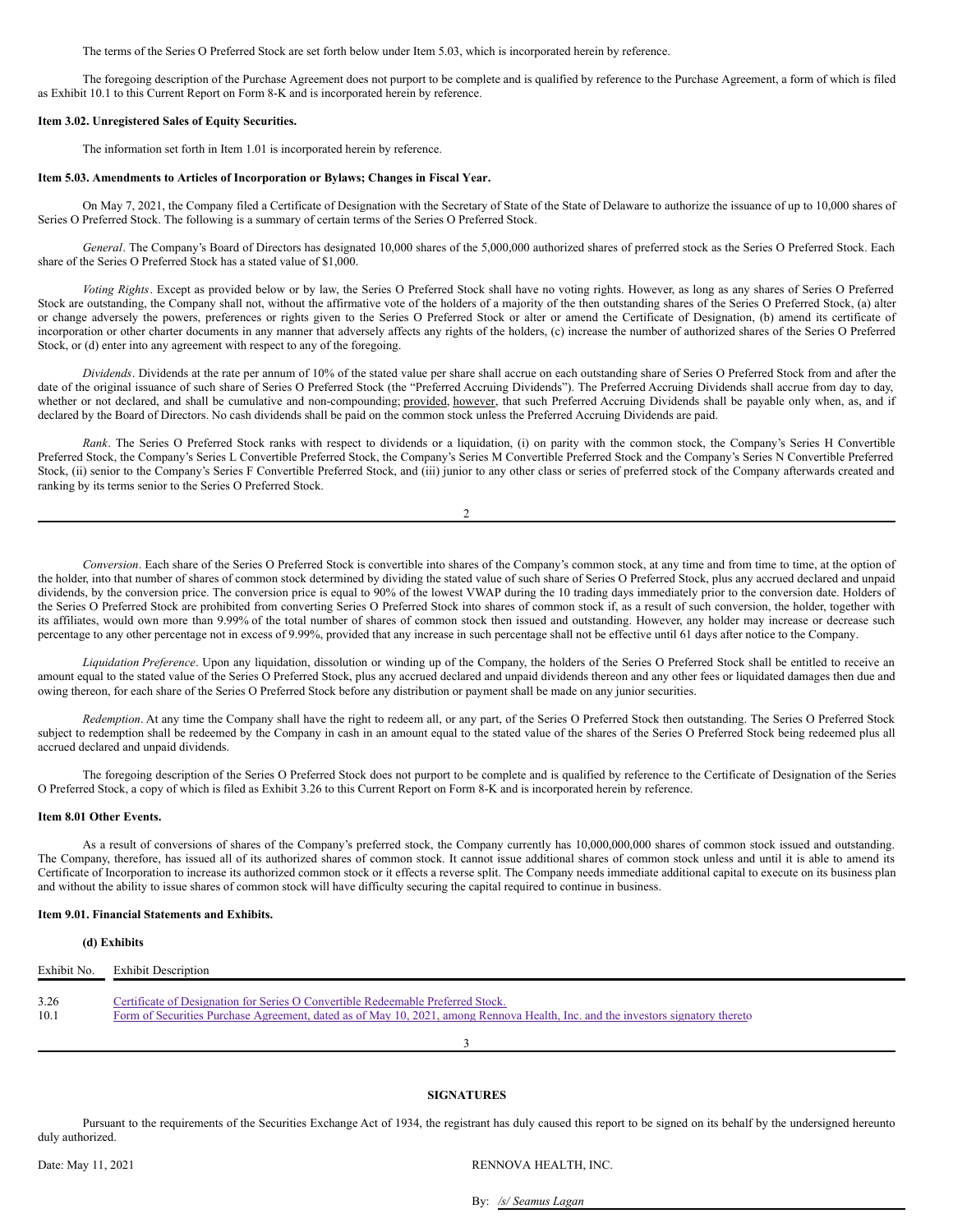Seamus Lagan Chief Executive Officer (principal executive officer)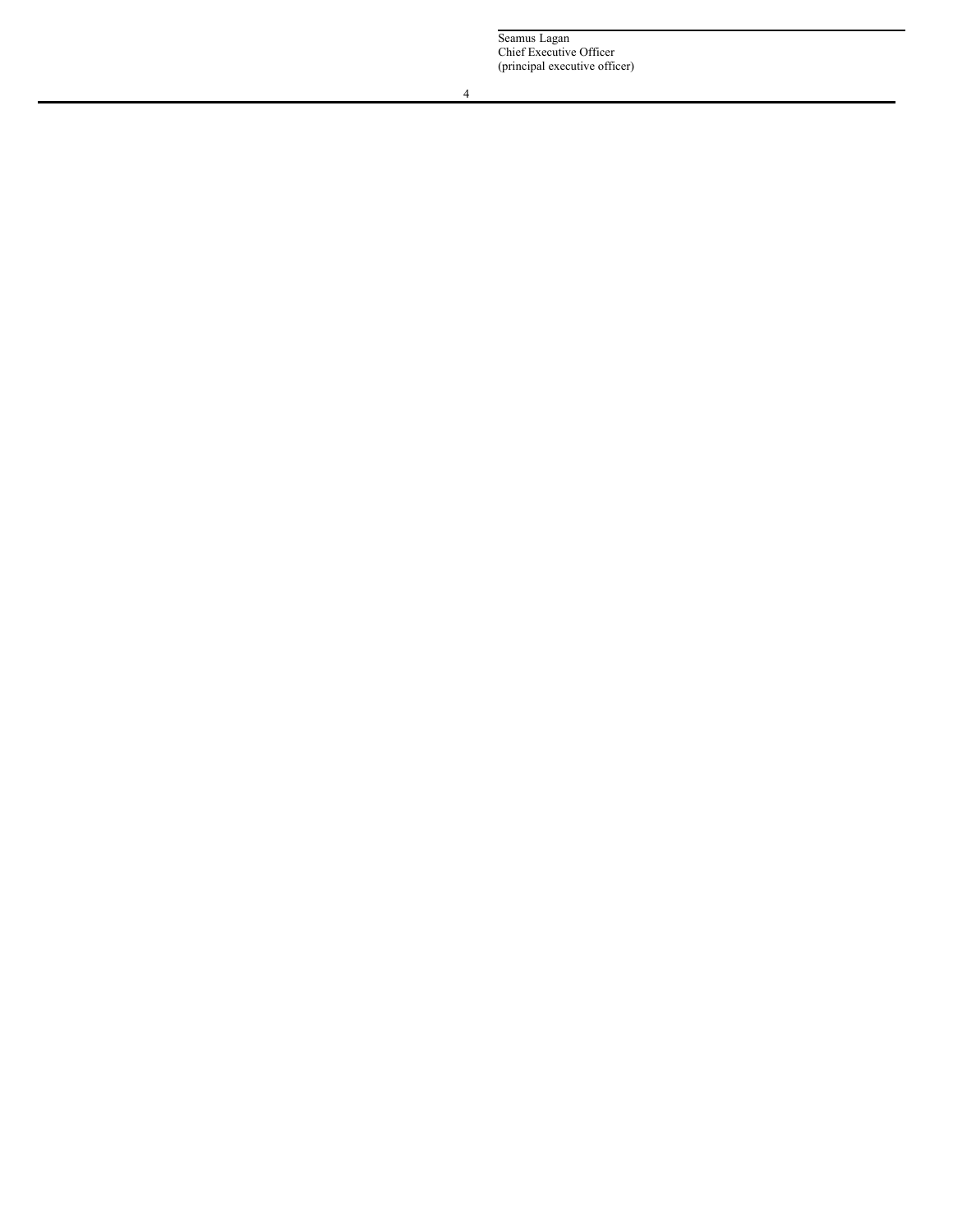#### **RENNOVA HEALTH, INC.**

## **CERTIFICATE OF DESIGNATION OF PREFERENCES, RIGHTS AND LIMITATIONS OF**

## **SERIES O CONVERTIBLE REDEEMABLE PREFERRED STOCK**

## PURSUANT TO SECTION 151 OF THE DELAWARE GENERAL CORPORATION LAW

The undersigned, Seamus Lagan and Sebastien Sainsbury, do hereby certify that:

1. They are the Chief Executive Officer and President and the Secretary, respectively, of Rennova Health, Inc., a Delaware corporation (the 'Corporation'').

2. The Corporation is authorized to issue 5,000,000 shares of preferred stock, 2,658,298 of which have been issued.

3. The following resolutions were duly adopted by the board of directors of the Corporation (the 'Board of Directors''):

**WHEREAS**, the certificate of incorporation of the Corporation provides for a class of its authorized stock known as preferred stock, consisting of 5,000,000 shares, \$0.01 par value per share, issuable from time to time in one or more series;

**WHEREAS**, the Board of Directors is authorized to fix the dividend rights, dividend rate, voting rights, conversion rights, rights and terms of redemption and liquidation preferences of any wholly unissued series of preferred stock and the number of shares constituting any series and the designation thereof, of any of them; and

WHEREAS, it is the desire of the Board of Directors, pursuant to its authority as aforesaid, to fix the rights, preferences, restrictions and other matters relating to a series of the preferred stock, which shall consist of up to 10,000 shares of the preferred stock which the Corporation has the authority to issue, as follows:

**NOW, THEREFORE, BE IT RESOLVED**, that the Board of Directors does hereby provide for the issuance of a series of preferred stock for cash or exchange of other securities, rights or property and does hereby fix and determine the rights, preferences, restrictions and other matters relating to such series of preferred stock as follows:

1

## **TERMS OF PREFERRED STOCK**

Section 1. Definitions. For the purposes hereof, the following terms shall have the following meanings:

"Affiliate" means any Person that, directly or indirectly through one or more intermediaries, controls or is controlled by or is under common control with a Person, as such terms are used in and construed under Rule 405 of the Securities Act.

"Alternate Consideration" shall have the meaning set forth in Section 7(c).

"Attribution Parties" shall have the meaning set forth in Section 6(d).

"Beneficial Ownership Limitation" shall have the meaning set forth in Section 6(d).

"Business Day" means any day except any Saturday, any Sunday, any day which is a federal legal holiday in the United States or any day on which banking institutions in the State of New York are authorized or required by law or other governmental action to close.

"Commission" means the United States Securities and Exchange Commission.

"Common Stock" means the Corporation's common stock, par value \$0.0001 per share, and stock of any other class of securities into which such securities may hereafter be reclassified or changed.

"Common Stock Equivalents" means any securities of the Corporation or the Subsidiaries which would entitle the holder thereof to acquire at any time Common Stock, including, without limitation, any debt, preferred stock, rights, options, warrants or other instrument that is at any time convertible into or exercisable or exchangeable for, or otherwise entitles the holder thereof to receive, Common Stock.

"Conversion Amount" means the sum of the Stated Value at issue, plus any accrued declared and unpaid dividends thereon.

"Conversion Date" shall have the meaning set forth in Section 6(a).

"Conversion Price" shall have the meaning set forth in Section 6(b).

"Conversion Shares" means, collectively, the shares of Common Stock issuable upon conversion of the shares of Preferred Stock in accordance with the terms hereof.

"Distribution" shall have the meaning set forth in Section 7(b).

"Exchange Act" means the Securities Exchange Act of 1934, as amended, and the rules and regulations promulgated thereunder.

"Fundamental Transaction" shall have the meaning set forth in Section 7(c).

"Holder" shall have the meaning set forth in Section 2.

"Junior Securities" means the Common Stock and all other Common Stock Equivalents of the Corporation other than those securities (i) which are explicitly senior or pari passu to the Preferred Stock, or (ii) to which the Preferred Stock is explicitly junior in dividend rights or liquidation preference.

2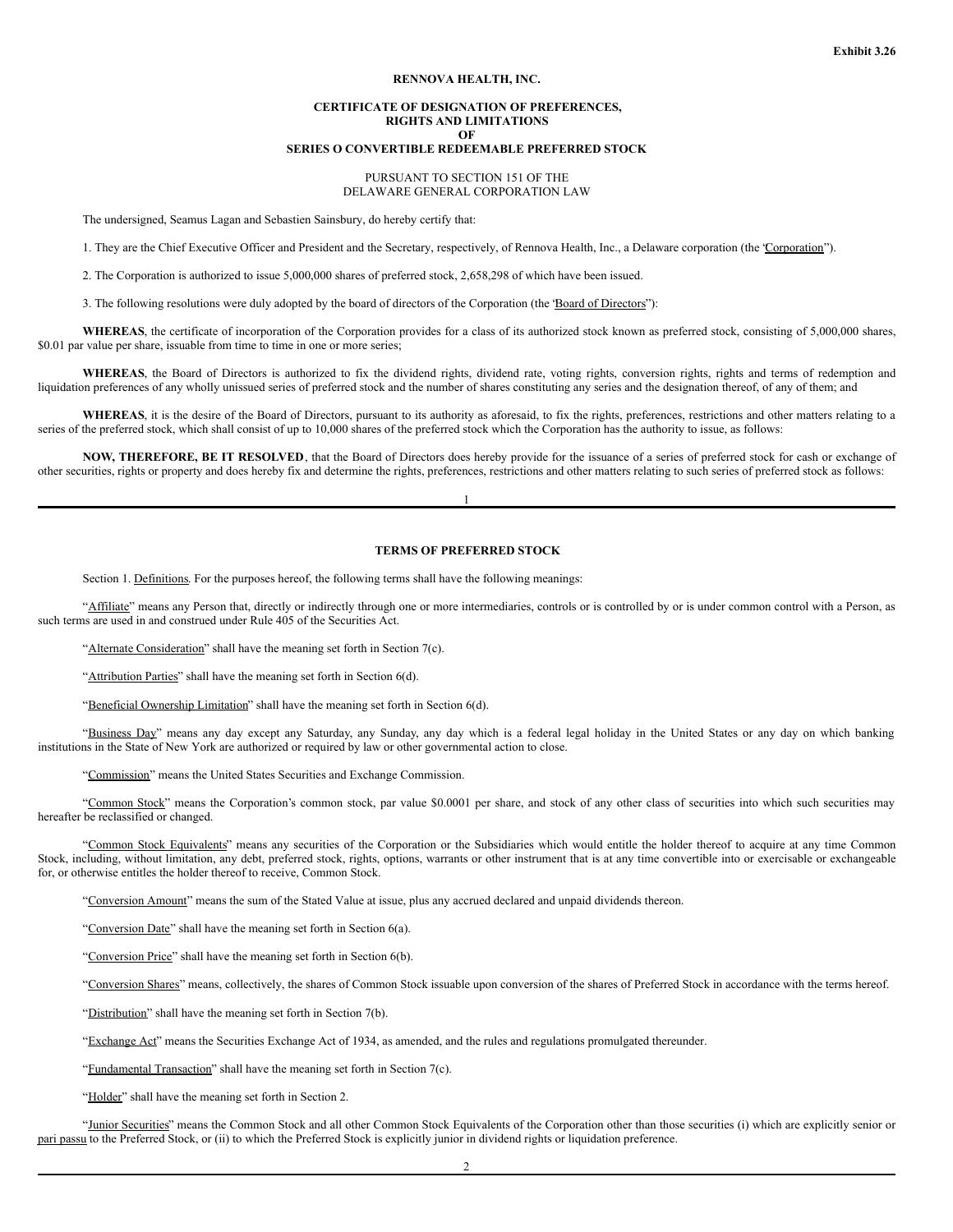"Liquidation" shall have the meaning set forth in Section 5.

"Notice of Conversion" shall have the meaning set forth in Section 6(a).

"Original Issue Date" means the date of the first issuance of any shares of the Preferred Stock regardless of the number of transfers of any particular shares of Preferred Stock and regardless of the number of certificates which may be issued to evidence such Preferred Stock.

"Person" means an individual or corporation, partnership, trust, incorporated or unincorporated association, joint venture, limited liability company, joint stock company, government (or an agency or subdivision thereof) or other entity of any kind.

"Preferred Accruing Dividends" shall have the meaning set forth in Section 3.

"Preferred Stock" shall have the meaning set forth in Section 2.

"Purchase Rights" shall have the meaning set forth in Section  $7(a)$ .

"Rule 144" means Rule 144 promulgated by the Commission pursuant to the Securities Act, as such Rule may be amended from time to time, or any similar rule or regulation hereafter adopted by the Commission having substantially the same effect as such Rule.

"Securities Act" means the Securities Act of 1933, as amended, and the rules and regulations promulgated thereunder.

"Share Delivery Date" shall have the meaning set forth in Section 6(c).

"Stated Value" shall have the meaning set forth in Section 2.

"Subsidiary" means any direct or indirect subsidiary of the Corporation presently existing or formed or acquired after the date hereof.

"Successor Entity" shall have the meaning set forth in Section 7(c).

"Trading Day" means a day on which the principal Trading Market is open for business.

"Trading Market" means any of the following markets or exchanges on which the Common Stock is listed or quoted for trading on the date in question: the NYSE MKT, the Nasdaq Capital Market, the Nasdaq Global Market, the Nasdaq Global Select Market, the New York Stock Exchange, OTCQB, OTCQX or OTC Pink (or any successors to any of the foregoing).

"Transaction Documents" means this Certificate of Designation, the Exchange Agreement, all exhibits and schedules thereto and hereto and any other documents or agreements executed in connection with the transactions contemplated pursuant to the Exchange Agreement.

"Transfer Agent" means Computershare, Inc., the current transfer agent of the Corporation with a mailing address of 250 Royall Street, Canton, Massachusetts 02021, and any successor transfer agent of the Corporation.

3

"YWAP" means, for any date, the price determined by the first of the following clauses that applies: (a) if the Common Stock is then listed or quoted on a Trading Market, the daily volume weighted average price of the Common Stock for such date (or the nearest preceding date) on the Trading Market on which the Common Stock is then listed or quoted as reported by Bloomberg L.P. (based on a Trading Day from 9:30 a.m. (New York City time) to 4:02 p.m. (New York City time)), (b) if OTCQB or OTCQX is not a Trading Market, the volume weighted average price of the Common Stock for such date (or the nearest preceding date) on OTCQB or OTCQX as applicable, (c) if the Common Stock is not then listed or quoted for trading on OTCQB or OTCQX and if prices for the Common Stock are then reported on The Pink Open Market (or a similar organization or agency succeeding to its functions of reporting prices), the most recent bid price per share of the Common Stock so reported, or (d) in all other cases, the fair market value of a share of Common Stock as determined by an independent appraiser selected in good faith by the Holders of a majority in interest of the Preferred Stock then outstanding and reasonably acceptable to the Corporation, the fees and expenses of which shall be paid by the Corporation.

Section 2. Designation, Amount and Par Value. The series of preferred stock shall be designated as its Series O Convertible Redeemable Preferred Stock (the "Preferred Stock") and the number of shares so designated shall be up to 10,000 (which shall not be subject to increase without the written consent of all of the holders of the Preferred Stock (each, a "Holder" and collectively, the "Holders")). Each share of Preferred Stock shall have a par value of \$0.01 per share and a stated value equal to \$1,000.00 (the "Stated Value").

Section 3. Dividends. Dividends at the rate per annum of ten percent (10%) of the Stated Value per share shall accrue on each outstanding share of Preferred Stock from and after the date of the original issuance of such share of Preferred Stock (subject to appropriate adjustment in the event of any stock dividend, stock split, combination or other similar recapitalization with respect to the Preferred Stock) (the "Preferred Accruing Dividends"). The Preferred Accruing Dividends shall accrue from day to day, whether or not declared, and shall be cumulative and non-compounding; provided, however, that such Preferred Accruing Dividends shall be payable only when, as, and if declared by the Board of Directors and the Corporation shall be under no obligation to pay such Preferred Accruing Dividends. No cash dividends shall be paid on the Common Stock unless the Preferred Accruing Dividends are paid. Except for stock dividends or distributions for which adjustments are to be made pursuant to Section 7, Holders shall be entitled to receive, and the Corporation shall pay, dividends on shares of Preferred Stock equal (on an as-if-converted-to-Common Stock basis) to and in the same form as dividends actually paid on shares of the Common Stock when, as and if such dividends are paid on shares of the Common Stock.

Section 4. Voting Rights. Except as otherwise provided herein or as otherwise required by law, the Preferred Stock shall have no voting rights. However, as long as any shares of Preferred Stock are outstanding, the Corporation shall not, without the affirmative vote of the Holders of a majority of the then outstanding shares of the Preferred Stock, (a) alter or change adversely the powers, preferences or rights given to the Preferred Stock or alter or amend this Certificate of Designation, (b) amend its certificate of incorporation or other charter documents in any manner that adversely affects any rights of the Holders, (c) increase the number of authorized shares of Preferred Stock, or (d) enter into any agreement with respect to any of the foregoing.

4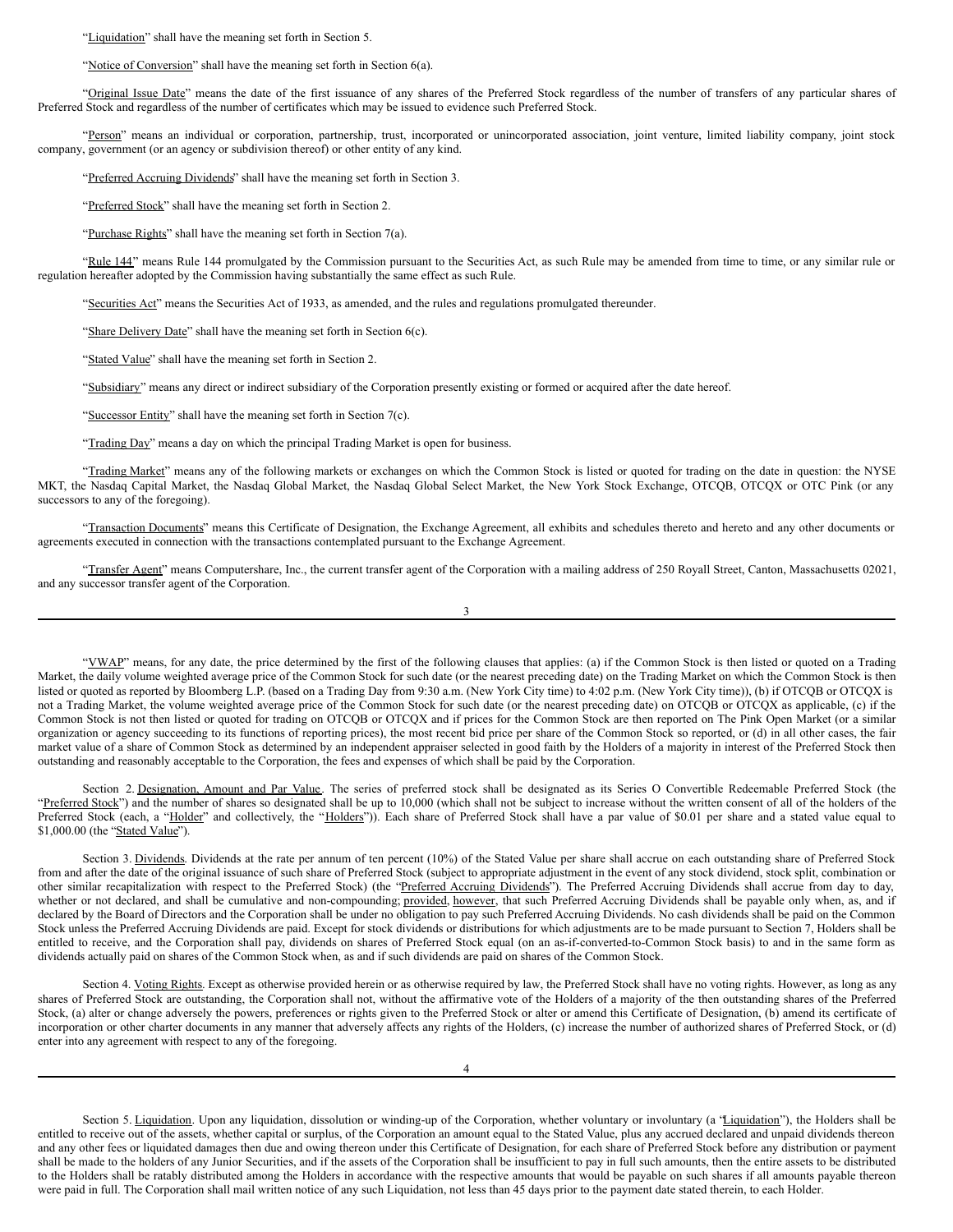#### Section 6. Conversion.

(a) Conversions at Option of Holder. Each share of Preferred Stock shall be convertible, at any time and from time to time from and after the Original Issue Date at the option of the Holder thereof, into that number of shares of Common Stock determined by dividing the Stated Value of such share of Preferred Stock, plus any accrued declared and unpaid dividends thereon by the Conversion Price. Holders shall effect conversions by providing the Corporation with the form of conversion notice attached hereto as Annex A (a "Notice of Conversion"). Each Notice of Conversion shall specify the number of shares of Preferred Stock to be converted, the number of shares of Preferred Stock owned prior to the conversion at issue, the number of shares of Preferred Stock owned subsequent to the conversion at issue and the date on which such conversion is to be effected, which date may not be prior to the date the applicable Holder delivers by facsimile such Notice of Conversion to the Corporation (such date, the "Conversion Date"). If no Conversion Date is specified in a Notice of Conversion, the Conversion Date shall be the date that such Notice of Conversion to the Corporation is deemed delivered hereunder. No ink-original Notice of Conversion shall be required, nor shall any medallion guarantee (or other type of guarantee or notarization) of any Notice of Conversion form be required. The calculations and entries set forth in the Notice of Conversion shall control in the absence of manifest or mathematical error. To effect conversions of shares of Preferred Stock, a Holder shall not be required to surrender the certificate(s) representing the shares of Preferred Stock to the Corporation unless all of the shares of Preferred Stock represented thereby are so converted, in which case such Holder shall deliver the certificate representing such shares of Preferred Stock promptly following the Conversion Date at issue. Upon delivery of the Notice of Conversion, the Holder shall be deemed for all corporate purposes to have become the holder of record of the Conversion Shares with respect to which the applicable Preferred Stock is being converted, irrespective of the actual date of delivery of the Conversion Shares. Shares of Preferred Stock converted into Common Stock or redeemed in accordance with the terms hereof shall be canceled and shall not be reissued.

(b) Conversion Price. The conversion price for the Preferred Stock shall equal 90% of the lowest VWAP during the 10 Trading Days immediately prior to the Conversion Date (the "Conversion Price").

5

## (c) Mechanics of Conversion.

(i) Delivery of Conversion Shares Upon Conversion. Not later than the earlier of (i) two (2) Trading Days and (ii) the number of Trading Days comprising the Standard Settlement Period (as defined below) after each Conversion Date (the "Share Delivery Date"), the Corporation shall deliver, or cause to be delivered, to the converting Holder the number of Conversion Shares being acquired upon the conversion of the Preferred Stock. In compliance with the foregoing sentence, the Corporation shall deliver the Conversion Shares required to be delivered by the Corporation under this Section 6 electronically through the Depository Trust Company or another established clearing corporation performing similar functions. As used herein, "Standard Settlement Period" means the standard settlement period, expressed in a number of Trading Days, on the Corporation's primary Trading Market with respect to the Common Stock as in effect on the date of delivery of the Notice of Conversion.

(ii) Failure to Deliver Conversion Shares. If, in the case of any Notice of Conversion, such Conversion Shares are not delivered to or as directed by the applicable Holder by the Share Delivery Date, the Holder shall be entitled to elect by written notice to the Corporation at any time on or before its receipt of such Conversion Shares, to rescind such Conversion, in which event the Corporation shall promptly return to the Holder any original Preferred Stock certificate delivered to the Corporation and the Holder shall promptly return to the Corporation the Conversion Shares issued to such Holder pursuant to the rescinded Notice of Conversion.

(iii) Obligation Absolute. The Corporation's obligation to issue and deliver the Conversion Shares upon conversion of Preferred Stock in accordance with the terms hereof is absolute and unconditional, irrespective of any action or inaction by a Holder to enforce the same, any waiver or consent with respect to any provision hereof, the recovery of any judgment against any Person or any action to enforce the same, or any setoff, counterclaim, recoupment, limitation or termination, or any breach or alleged breach by such Holder or any other Person of any obligation to the Corporation or any violation or alleged violation of law by such Holder or any other Person, and irrespective of any other circumstance which might otherwise limit such obligation of the Corporation to such Holder in connection with the issuance of such Conversion Shares; provided, however, that such delivery shall not operate as a waiver by the Corporation of any such action that the Corporation may have against such Holder. In the event a Holder shall elect to convert any or all of the Stated Value of its Preferred Stock, the Corporation may not refuse conversion based on any claim that such Holder or any one associated or affiliated with such Holder has been engaged in any violation of law or agreement or for any other reason, unless an injunction from a court, on notice to Holder, restraining and/or enjoining conversion of all or part of the Preferred Stock of such Holder shall have been sought and obtained, and the Corporation posts a surety bond for the benefit of such Holder in the amount of 150% of the Stated Value of Preferred Stock which is subject to the injunction, which bond shall remain in effect until the completion of arbitration/litigation of the underlying dispute and the proceeds of which shall be payable to such Holder to the extent it obtains judgment. In the absence of such injunction, the Corporation shall issue Conversion Shares and, if applicable, cash, upon a properly noticed conversion. Nothing herein shall limit a Holder's right to pursue actual damages for the Corporation's failure to deliver Conversion Shares within the period specified herein and such Holder shall have the right to pursue all remedies available to it hereunder, at law or in equity including, without limitation, a decree of specific performance and/or injunctive relief. The exercise of any such rights shall not prohibit a Holder from seeking to enforce damages pursuant to any other Section hereof or under applicable law.

6

(iv) Reservation of Shares Issuable Upon Conversion. The Corporation covenants that it will at all times reserve and keep available out of its authorized and unissued shares of Common Stock for the sole purpose of issuance upon conversion of the Preferred Stock and payment of dividends on the Preferred Stock, each as herein provided, free from preemptive rights or any other actual contingent purchase rights of Persons other than the Holder (and the other holders of the Preferred Stock), not less than such aggregate number of shares of the Common Stock as shall (subject to the terms and conditions set forth in the Exchange Agreement) be issuable (taking into account the adjustments and restrictions of Section 7) upon the conversion of the then outstanding shares of Preferred Stock and payment of dividends hereunder. The Corporation covenants that all shares of Common Stock that shall be so issuable shall, upon issue, be duly authorized, validly issued, fully paid and nonassessable.

(v) Fractional Shares. No fractional shares or scrip representing fractional shares shall be issued upon the conversion of the Preferred Stock. As to any fraction of a share which the Holder would otherwise be entitled to receive upon such conversion, the Corporation shall at its election, either pay a cash adjustment in respect of such final fraction in an amount equal to such fraction multiplied by the Conversion Price or round up to the next whole share.

(vi) Transfer Taxes and Expenses. The issuance of Conversion Shares on conversion of this Preferred Stock shall be made without charge to any Holder for any documentary stamp or similar taxes that may be payable in respect of the issue or delivery of such Conversion Shares, provided that the Corporation shall not be required to pay any tax that may be payable in respect of any transfer involved in the issuance and delivery of any such Conversion Shares upon conversion in a name other than that of the Holders of such shares of Preferred Stock and the Corporation shall not be required to issue or deliver such Conversion Shares unless or until the Person or Persons requesting the issuance thereof shall have paid to the Corporation the amount of such tax or shall have established to the satisfaction of the Corporation that such tax has been paid. The Corporation shall pay all Transfer Agent fees required for same-day processing of any Notice of Conversion and all fees to the Depository Trust Company (or another established clearing corporation performing similar functions) required for same-day electronic delivery of the Conversion Shares.

(d) Beneficial Ownership Limitation. The Corporation shall not effect any conversion of the Preferred Stock, and a Holder shall not have the right to convert any portion of the Preferred Stock, to the extent that, after giving effect to the conversion set forth on the applicable Notice of Conversion, such Holder (together with such Holder's Affiliates, and any Persons acting as a group together with such Holder or any of such Holder's Affiliates (such Persons, "Attribution Parties")) would beneficially own in excess of the Beneficial Ownership Limitation (as defined below). For purposes of the foregoing sentence, the number of shares of Common Stock beneficially owned by such Holder and its Affiliates and Attribution Parties shall include the number of shares of Common Stock issuable upon conversion of the Preferred Stock with respect to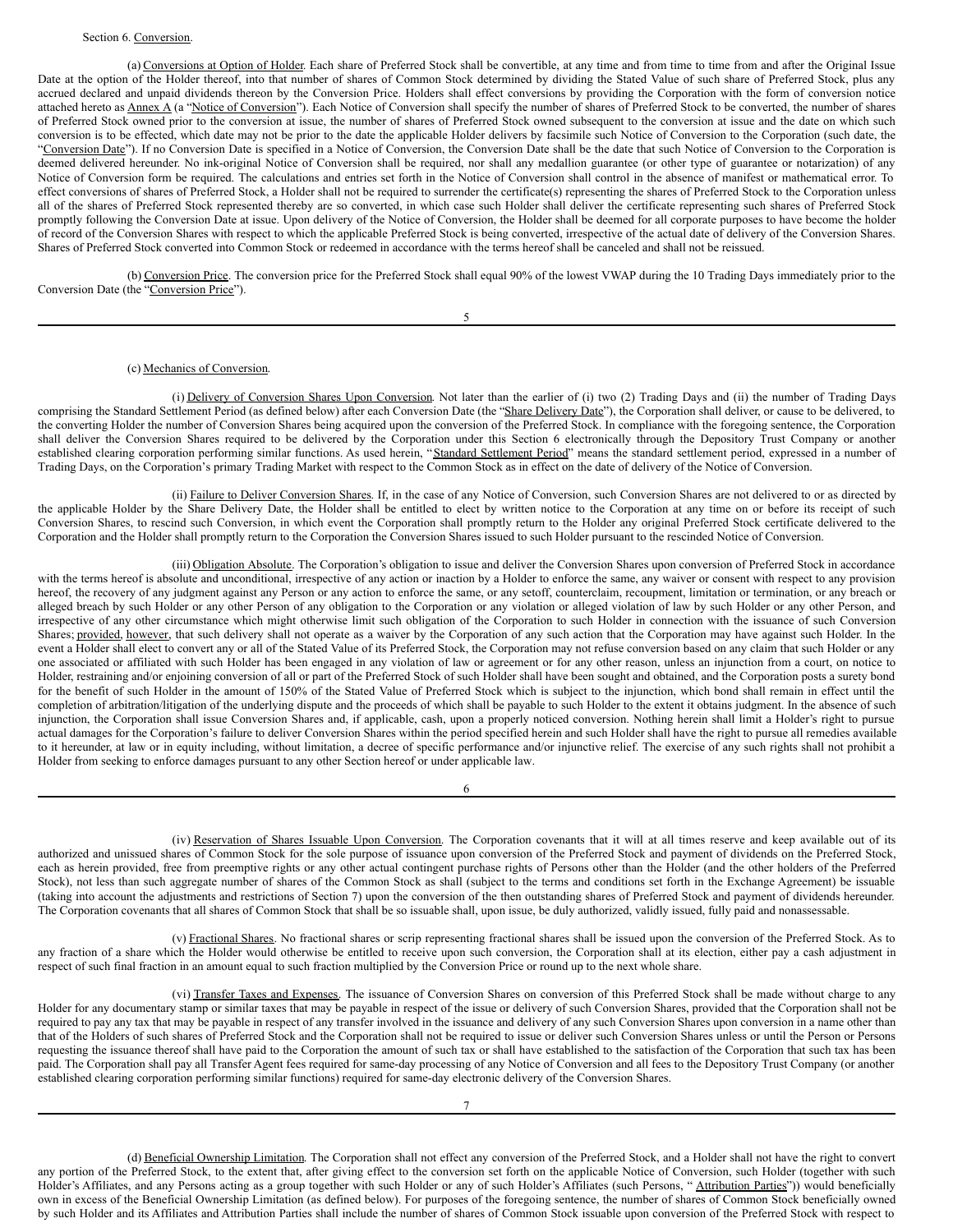<span id="page-6-0"></span>which such determination is being made, but shall exclude the number of shares of Common Stock which are issuable upon (i) conversion of the remaining, unconverted Preferred Stock beneficially owned by such Holder or any of its Affiliates or Attribution Parties and (ii) exercise or conversion of the unexercised or unconverted portion of any other securities of the Corporation subject to a limitation on conversion or exercise analogous to the limitation contained herein beneficially owned by such Holder or any of its Affiliates or Attribution Parties. Except as set forth in the preceding sentence, for purposes of this Section 6(d), beneficial ownership shall be calculated in accordance with Section 13(d) of the Exchange Act and the rules and regulations promulgated thereunder. To the extent that the limitation contained in this Section 6(d) applies, the determination of whether the Preferred Stock is convertible (in relation to other securities owned by such Holder together with any Affiliates and Attribution Parties) and of how many shares of Preferred Stock are convertible shall be in the sole discretion of such Holder, and the submission of a Notice of Conversion shall be deemed to be such Holder's determination of whether the shares of Preferred Stock may be converted (in relation to other securities owned by such Holder together with any Affiliates and Attribution Parties) and how many shares of the Preferred Stock are convertible, in each case subject to the Beneficial Ownership Limitation. To ensure compliance with this restriction, each Holder will be deemed to represent to the Corporation each time it delivers a Notice of Conversion that such Notice of Conversion has not violated the restrictions set forth in this paragraph and the Corporation shall have no obligation to verify or confirm the accuracy of such determination. In addition, a determination as to any group status as contemplated above shall be determined in accordance with Section 13(d) of the Exchange Act and the rules and regulations promulgated thereunder. For purposes of this Section 6(d), in determining the number of outstanding shares of Common Stock, a Holder may rely on the number of outstanding shares of Common Stock as stated in the most recent of the following: (i) the Corporation's most recent periodic or annual report filed with the Commission, as the case may be, (ii) a more recent public announcement by the Corporation or (iii) a more recent written notice by the Corporation or the Transfer Agent setting forth the number of shares of Common Stock outstanding. Upon the written or oral request of a Holder, the Corporation shall within one Trading Day confirm orally and in writing to such Holder the number of shares of Common Stock then outstanding. In any case, the number of outstanding shares of Common Stock shall be determined after giving effect to the conversion or exercise of securities of the Corporation, including the Preferred Stock, by such Holder or its Affiliates or Attribution Parties since the date as of which such number of outstanding shares of Common Stock was reported. The "Beneficial Ownership Limitation" shall be 9.99% of the number of shares of the Common Stock outstanding immediately after giving effect to the issuance of shares of Common Stock issuable upon conversion of Preferred Stock held by the applicable Holder. A Holder, upon notice to the Corporation, may increase or decrease the Beneficial Ownership Limitation provisions of this Section 6(d) applicable to its Preferred Stock provided that the Beneficial Ownership Limitation in no event exceeds 9.99% of the number of shares of the Common Stock outstanding immediately after giving effect to the issuance of shares of Common Stock upon conversion of this Preferred Stock held by the Holder and the provisions of this Section 6(d) shall continue to apply. Any such increase in the Beneficial Ownership Limitation will not be effective until the 61<sup>st</sup> day after such notice is delivered to the Corporation and shall only apply to such Holder and no other Holder. The provisions of this paragraph shall be construed and implemented in a manner otherwise than in strict conformity with the terms of this Section 6(d) to correct this paragraph (or any portion hereof) which may be defective or inconsistent with the intended Beneficial Ownership Limitation contained herein or to make changes or supplements necessary or desirable to properly give effect to such limitation. The limitations contained in this paragraph shall apply to a successor holder of Preferred Stock.

8

#### Section 7. Certain Adjustments.

(a) Subsequent Rights Offerings. If at any time the Corporation grants, issues or sells any Common Stock Equivalents or rights to purchase stock, warrants, securities or other property pro rata to the record holders of any class of shares of Common Stock (the "Purchase Rights"), then the Holder will be entitled to acquire, upon the terms applicable to such Purchase Rights, the aggregate Purchase Rights which the Holder could have acquired if the Holder had held the number of shares of Common Stock acquirable upon complete conversion of such Holder's Preferred Stock immediately before the date on which a record is taken for the grant, issuance or sale of such Purchase Rights, or, if no such record is taken, the date as of which the record holders of shares of Common Stock are to be determined for the grant, issue or sale of such Purchase Rights.

(b) Pro Rata Distributions. During such time as this Preferred Stock is outstanding, if the Corporation declares or makes any dividend or other distribution of its assets (or rights to acquire its assets) to holders of shares of Common Stock, by way of return of capital or otherwise (including, without limitation, any distribution of cash, stock or other securities, property or options by way of a dividend, spin off, reclassification, corporate rearrangement, scheme of arrangement or other similar transaction) (a "Distribution"), at any time after the issuance of this Preferred Stock, then, in each such case, the Holder shall be entitled to participate in such Distribution to the same extent that the Holder would have participated therein if the Holder had held the number of shares of Common Stock acquirable upon complete conversion of this Preferred Stock immediately before the date of which a record is taken for such Distribution, or, if no such record is taken, the date as of which the record holders of shares of Common Stock are to be determined for the participation in such Distribution.

9

(c) Fundamental Transaction. If, at any time while this Preferred Stock is outstanding, (i) the Corporation, directly or indirectly, in one or more related transactions effects any merger or consolidation of the Corporation with or into another Person, (ii) the Corporation, directly or indirectly, effects any sale, lease, license, assignment, transfer, conveyance or other disposition of all or substantially all of its assets in one or a series of related transactions, (iii) any, direct or indirect, purchase offer, tender offer or exchange offer (whether by the Corporation or another Person) is completed pursuant to which holders of Common Stock are permitted to sell, tender or exchange their shares for other securities, cash or property and has been accepted by the holders of 50% or more of the outstanding Common Stock, (iv) the Corporation, directly or indirectly, in one or more related transactions effects any reclassification, reorganization or recapitalization of the Common Stock or any compulsory share exchange pursuant to which the Common Stock is effectively converted into or exchanged for other securities, cash or property, or (v) the Corporation, directly or indirectly, in one or more related transactions consummates a stock or share purchase agreement or other business combination (including, without limitation, a reorganization, recapitalization, spin-off or scheme of arrangement) with another Person whereby such other Person acquires more than 50% of the outstanding shares of Common Stock (not including any shares of Common Stock held by the other Person or other Persons making or party to, or associated or affiliated with the other Persons making or party to, such stock or share purchase agreement or other business combination) (each a "Fundamental Transaction"), then, upon any subsequent conversion of this Preferred Stock, the Holder shall have the right to receive, for each Conversion Share that would have been issuable upon such conversion immediately prior to the occurrence of such Fundamental Transaction, the number of shares of Common Stock of the successor or acquiring corporation or of the Corporation, if it is the surviving corporation, and any additional consideration (the "Alternate Consideration") receivable as a result of such Fundamental Transaction by a holder of the number of shares of Common Stock for which this Preferred Stock is convertible immediately prior to such Fundamental Transaction. For purposes of any such conversion, the determination of the Conversion Price shall be appropriately adjusted to apply to such Alternate Consideration based on the amount of Alternate Consideration issuable in respect of one share of Common Stock in such Fundamental Transaction, and the Corporation shall apportion the Conversion Price among the Alternate Consideration in a reasonable manner reflecting the relative value of any different components of the Alternate Consideration. If holders of Common Stock are given any choice as to the securities, cash or property to be received in a Fundamental Transaction, then the Holder shall be given the same choice as to the Alternate Consideration it receives upon any conversion of this Preferred Stock following such Fundamental Transaction. To the extent necessary to effectuate the foregoing provisions, any successor to the Corporation or surviving entity in such Fundamental Transaction shall file a new Certificate of Designation with the same terms and conditions and issue to the Holders new preferred stock consistent with the foregoing provisions and evidencing the Holders' right to convert such preferred stock into Alternate Consideration. The Corporation shall cause any successor entity in a Fundamental Transaction in which the Corporation is not the survivor (the "Successor Entity") to assume in writing all of the obligations of the Corporation under this Certificate of Designation and the other Transaction Documents in accordance with the provisions of this Section 7(c) pursuant to written agreements in form and substance reasonably satisfactory to the Holder and approved by the Holder (without unreasonable delay) prior to such Fundamental Transaction and shall, at the option of the Holder of this Preferred Stock, deliver to the Holder in exchange for this Preferred Stock a security of the Successor Entity evidenced by a written instrument substantially similar in form and substance to this Preferred Stock which is convertible for a corresponding number of shares of capital stock of such Successor Entity (or its parent entity) equivalent to the shares of Common Stock acquirable and receivable upon conversion of this Preferred Stock prior to such Fundamental Transaction, and with a conversion price which applies the conversion price hereunder to such shares of capital stock (but taking into account the relative value of the shares of Common Stock pursuant to such Fundamental Transaction and the value of such shares of capital stock, such number of shares of capital stock and such conversion price being for the purpose of protecting the economic value of this Preferred Stock immediately prior to the consummation of such Fundamental Transaction), and which is reasonably satisfactory in form and substance to the Holder. Upon the occurrence of any such Fundamental Transaction, the Successor Entity shall succeed to, and be substituted for (so that from and after the date of such Fundamental Transaction, the provisions of this Certificate of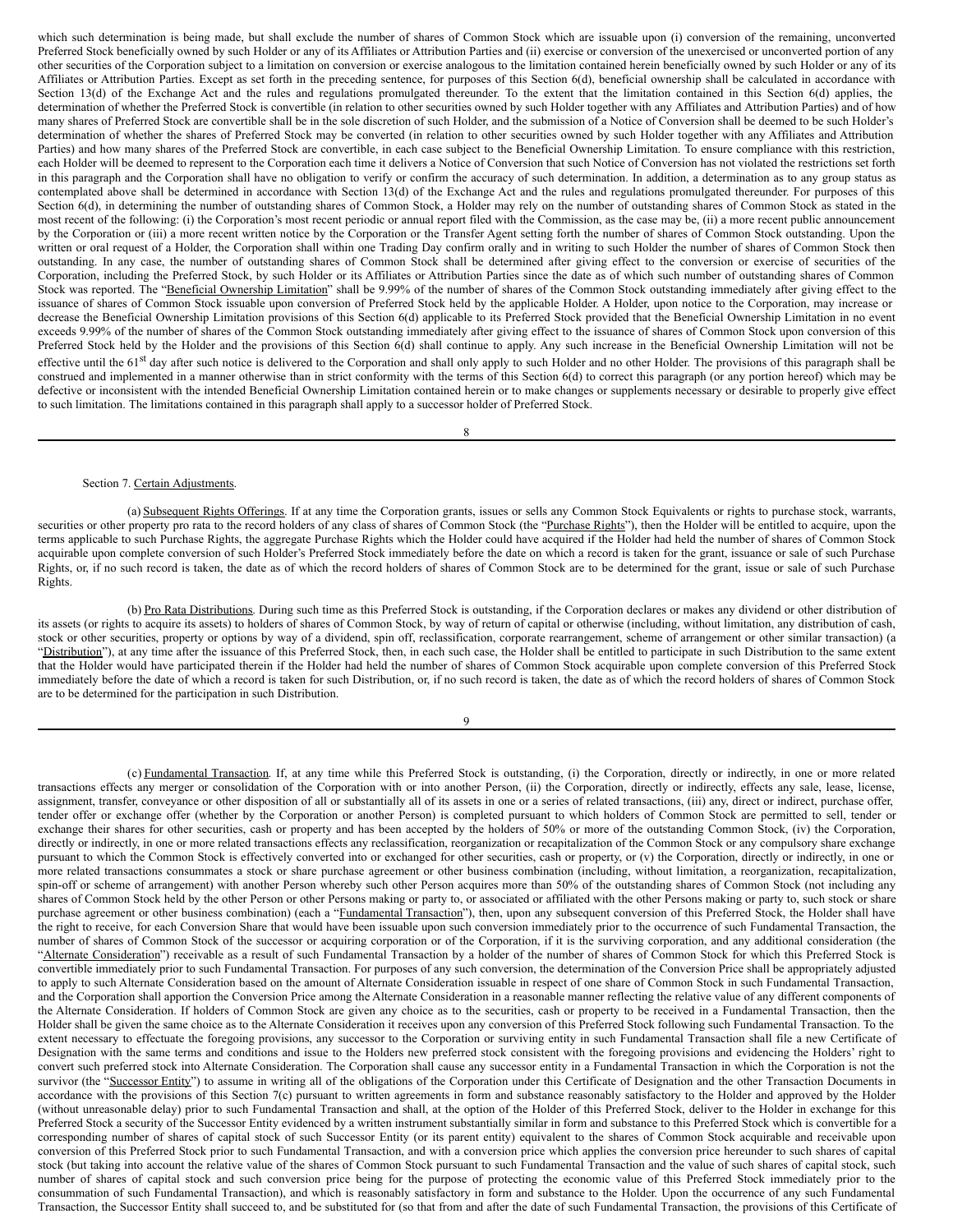Designation and the other Transaction Documents referring to the "Corporation" shall refer instead to the Successor Entity), and may exercise every right and power of the Corporation and shall assume all of the obligations of the Corporation under this Certificate of Designation and the other Transaction Documents with the same effect as if such Successor Entity had been named as the Corporation herein.

10

(d) Calculations. All calculations under this Section 7 shall be made to the nearest cent or the nearest 1/100th of a share, as the case may be. For purposes of this Section 7, the number of shares of Common Stock deemed to be issued and outstanding as of a given date shall be the sum of the number of shares of Common Stock (excluding any treasury shares of the Corporation) issued and outstanding.

(e) Notice to the Holders. If (A) the Corporation shall declare a dividend (or any other distribution in whatever form) on the Common Stock, (B) the Corporation shall declare a special nonrecurring cash dividend on or a redemption of the Common Stock, (C) the Corporation shall authorize the granting to all holders of the Common Stock of rights or warrants to subscribe for or purchase any shares of capital stock of any class or of any rights, (D) the approval of any stockholders of the Corporation shall be required in connection with any reclassification of the Common Stock, any consolidation or merger to which the Corporation is a party, any sale or transfer of all or substantially all of the assets of the Corporation, or any compulsory share exchange whereby the Common Stock is converted into other securities, cash or property or (E) the Corporation shall authorize the voluntary or involuntary dissolution, liquidation or winding up of the affairs of the Corporation, then, in each case, the Corporation shall cause to be filed at each office or agency maintained for the purpose of conversion of this Preferred Stock, and shall cause to be delivered by facsimile or email to each Holder at its last facsimile number or email address as it shall appear upon the stock books of the Corporation, at least twenty (20) calendar days prior to the applicable record or effective date hereinafter specified, a notice stating (x) the date on which a record is to be taken for the purpose of such dividend, distribution, redemption, rights or warrants, or if a record is not to be taken, the date as of which the holders of the Common Stock of record to be entitled to such dividend, distributions, redemption, rights or warrants are to be determined or (y) the date on which such reclassification, consolidation, merger, sale, transfer or share exchange is expected to become effective or close, and the date as of which it is expected that holders of the Common Stock of record shall be entitled to exchange their shares of the Common Stock for securities, cash or other property deliverable upon such reclassification, consolidation, merger, sale, transfer or share exchange, provided that the failure to deliver such notice or any defect therein or in the delivery thereof shall not affect the validity of the corporate action required to be specified in such notice. To the extent that any notice provided hereunder constitutes, or contains, material, non-public information regarding the Corporation or any of the Subsidiaries, the Corporation shall simultaneously file such notice with the Commission pursuant to a Current Report on Form 8-K. The Holder shall remain entitled to convert the Conversion Amount of this Preferred Stock (or any part hereof) during the 20-day period commencing on the date of such notice through the effective date of the event triggering such notice except as may otherwise be expressly set forth herein.

Section 8. Ranking. With respect to dividends or a Liquidation, the Preferred Stock shall rank (i) on parity with the Common Stock, the Corporation's Series H Convertible Preferred Stock, the Corporation's Series L Convertible Preferred Stock and the Series M Convertible Preferred Stock, (ii) senior to the Corporation's Series F Convertible Preferred Stock; and (iii) junior to any other class or series of preferred stock of the Corporation created hereafter and ranking by its terms senior to the Preferred Stock.

#### Section 9. Redemption.

(a) Corporation Optional Redemption. At any time the Corporation shall have the right to redeem all, or any part, of the Preferred Stock then outstanding. The Preferred Stock subject to redemption pursuant to this Section 9(a) shall be redeemed by the Corporation in cash in an amount equal to the Stated Value of the shares of Preferred Stock being redeemed plus all accrued declared and unpaid dividends. The Corporation may exercise its right to require redemption under this Section 9(a) by delivering a written notice thereof to all the Holders. Each redemption notice shall be irrevocable. The notice shall (x) state the date on which the redemption shall occur, which shall not be less than five Trading Days nor more than 20 Trading Days following the delivery of the notice and (y) state the number of shares of Preferred Stock being redeemed from each holder. A Holder may still convert any shares of Preferred Stock to be redeemed after the receipt of any redemption notice until the applicable redemption date except as may otherwise be expressly set forth herein.

(b) Mechanics of Redemption. The Corporation shall deliver the applicable redemption prices to each Holder in cash on the applicable redemption date. In the event of redemption of less than all of the Preferred Stock, the Corporation shall deliver to each Holder a new certificate representing the shares of Preferred Stock which have not been redeemed. If the Corporation does not pay the applicable redemption price to a Holder, such Holder, at its option, may deliver notice to the Corporation that the redemption of its shares for which it has not been paid shall be null and void.

## Section 10. [Intentionally Deleted].

## Section 11. Miscellaneous.

(a) Notices. Any and all notices or other communications or deliveries to be provided by the Holders hereunder including, without limitation, any Notice of Conversion, shall be in writing and delivered personally, by facsimile or e-mail attachment, or sent by a nationally recognized overnight courier service, addressed to the Corporation, at the address of its principal executive offices, Attention: Seamus Lagan, facsimile number (305) 667-6600, email address slagan@rennovahealth.com, or such other facsimile number, e-mail address or address as the Corporation may specify for such purposes by notice to the Holders delivered in accordance with this Section 11. Any and all notices or other communications or deliveries to be provided by the Corporation hereunder shall be in writing and delivered personally, by facsimile or e-mail attachment, or sent by a nationally recognized overnight courier service addressed to each Holder at the facsimile number, e-mail address or address of such Holder appearing on the books of the Corporation, or if no such facsimile number, e-mail address or address appears on the books of the Corporation, at the principal place of business of such Holder, as set forth in the Exchange Agreement. Any notice or other communication or deliveries hereunder shall be deemed given and effective on the earliest of (i) the date of transmission, if such notice or communication is delivered via facsimile at the facsimile number or e-mail attachment at the e-mail address set forth in this Section prior to 5:30 p.m. (New York City time) on any date, (ii) the next Trading Day after the date of transmission, if such notice or communication is delivered via facsimile at the facsimile number or e-mail attachment at the e-mail address set forth in this Section on a day that is not a Trading Day or later than 5:30 p.m. (New York City time) on any Trading Day, (iii) the second Trading Day following the date of mailing, if sent by U.S. nationally recognized overnight courier service, or (iv) upon actual receipt by the party to whom such notice is required to be given.

(b) Lost or Mutilated Preferred Stock Certificate. If a Holder's Preferred Stock certificate shall be mutilated, lost, stolen or destroyed, the Corporation shall execute and deliver, in exchange and substitution for and upon cancellation of a mutilated certificate, or in lieu of or in substitution for a lost, stolen or destroyed certificate, a new certificate for the shares of Preferred Stock so mutilated, lost, stolen or destroyed, but only upon receipt of evidence of such loss, theft or destruction of such certificate, and of the ownership hereof reasonably satisfactory to the Corporation.

(c) Governing Law. All questions concerning the construction, validity, enforcement and interpretation of this Certificate of Designation shall be governed by and construed and enforced in accordance with the internal laws of the State of Delaware, without regard to the principles of conflict of laws thereof. All legal proceedings concerning the interpretation, enforcement and defense of the transactions contemplated by any of the Transaction Documents (whether brought against a party hereto or its respective Affiliates, directors, officers, shareholders, employees or agents) shall be commenced in the state and federal courts sitting in the City of New York, Borough of Manhattan (the "New York Courts"). The Corporation and each Holder hereby irrevocably submits to the exclusive jurisdiction of the New York Courts for the adjudication of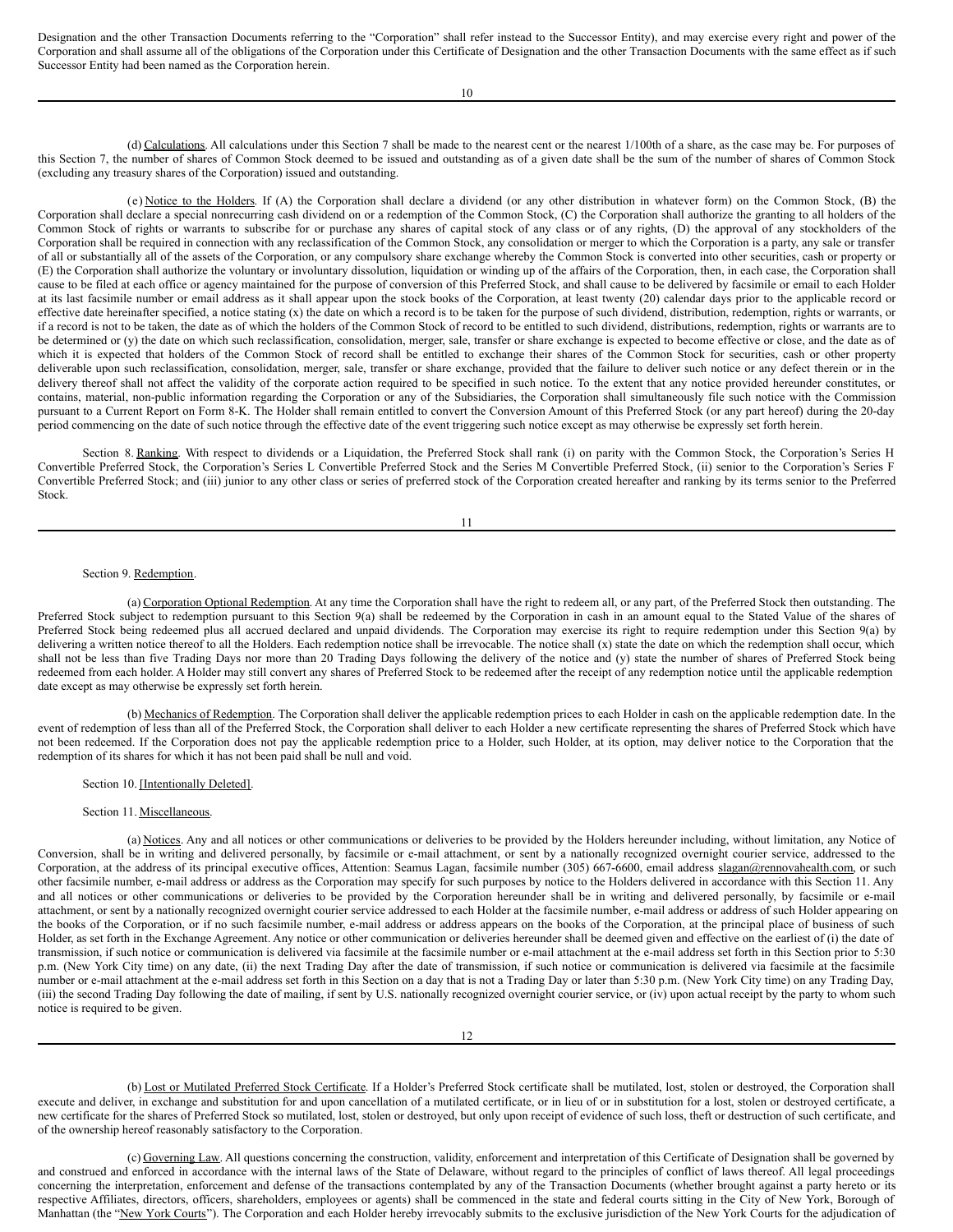any dispute hereunder or in connection herewith or with any transaction contemplated hereby or discussed herein (including with respect to the enforcement of any of the Transaction Documents), and hereby irrevocably waives, and agrees not to assert in any suit, action or proceeding, any claim that it is not personally subject to the jurisdiction of such New York Courts, or such New York Courts are improper or inconvenient venue for such proceeding. The Corporation and each Holder hereby irrevocably waives personal service of process and consents to process being served in any such suit, action or proceeding by mailing a copy thereof via registered or certified mail or overnight delivery (with evidence of delivery) to such party at the address in effect for notices to it under this Certificate of Designation and agrees that such service shall constitute good and sufficient service of process and notice thereof. Nothing contained herein shall be deemed to limit in any way any right to serve process in any other manner permitted by applicable law. The Corporation and each Holder hereby irrevocably waives, to the fullest extent permitted by applicable law, any and all right to trial by jury in any legal proceeding arising out of or relating to this Certificate of Designation or the transactions contemplated hereby. If the Corporation or any Holder shall commence an action or proceeding to enforce any provisions of this Certificate of Designation, then the prevailing party in such action or proceeding shall be reimbursed by the other party for its attorneys' fees and other costs and expenses incurred in the investigation, preparation and prosecution of such action or proceeding.

(d) Waiver. Any waiver by the Corporation or a Holder of a breach of any provision of this Certificate of Designation shall not operate as or be construed to be a waiver of any other breach of such provision or of any breach of any other provision of this Certificate of Designation or a waiver by any other Holders. The failure of the Corporation or a Holder to insist upon strict adherence to any term of this Certificate of Designation on one or more occasions shall not be considered a waiver or deprive that party (or any other Holder) of the right thereafter to insist upon strict adherence to that term or any other term of this Certificate of Designation on any other occasion. Any waiver by the Corporation or a Holder must be in writing.

13

(e) Severability. If any provision of this Certificate of Designation is invalid, illegal or unenforceable, the balance of this Certificate of Designation shall remain in effect, and if any provision is inapplicable to any Person or circumstance, it shall nevertheless remain applicable to all other Persons and circumstances. If it shall be found that any interest or other amount deemed interest due hereunder violates the applicable law governing usury, the applicable rate of interest due hereunder shall automatically be lowered to equal the maximum rate of interest permitted under applicable law.

(f) Next Business Day. Whenever any payment or other obligation hereunder shall be due on a day other than a Business Day, such payment or other obligation shall be made or performed on the next succeeding Business Day.

(g) Headings. The headings contained herein are for convenience only, do not constitute a part of this Certificate of Designation and shall not be deemed to limit or affect any of the provisions hereof.

(h) Status of Converted or Redeemed Preferred Stock. If any shares of Preferred Stock shall be converted, redeemed or reacquired by the Corporation, such shares shall resume the status of authorized but unissued shares of preferred stock and shall no longer be designated as Series O Convertible Redeemable Preferred Stock.

RESOLVED, FURTHER, that the Chief Executive Officer, the president or any vice-president, and the secretary or any assistant secretary, of the Corporation be and they hereby are authorized and directed to prepare and file this Certificate of Designation of Preferences, Rights and Limitations in accordance with the foregoing resolution and the provisions of Delaware law.

[Signatures on Following Page]

## 14

IN WITNESS WHEREOF, the undersigned have executed this Certificate this 7th day of May, 2021.

| /s/ Seamus Lagan             |                                       | /s/ Sebastien Sainsbury |                                        |
|------------------------------|---------------------------------------|-------------------------|----------------------------------------|
| Name: Seamus Lagan<br>Title: | Chief Executive Officer and President | Title:                  | Name: Sebastien Sainsbury<br>Secretary |

15

## **ANNEX A**

## **NOTICE OF CONVERSION**

(To be executed by the Registered Holder in order to convert shares of Preferred Stock)

The undersigned hereby elects to convert the number of shares of Series O Convertible Redeemable Preferred Stock indicated below into shares of common stock, par value \$0.0001 per share (the "Common Stock"), of Rennova Health, Inc., a Delaware corporation (the "Corporation"), according to the conditions hereof, as of the date written below. If shares of Common Stock are to be issued in the name of a Person other than the undersigned, the undersigned will pay all transfer taxes payable with respect thereto and is delivering herewith such certificates and opinions as may be required by the Corporation in accordance with the Exchange Agreement. No fee will be charged to the Holders for any conversion, except for any such transfer taxes.

Conversion calculations:

| Date to Effect Conversion:                                                                                                                                                                                                                                                                      |
|-------------------------------------------------------------------------------------------------------------------------------------------------------------------------------------------------------------------------------------------------------------------------------------------------|
| Number of shares of Preferred Stock owned prior to Conversion:<br>the control of the control of the control of the control of the control of the control of the control of the control of the control of the control of the control of the control of the control of the control of the control |
| Number of shares of Preferred Stock to be Converted:                                                                                                                                                                                                                                            |
| Stated Value of shares of Preferred Stock to be Converted:                                                                                                                                                                                                                                      |
| Amount of accrued declared and unpaid dividends:                                                                                                                                                                                                                                                |
| Number of shares of Common Stock to be Issued:                                                                                                                                                                                                                                                  |
| Applicable Conversion Price:                                                                                                                                                                                                                                                                    |
| Number of shares of Preferred Stock subsequent to Conversion:                                                                                                                                                                                                                                   |
|                                                                                                                                                                                                                                                                                                 |
| $\alpha$                                                                                                                                                                                                                                                                                        |
| DWAC Instructions:                                                                                                                                                                                                                                                                              |
| Broker no:                                                                                                                                                                                                                                                                                      |
| Account no:                                                                                                                                                                                                                                                                                     |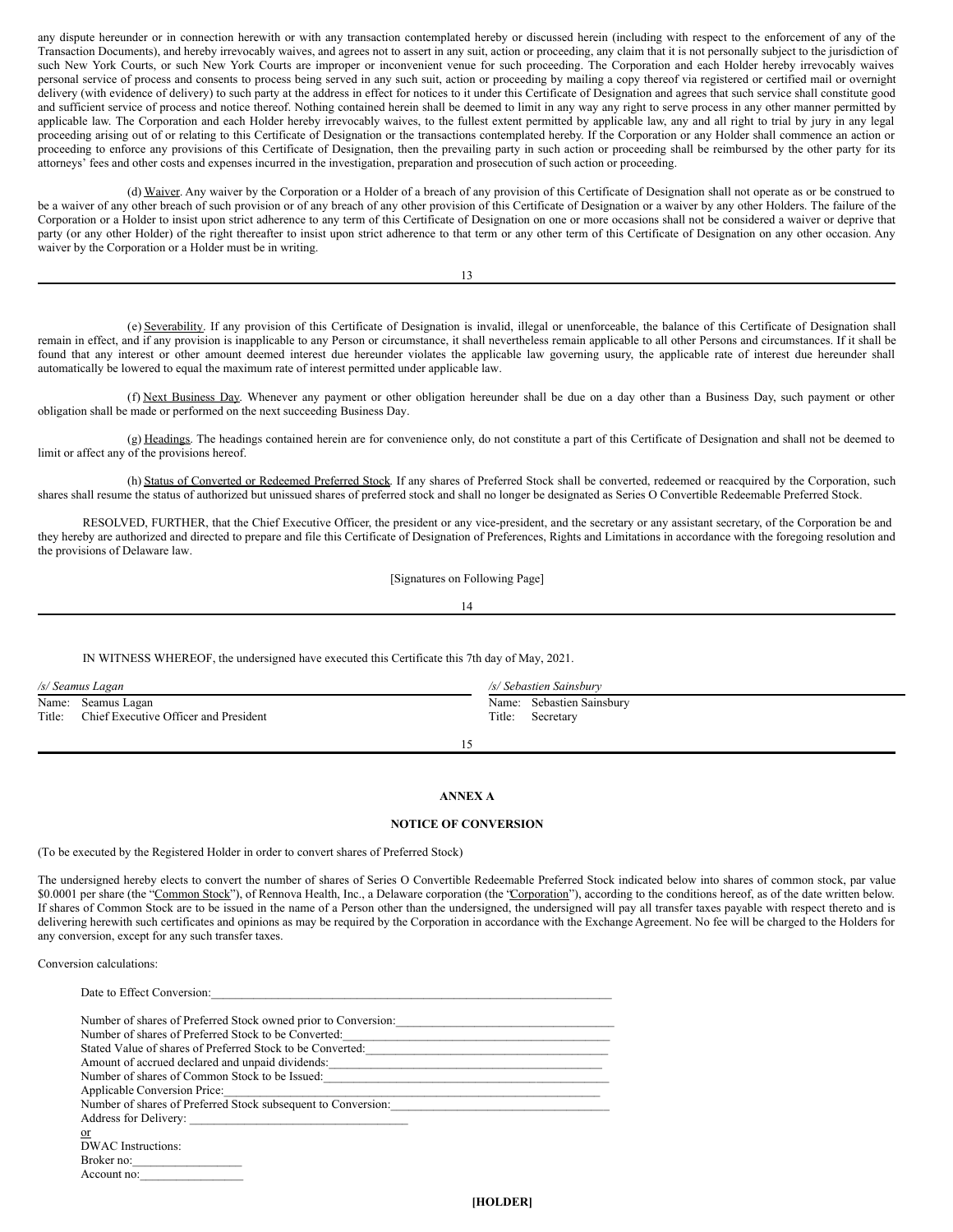| By:    |  |
|--------|--|
| Name:  |  |
| Title: |  |
|        |  |

By: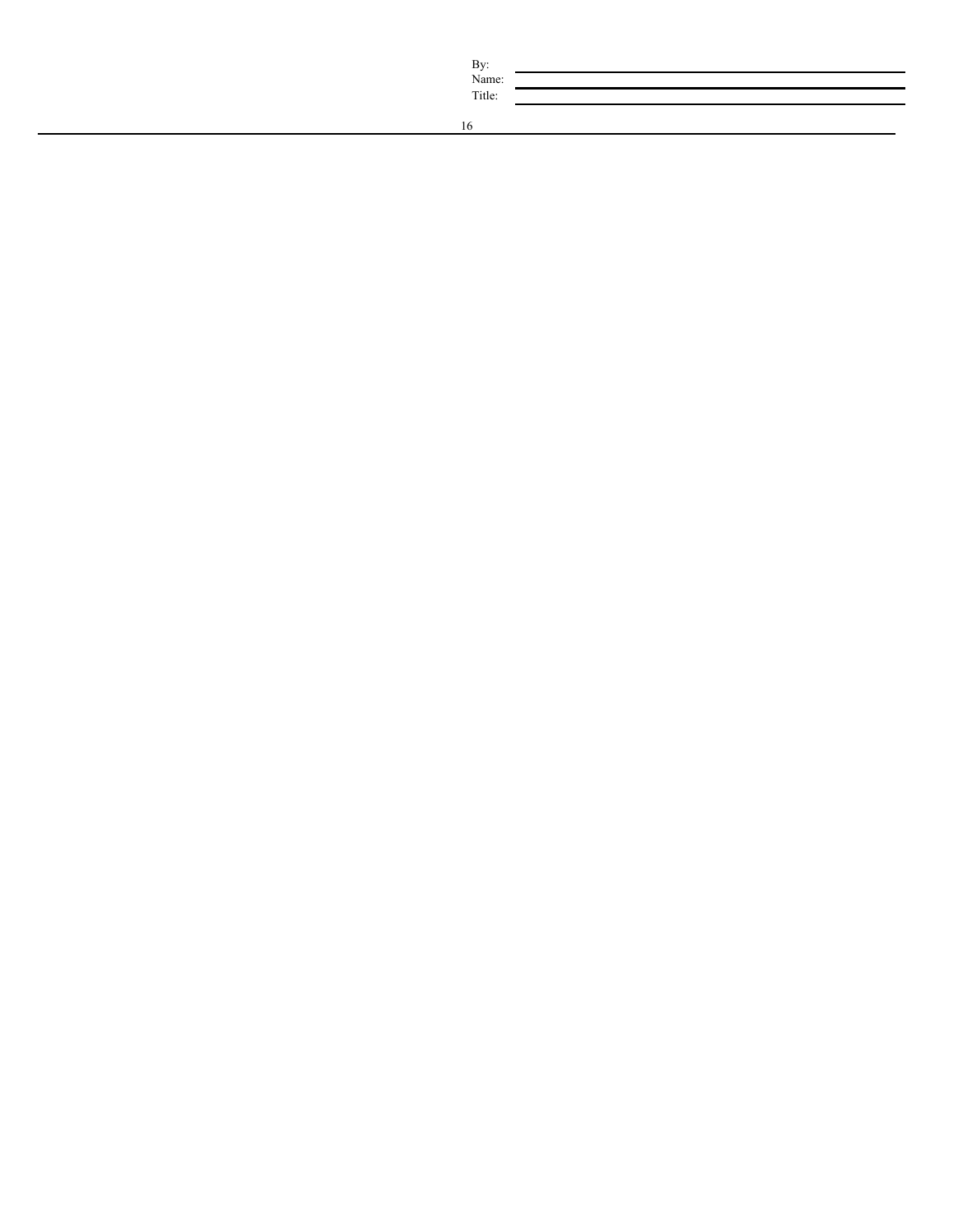## **FORM OF SECURITIES PURCHASE AGREEMENT**

This Securities Purchase Agreement (this "Agreement") is dated as of May 10, 2021, between Rennova Health, Inc., a Delaware corporation (the "Company"), and each purchaser identified on the signature pages hereto (each, including its successors and assigns, a "Purchaser" and collectively, the "Purchasers").

WHEREAS, subject to the terms and conditions set forth in this Agreement and pursuant to Section 4(a)(2) of the Securities Act (as defined below), and Rule 506 promulgated thereunder, the Company desires to issue and sell to each Purchaser, and each Purchaser, severally and not jointly, desires to purchase from the Company, securities of the Company as more fully described in this Agreement.

NOW, THEREFORE, IN CONSIDERATION of the mutual covenants contained in this Agreement, and for other good and valuable consideration the receipt and adequacy of which are hereby acknowledged, the Company and each Purchaser agree as follows:

## **ARTICLE I. DEFINITIONS**

1.1 Definitions. In addition to the terms defined elsewhere in this Agreement: (a) capitalized terms that are not otherwise defined herein have the meanings given to such terms in the Certificate of Designation (as defined herein), and (b) the following terms have the meanings set forth in this Section 1.1:

"Acquiring Person" shall have the meaning ascribed to such term in Section 4.7.

"Action" shall have the meaning ascribed to such term in Section 3.1(j).

"Affiliate" means any Person that, directly or indirectly through one or more intermediaries, controls or is controlled by or is under common control with a Person, as such terms are used in and construed under Rule 405 under the Securities Act.

"Board of Directors" means the board of directors of the Company.

"Business Day" means any day other than Saturday, Sunday or other day on which commercial banks in The City of New York are authorized or required by law to remain closed; provided, however, for clarification, commercial banks shall not be deemed to be authorized or required by law to remain closed due to "stay at home", "shelter-in-place", "non-essential employee" or any other similar orders or restrictions or the closure of any physical branch locations at the direction of any governmental authority so long as the electronic funds transfer systems (including for wire transfers) of commercial banks in The City of New York are generally are open for use by customers on such day.

"Certificate of Designation" means the Certificate of Designation to be filed prior to the First Closing by the Company with the Secretary of State of Delaware, in the form of **Exhibit A** hereto.

"Closings" means the First Closing, the Second Closing, the Third Closing and the Fourth Closing.

"Closing Date" means each Trading Day on which all of the Transaction Documents have been executed and delivered by the applicable parties thereto, and all conditions precedent to (i) the Purchasers' obligations to pay the Subscription Amount as to the applicable Closing and (ii) the Company's obligations to deliver the Securities at the applicable Closing, in each case, have been satisfied or waived.

"Commission" means the United States Securities and Exchange Commission.

"Common Stock" means the common stock of the Company, par value \$0.01 per share, and any other class of securities into which such securities may hereafter be reclassified or changed.

"Common Stock Equivalents" means any securities of the Company or the Subsidiaries which would entitle the holder thereof to acquire at any time Common Stock, including, without limitation, any debt, preferred stock, right, option, warrant or other instrument that is at any time convertible into or exercisable or exchangeable for, or otherwise entitles the holder thereof to receive, Common Stock.

"Company Counsel" means Shutts & Bowen LLP, with offices located at 200 South Biscayne Boulevard, Suite 4100 Miami, Florida 33131.

"Disclosure Schedules" shall have the meaning ascribed to such term in Section 3.1.

"Disclosure Time" means, (i) if this Agreement is signed on a day that is not a Trading Day or after 9:00 a.m. (New York City time) and before midnight (New York City time) on any Trading Day, 9:01 a.m. (New York City time) on the Trading Day immediately following the date hereof, and (ii) if this Agreement is signed between midnight (New York City time) and 9:00 a.m. (New York City time) on any Trading Day, no later than 9:01 a.m. (New York City time) on the date hereof.

"Effective Date" means the earliest of the date that (a) an initial registration statement registering the Underlying Shares has been declared effective by the Commission, (b) all of the Underlying Shares have been sold pursuant to Rule 144 or may be sold pursuant to Rule 144 without the requirement for the Company to be in compliance with the current public information required under Rule 144 and without volume or manner-of-sale restrictions, (c) following the one year anniversary of the applicable Closing Date provided that a holder of Underlying Shares is not an Affiliate of the Company, or (d) all of the Underlying Shares may be sold pursuant to an exemption from registration under Section 4(a)(1) of the Securities Act without volume or manner-of-sale restrictions and Company Counsel has delivered to such holders a standing written unqualified opinion that resales may then be made by such holders of the Underlying Shares pursuant to such exemption which opinion shall be in form and substance reasonably acceptable to such holders.

2

"EGS" means Ellenoff Grossman & Schole LLP, with offices located at 1345 Avenue of the Americas, New York, New York 10105-0302.

"Evaluation Date" shall have the meaning ascribed to such term in Section 3.1(s).

"Exchange Act" means the Securities Exchange Act of 1934, as amended, and the rules and regulations promulgated thereunder.

"FCPA" means the Foreign Corrupt Practices Act of 1977, as amended.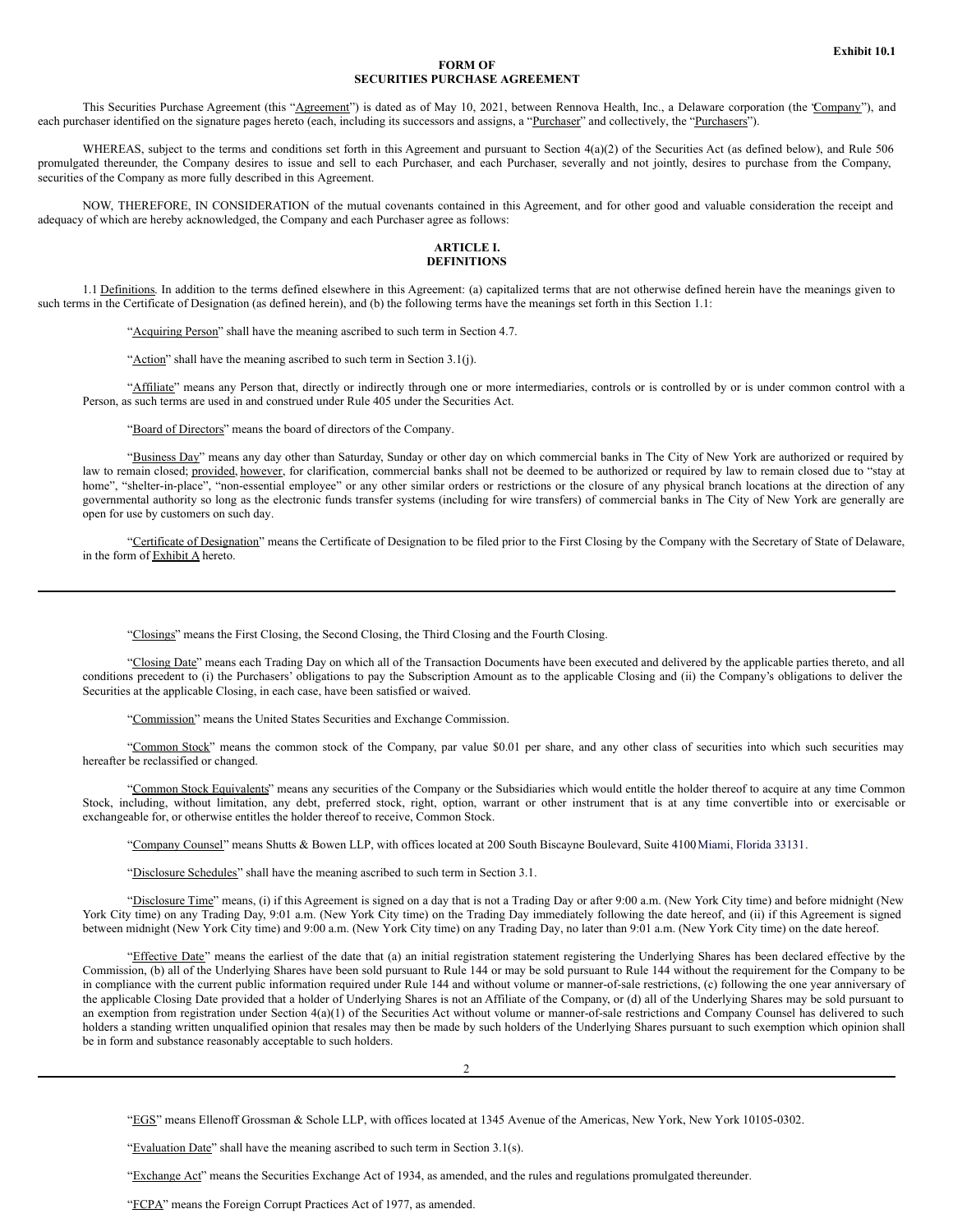"FDA" shall have the meaning ascribed to such term in Section 3.1(ll).

"FDCA" shall have the meaning ascribed to such term in Section 3.1(ll).

"First Closing" shall have the meaning ascribed to such term in Section 2.1(a).

"First Closing Date" means the date of the First Closing.

"Fourth Closing" shall have the meaning ascribed to such term in Section 2.1(d).

"Fourth Closing Date" means the date of the Fourth Closing.

"GAAP" shall have the meaning ascribed to such term in Section 3.1(h).

"Indebtedness" shall have the meaning ascribed to such term in Section 3.1(bb).

"Information Statement" means the Information Statement to be filed in connection with obtaining Shareholder Approval.

"Intellectual Property Rights" shall have the meaning ascribed to such term in Section 3.1(o).

"Legend Removal Date" shall have the meaning ascribed to such term in Section 4.1(c).

"Liens" means a lien, charge, pledge, security interest, encumbrance, right of first refusal, preemptive right or other restriction.

"Lock-Up Agreement" means the Lock-Up Agreement, dated as of the date hereof, by and among the Company and the directors and officers of the Company and Chris Diamantis, in the form reasonably acceptable to the Company.

3

"Material Adverse Effect" shall have the meaning assigned to such term in Section 3.1(b).

"Material Permits" shall have the meaning ascribed to such term in Section 3.1(n).

"Maximum Rate" shall have the meaning ascribed to such term in Section 5.17.

"Person" means an individual or corporation, partnership, trust, incorporated or unincorporated association, joint venture, limited liability company, joint stock company, government (or an agency or subdivision thereof) or other entity of any kind.

"Pharmaceutical Product" shall have the meaning ascribed to such term in Section 3.1(ll).

"Preferred Stock" means the up to 4,000 shares of the Company's Series O Convertible Redeemable Preferred Stock issued hereunder having the rights, preferences and privileges set forth in the Certificate of Designation, in the form of Exhibit A hereto.

"Proceeding" means an action, claim, suit, investigation or proceeding (including, without limitation, an informal investigation or partial proceeding, such as a deposition), whether commenced or threatened.

"Proxy Statement" means the Proxy Statement to be filed in connection with the solicitation of proxies from holders of the Company for the matters to be acted upon at the stockholder meeting to obtain Shareholder Approval.

"Public Information Failure" shall have the meaning ascribed to such term in Section 4.3(b).

"Public Information Failure Payments" shall have the meaning ascribed to such term in Section 4.3(b).

"Purchaser Party" shall have the meaning ascribed to such term in Section 4.10.

"Registration Statement" shall mean the Company's Registration Statement on form S-1, File No. 333-252995, registering previously issued Common Stock purchase warrants held by the Purchasers.

"Required Approvals" shall have the meaning ascribed to such term in Section 3.1(e).

"Required Minimum" means the maximum aggregate number of shares of Common Stock then issued or potentially issuable in the future pursuant to the Transaction Documents, including any Underlying Shares issuable upon conversion in full of all shares of Preferred Stock, ignoring any conversion or exercise limits set forth therein.

4

"Rule 144" means Rule 144 promulgated by the Commission pursuant to the Securities Act, as such Rule may be amended or interpreted from time to time, or any similar rule or regulation hereafter adopted by the Commission having substantially the same purpose and effect as such Rule.

"Second Closing" shall have the meaning ascribed to such term in Section 2.1(b).

"Second Closing Date" means the date of the Second Closing.

"SEC Reports" shall have the meaning ascribed to such term in Section 3.1(h).

"Securities" means the Preferred Stock and the Underlying Shares.

"Securities Act" means the Securities Act of 1933, as amended, and the rules and regulations promulgated thereunder.

"Shareholder Approval" means such approval as may be required from the shareholders of the Company to effect a reverse stock split of at least 1 for 100 or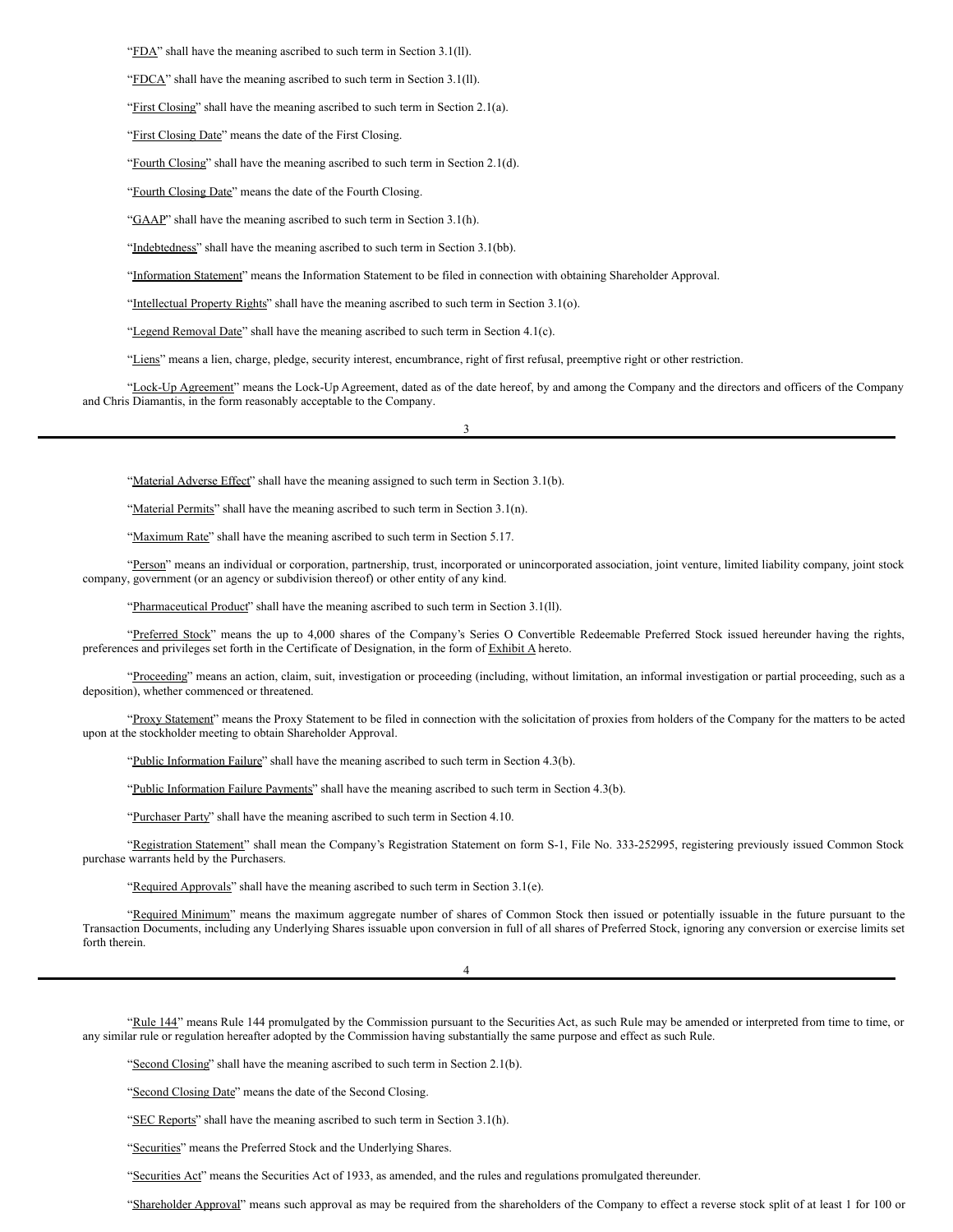increase in the authorized shares of Common Stock to at least 50 billion, or a combination thereof.

"Short Sales" means all "short sales" as defined in Rule 200 of Regulation SHO under the Exchange Act (but shall not be deemed to include locating and/or borrowing shares of Common Stock).

"Stated Value" means \$1,000 per share of Preferred Stock.

"Subscription Amount" shall mean, as to each Purchaser, the aggregate amount to be paid for the Preferred Stock purchased hereunder at the applicable Closing as specified below such Purchaser's name on the signature page of this Agreement and next to the heading "Subscription Amount," in United States dollars and in immediately available funds.

"Subsidiary" means any subsidiary of the Company and shall, where applicable, also include any direct or indirect subsidiary of the Company formed or acquired after the date hereof.

"Third Closing" shall have the meaning ascribed to such term in Section 2.1(c).

"Third Closing Date" means the date of the Third Closing.

"Trading Day" means a day on which the principal Trading Market is open for trading.

"Trading Market" means any of the markets or exchanges on which the Common Stock is listed or quoted for trading on the date in question (or any successors to any of the foregoing).

5

"Transaction Documents" means this Agreement, the Certificate of Designation, the Lock-Up Agreements, all exhibits and schedules thereto and hereto and any other documents or agreements executed in connection with the transactions contemplated hereunder.

"Transfer Agent" means Computershare Inc., and any successor transfer agent of the Company.

"Underlying Shares" means the shares of Common Stock issued and issuable upon conversion of the Preferred Stock in accordance with the terms of the Certificate of Designation.

#### "Variable Rate Transaction" shall have the meaning ascribed to such term in Section 4.13(b).

"VWAP" means, for any date, the price determined by the first of the following clauses that applies: (a) if the Common Stock is then listed or quoted on a Trading Market, the daily volume weighted average price of the Common Stock for such date (or the nearest preceding date) on the Trading Market on which the Common Stock is then listed or quoted as reported by Bloomberg L.P. (based on a Trading Day from 9:30 a.m. (New York City time) to 4:02 p.m. (New York City time)), (b) if OTCQB or OTCQX is not a Trading Market, the volume weighted average price of the Common Stock for such date (or the nearest preceding date) on OTCQB or OTCQX as applicable, (c) if the Common Stock is not then listed or quoted for trading on OTCQB or OTCQX and if prices for the Common Stock are then reported on the Pink Open Market (or a similar organization or agency succeeding to its functions of reporting prices), the most recent bid price per share of the Common Stock so reported, or (d) in all other cases, the fair market value of a share of Common Stock as determined by an independent appraiser selected in good faith by the Purchasers of a majority in interest of the Securities then outstanding and reasonably acceptable to the Company, the fees and expenses of which shall be paid by the Company.

## **ARTICLE II. PURCHASE AND SALE**

### 2.1 Closings.

(a) First Closing. Upon the terms and subject to the conditions set forth herein, substantially concurrent with the execution and delivery of this Agreement by the parties hereto, the Company agrees to sell, and the Purchasers, severally and not jointly, agree to purchase, an aggregate of \$1,000,000 of shares of Preferred Stock with an aggregate Stated Value for each Purchaser equal to 110% of such Purchaser's Subscription Amount as to the First Closing as set forth on the signature page hereto executed by such Purchaser ("First Closing"). Each Purchaser shall deliver to the Company, via wire transfer, immediately available funds equal to such Purchaser's Subscription Amount for the First Closing as set forth on the signature page hereto executed by such Purchaser, and the Company shall deliver to each Purchaser its respective Preferred Stock, as determined pursuant to Section 2.2(a), and the Company and each Purchaser shall deliver the other items set forth in Section 2.2 deliverable at the First Closing. Upon satisfaction of the covenants and conditions set forth in Sections 2.2 and 2.3, the First Closing shall occur at the offices of EGS or such other location as the parties shall mutually agree.

| ۰,<br>I<br>۰, |  |
|---------------|--|

(b) Second Closing. Within 3 Trading Days of the date that the Company files the Proxy Statement or Information Statement with the Commission, upon the terms and subject to the conditions set forth herein, the Company agrees to sell, and the Purchasers, severally and not jointly, agree to purchase, an aggregate of \$1,000,000 of shares of Preferred Stock with an aggregate Stated Value for each Purchaser equal to 110% of such Purchaser's Subscription Amount as to the Second Closing as set forth on the signature page hereto executed by such Purchaser, as determined pursuant to Section 2.2(a) (the "Second Closing"). On the Second Closing Date, each Purchaser shall deliver to the Company, via wire transfer, immediately available funds equal to such Purchaser's Subscription Amount for the Second Closing as set forth on the signature page hereto executed by such Purchaser, and the Company shall deliver to each Purchaser shares of Preferred Stock with an aggregate Stated Value for each Purchaser equal to such Purchaser's Subscription Amount as set forth on the signature page hereto executed by such Purchaser as determined pursuant to Section 2.2(a), and the Company and each Purchaser shall deliver the other items set forth in Section 2.2 deliverable at the Second Closing.

(c) Third Closing. Within 3 Trading Days of the later of (i) the date that the Commission notifies the Company that it no longer has any comments to the Proxy Statement or Information Statement and (ii) FINRA, if necessary, has approved the actions to be taken pursuant to Shareholder Approval, upon the terms and subject to the conditions set forth herein, the Company agrees to sell, and the Purchasers, severally and not jointly, agree to purchase, an aggregate of \$1,000,000 of shares of Preferred Stock with an aggregate Stated Value for each Purchaser equal to 110% of such Purchaser's Subscription Amount as to the Third Closing as set forth on the signature page hereto executed by such Purchaser, as determined pursuant to Section 2.2(a) (the "Third Closing"). On the Third Closing Date, each Purchaser shall deliver to the Company, via wire transfer, immediately available funds equal to such Purchaser's Subscription Amount for the Third Closing as set forth on the signature page hereto executed by such Purchaser, and the Company shall deliver to each Purchaser shares of Preferred Stock with an aggregate Stated Value for each Purchaser equal to such Purchaser's Subscription Amount as set forth on the signature page hereto executed by such Purchaser as determined pursuant to Section 2.2(a), and the Company and each Purchaser shall deliver the other items set forth in Section 2.2 deliverable at the Third Closing.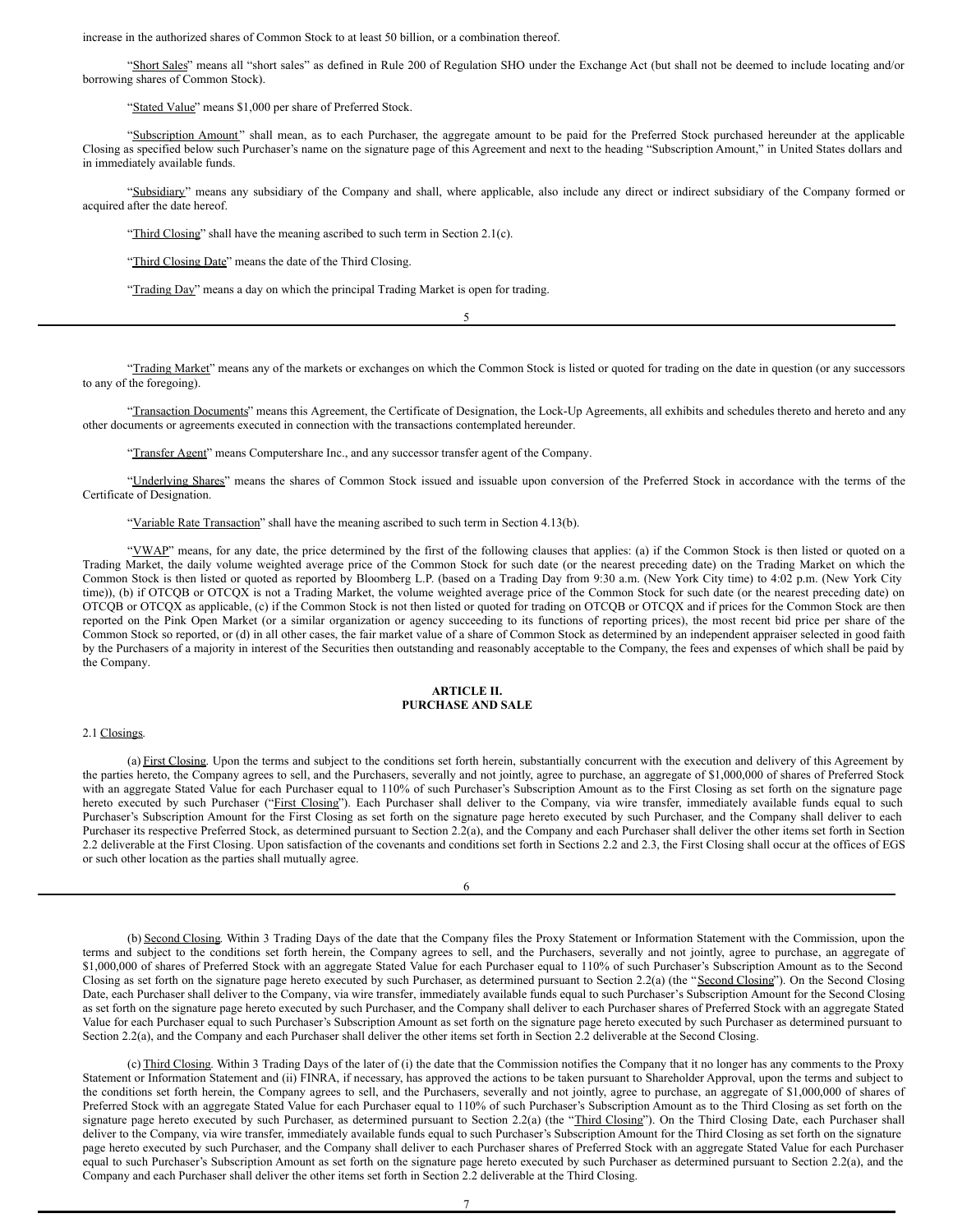(d) Fourth Closing. Within 3 Trading Days of the later of the Third Closing Date and the date that the Registration Statement has been declared effective, upon the terms and subject to the conditions set forth herein, the Company agrees to sell, and the Purchasers, severally and not jointly, agree to purchase, an aggregate of \$1,000,000 of shares of Preferred Stock with an aggregate Stated Value for each Purchaser equal to 110% of such Purchaser's Subscription Amount as to the Fourth Closing as set forth on the signature page hereto executed by such Purchaser, as determined pursuant to Section 2.2(a) (the "Fourth Closing"). On the Fourth Closing Date, each Purchaser shall deliver to the Company, via wire transfer, immediately available funds equal to such Purchaser's Subscription Amount for the Fourth Closing as set forth on the signature page hereto executed by such Purchaser, and the Company shall deliver to each Purchaser shares of Preferred Stock with an aggregate Stated Value for each Purchaser equal to such Purchaser's Subscription Amount as set forth on the signature page hereto executed by such Purchaser as determined pursuant to Section 2.2(a), and the Company and each Purchaser shall deliver the other items set forth in Section 2.2 deliverable at the Fourth Closing.

#### 2.2 Deliveries.

(a) On or prior to the applicable Closing Date, the Company shall deliver or cause to be delivered to each Purchaser the following:

(i) this Agreement duly executed by the Company;

(ii) a legal opinion of Company Counsel, in form and substance reasonably satisfactory to the Purchaser;

(iii) a certificate evidencing a number of shares of Preferred Stock equal to 110% of such Purchaser's Subscription Amount as to the applicable Closing divided by the Stated Value, registered in the name of such Purchaser and evidence of the filing and acceptance of the Certificate of Designation from the Secretary of State of Delaware;

(iv) the Lock-Up Agreements; and

(v) the Company shall have provided each Purchaser with an officer's certificate executed by the Chief Executive Officer confirming what the use of proceeds will be, and have from any prior Closings, been used as set forth on Schedule 4.9, and the Purchaser shall have received any back-up documentation reasonably requested regarding such use of proceeds;

(b) On or prior to each Closing Date, each Purchaser shall deliver or cause to be delivered to the Company, the following:

(i) as to the First Closing, this Agreement duly executed by such Purchaser;

(ii) such Purchaser's Subscription Amount by wire transfer to the account specified in writing by the Company; and

| I<br>ï<br>×<br>۰, |
|-------------------|
|-------------------|

## 2.3 Closing Conditions.

(a) The obligations of the Company hereunder in connection with each Closing are subject to the following conditions being met:

(i) the accuracy in all material respects (or, to the extent representations or warranties are qualified by materiality or Material Adverse Effect, in all respects) on the applicable Closing Date of the representations and warranties of the Purchasers contained herein (unless as of a specific date therein in which case they shall be accurate as of such date);

(ii) all obligations, covenants and agreements of each Purchaser required to be performed at or prior to the applicable Closing Date shall have been performed; and

(iii) the delivery by each Purchaser of the items set forth in Section 2.2(b) of this Agreement.

(b) The respective obligations of the Purchasers hereunder in connection with each Closing are subject to the following conditions being met:

(i) the accuracy in all material respects (or, to the extent representations or warranties are qualified by materiality or Material Adverse Effect, in all respects) when made and on the applicable Closing Date of the representations and warranties of the Company contained herein (unless as of a specific date therein in which case they shall be accurate as of such date);

(ii) all obligations, covenants and agreements of the Company required to be performed at or prior to the applicable Closing Date shall have been performed;

(iii) the delivery by the Company of the items set forth in Section 2.2(a) of this Agreement;

(iv) there shall have been no Material Adverse Effect with respect to the Company since the date hereof; and

(v) from the date hereof to each Closing Date, trading in the Common Stock shall not have been suspended by the Commission or the Company's principal Trading Market and, at any time prior to the applicable Closing Date, trading in securities generally as reported by Bloomberg L.P. shall not have been suspended or limited, or minimum prices shall not have been established on securities whose trades are reported by such service, or on any Trading Market, nor shall a banking moratorium have been declared either by the United States or New York State authorities nor shall there have occurred any material outbreak or escalation of hostilities or other national or international calamity of such magnitude in its effect on, or any material adverse change in, any financial market which, in each case, in the reasonable judgment of such Purchaser, makes it impracticable or inadvisable to purchase the Securities at the applicable Closing.

 $\Omega$ 

#### **ARTICLE III. REPRESENTATIONS AND WARRANTIES**

3.1 Representations and Warranties of the Company. Except as set forth in the Disclosure Schedules, which Disclosure Schedules shall be deemed a part hereof and shall qualify any representation or otherwise made herein to the extent of the disclosure contained in the corresponding section of the Disclosure Schedules, the Company hereby makes the following representations and warranties to each Purchaser:

(a) Subsidiaries. All of the direct and indirect subsidiaries of the Company are set forth on Schedule 3.1(a). The Company owns, directly or indirectly, all of the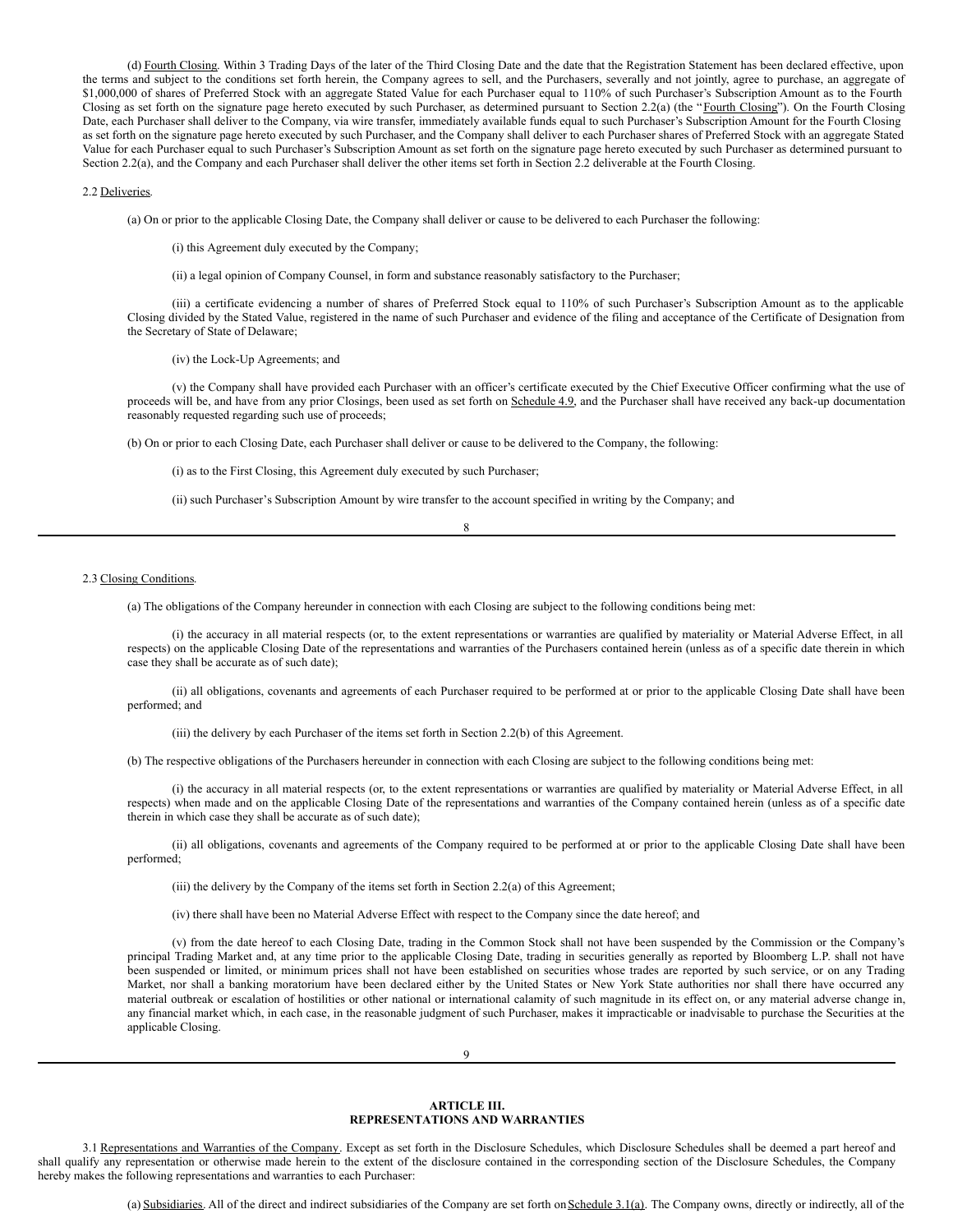capital stock or other equity interests of each Subsidiary free and clear of any Liens, and all of the issued and outstanding shares of capital stock of each Subsidiary are validly issued and are fully paid, non-assessable and free of preemptive and similar rights to subscribe for or purchase securities. If the Company has no subsidiaries, all other references to the Subsidiaries or any of them in the Transaction Documents shall be disregarded.

(b) Organization and Qualification. The Company and each of the Subsidiaries is an entity duly incorporated or otherwise organized, validly existing and in good standing under the laws of the jurisdiction of its incorporation or organization, with the requisite power and authority to own and use its properties and assets and to carry on its business as currently conducted. Neither the Company nor any Subsidiary is in violation nor default of any of the provisions of its respective certificate or articles of incorporation, bylaws or other organizational or charter documents. Each of the Company and the Subsidiaries is duly qualified to conduct business and is in good standing as a foreign corporation or other entity in each jurisdiction in which the nature of the business conducted or property owned by it makes such qualification necessary, except where the failure to be so qualified or in good standing, as the case may be, could not have or reasonably be expected to result in: (i) a material adverse effect on the legality, validity or enforceability of any Transaction Document, (ii) a material adverse effect on the results of operations, assets, business, prospects or condition (financial or otherwise) of the Company and the Subsidiaries, taken as a whole, or (iii) a material adverse effect on the Company's ability to perform in any material respect on a timely basis its obligations under any Transaction Document (any of (i), (ii) or (iii), a "Material Adverse Effect") and no Proceeding has been instituted in any such jurisdiction revoking, limiting or curtailing or seeking to revoke, limit or curtail such power and authority or qualification.

10

(c) Authorization; Enforcement. The Company has the requisite corporate power and authority to enter into and to consummate the transactions contemplated by this Agreement and each of the other Transaction Documents and otherwise to carry out its obligations hereunder and thereunder. The execution and delivery of this Agreement and each of the other Transaction Documents by the Company and the consummation by it of the transactions contemplated hereby and thereby have been duly authorized by all necessary action on the part of the Company and no further action is required by the Company, the Board of Directors or the Company's stockholders in connection herewith or therewith other than in connection with the Required Approvals. This Agreement and each other Transaction Document to which it is a party has been (or upon delivery will have been) duly executed by the Company and, when delivered in accordance with the terms hereof and thereof, will constitute the valid and binding obligation of the Company enforceable against the Company in accordance with its terms, except (i) as limited by general equitable principles and applicable bankruptcy, insolvency, reorganization, moratorium and other laws of general application affecting enforcement of creditors' rights generally, (ii) as limited by laws relating to the availability of specific performance, injunctive relief or other equitable remedies and (iii) insofar as indemnification and contribution provisions may be limited by applicable law.

(d) No Conflicts. The execution, delivery and performance by the Company of this Agreement and the other Transaction Documents to which it is a party, the issuance and sale of the Securities and the consummation by it of the transactions contemplated hereby and thereby do not and will not (i) conflict with or violate any provision of the Company's or any Subsidiary's certificate or articles of incorporation, bylaws or other organizational or charter documents, (ii) conflict with, or constitute a default (or an event that with notice or lapse of time or both would become a default) under, result in the creation of any Lien upon any of the properties or assets of the Company or any Subsidiary, or give to others any rights of termination, amendment, anti-dilution or similar adjustments, acceleration or cancellation (with or without notice, lapse of time or both) of, any agreement, credit facility, debt or other instrument (evidencing a Company or Subsidiary debt or otherwise) or other understanding to which the Company or any Subsidiary is a party or by which any property or asset of the Company or any Subsidiary is bound or affected, or (iii) subject to the Required Approvals, conflict with or result in a violation of any law, rule, regulation, order, judgment, injunction, decree or other restriction of any court or governmental authority to which the Company or a Subsidiary is subject (including federal and state securities laws and regulations), or by which any property or asset of the Company or a Subsidiary is bound or affected; except in the case of each of clauses (ii) and (iii), such as could not have or reasonably be expected to result in a Material Adverse Effect.

(e) Filings, Consents and Approvals. The Company is not required to obtain any consent, waiver, authorization or order of, give any notice to, or make any filing or registration with, any court or other federal, state, local or other governmental authority or other Person in connection with the execution, delivery and performance by the Company of the Transaction Documents, other than: (i) the filings required pursuant to Section 4.6 of this Agreement, (ii) the notice and/or application(s) to each applicable Trading Market for the issuance and sale of the Securities and the listing of the Underlying Shares for trading thereon in the time and manner required thereby, (iii) the filing of a Form D and Form 8-K with the Commission and such filings as are required to be made under applicable state securities laws and (iv) Shareholder Approval (collectively, the "Required Approvals").

#### 11

(f) Issuance of the Securities. The Securities are duly authorized and, when issued and paid for in accordance with the applicable Transaction Documents, will be duly and validly issued, fully paid and nonassessable, free and clear of all Liens imposed by the Company other than restrictions on transfer provided for in the Transaction Documents. The Underlying Shares, when issued in accordance with the terms of the Transaction Documents, will be validly issued, fully paid and nonassessable, free and clear of all Liens imposed by the Company other than restrictions on transfer provided for in the Transaction Documents.

(g) Capitalization. The capitalization of the Company as of the date hereof is as set forth on Schedule  $3.1$ (g). The Company has not issued any capital stock since its most recently filed periodic report under the Exchange Act, other than pursuant to the exercise of employee stock options under the Company's stock option plans, the issuance of shares of Common Stock to employees pursuant to the Company's employee stock purchase plans and pursuant to the conversion and/or exercise of Common Stock Equivalents outstanding as of the date of the most recently filed periodic report under the Exchange Act. Except as set forth on Schedule 3.1(g), no Person has any right of first refusal, preemptive right, right of participation, or any similar right to participate in the transactions contemplated by the Transaction Documents. Except as a result of the purchase and sale of the Securities, there are no outstanding options, warrants, scrip rights to subscribe to, calls or commitments of any character whatsoever relating to, or securities, rights or obligations convertible into or exercisable or exchangeable for, or giving any Person any right to subscribe for or acquire, any shares of Common Stock or the capital stock of any Subsidiary, or contracts, commitments, understandings or arrangements by which the Company or any Subsidiary is or may become bound to issue additional shares of Common Stock or Common Stock Equivalents or capital stock of any Subsidiary. Except as set forth on Schedule 3.1(g), the issuance and sale of the Securities will not obligate the Company or any Subsidiary to issue shares of Common Stock or other securities to any Person (other than the Purchasers). There are no outstanding securities or instruments of the Company or any Subsidiary with any provision that adjusts the exercise, conversion, exchange or reset price of such security or instrument upon an issuance of securities by the Company or any Subsidiary. Except as set forth on Schedule 3.1(g), there are no outstanding securities or instruments of the Company or any Subsidiary that contain any redemption or similar provisions, and there are no contracts, commitments, understandings or arrangements by which the Company or any Subsidiary is or may become bound to redeem a security of the Company or such Subsidiary. The Company does not have any stock appreciation rights or "phantom stock" plans or agreements or any similar plan or agreement. All of the outstanding shares of capital stock of the Company are duly authorized, validly issued, fully paid and nonassessable, have been issued in compliance with all federal and state securities laws, and none of such outstanding shares was issued in violation of any preemptive rights or similar rights to subscribe for or purchase securities. No further approval or authorization of any stockholder, the Board of Directors or others is required for the issuance and sale of the Securities. There are no stockholders agreements, voting agreements or other similar agreements with respect to the Company's capital stock to which the Company is a party or, to the knowledge of the Company, between or among any of the Company's stockholders.

(h) SEC Reports; Financial Statements. The Company has filed all reports, schedules, forms, statements and other documents required to be filed by the Company under the Securities Act and the Exchange Act, including pursuant to Section 13(a) or 15(d) thereof, for the two years preceding the date hereof (or such shorter period as the Company was required by law or regulation to file such material) (the foregoing materials, including the exhibits thereto and documents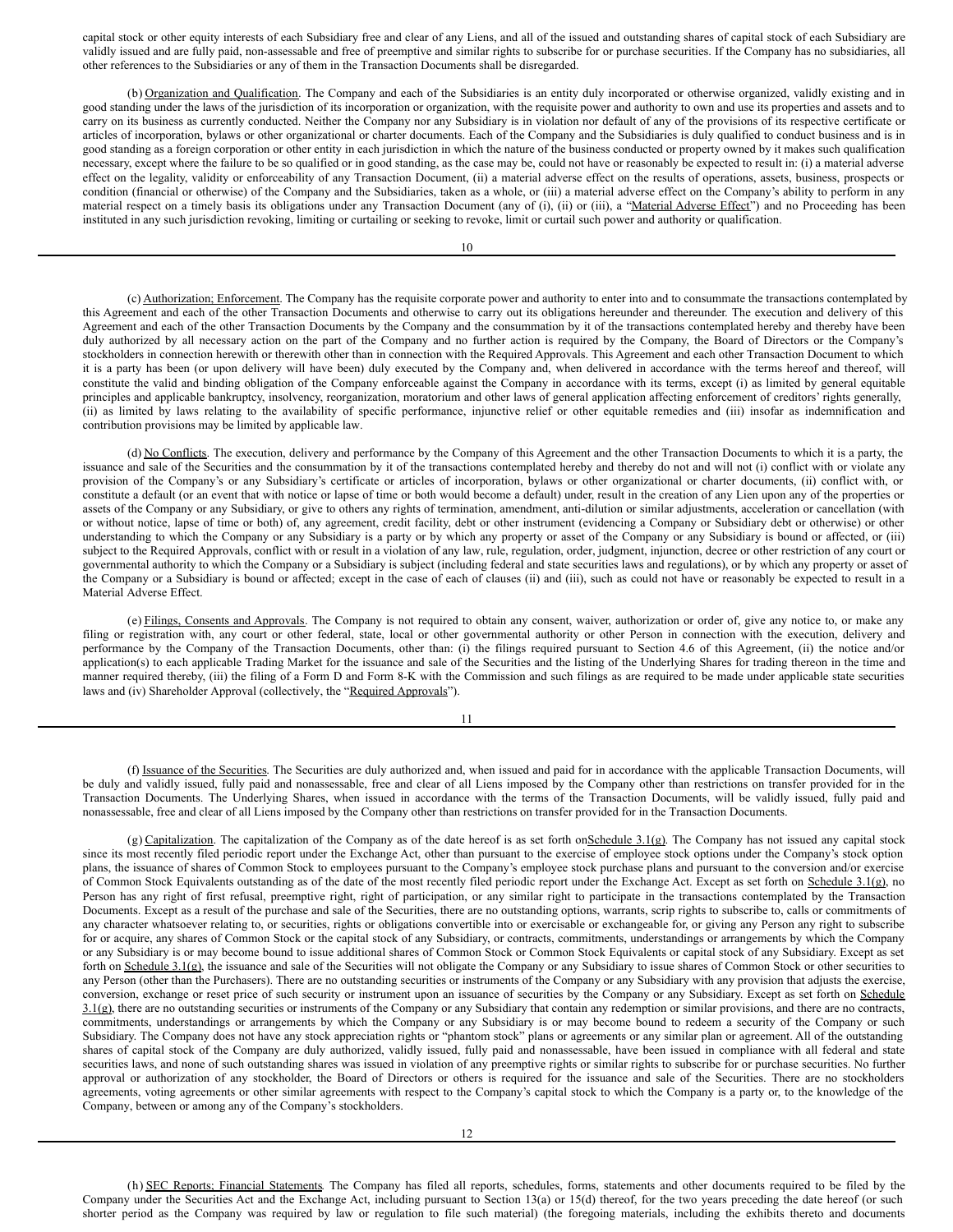incorporated by reference therein, being collectively referred to herein as the "SEC Reports") on a timely basis, except as set forth onSchedule 3.1(h), or has received a valid extension of such time of filing and has filed any such SEC Reports prior to the expiration of any such extension. As of their respective dates, the SEC Reports complied in all material respects with the requirements of the Securities Act and the Exchange Act, as applicable, and none of the SEC Reports, when filed, contained any untrue statement of a material fact or omitted to state a material fact required to be stated therein or necessary in order to make the statements therein, in the light of the circumstances under which they were made, not misleading. The Company has never been an issuer subject to Rule 144(i) under the Securities Act. The financial statements of the Company included in the SEC Reports comply in all material respects with applicable accounting requirements and the rules and regulations of the Commission with respect thereto as in effect at the time of filing. Such financial statements have been prepared in accordance with United States generally accepted accounting principles applied on a consistent basis during the periods involved ("GAAP"), except as may be otherwise specified in such financial statements or the notes thereto and except that unaudited financial statements may not contain all footnotes required by GAAP, and fairly present in all material respects the financial position of the Company and its consolidated Subsidiaries as of and for the dates thereof and the results of operations and cash flows for the periods then ended, subject, in the case of unaudited statements, to normal, immaterial, year-end audit adjustments.

(i) Material Changes; Undisclosed Events, Liabilities or Developments. Since the date of the latest audited financial statements included within the SEC Reports, except as set forth on Schedule 3.1(i), (i) there has been no event, occurrence or development that has had or that could reasonably be expected to result in a Material Adverse Effect, (ii) the Company has not incurred any liabilities (contingent or otherwise) other than (A) trade payables and accrued expenses incurred in the ordinary course of business consistent with past practice and (B) liabilities not required to be reflected in the Company's financial statements pursuant to GAAP or disclosed in filings made with the Commission, (iii) the Company has not altered its method of accounting, (iv) the Company has not declared or made any dividend or distribution of cash or other property to its stockholders or purchased, redeemed or made any agreements to purchase or redeem any shares of its capital stock and (v) the Company has not issued any equity securities to any officer, director or Affiliate, except pursuant to existing Company stock option plans. The Company does not have pending before the Commission any request for confidential treatment of information. Except for the issuance of the Securities contemplated by this Agreement or as set forth on Schedule 3.1(i), no event, liability, fact, circumstance, occurrence or development has occurred or exists or is reasonably expected to occur or exist with respect to the Company or its Subsidiaries or their respective businesses, properties, operations, assets or financial condition, that would be required to be disclosed by the Company under applicable securities laws at the time this representation is made or deemed made that has not been publicly disclosed at least 1 Trading Day prior to the date that this representation is made.

13

(j) Litigation. Except as set forth on Schedule 3.1(j), there is no action, suit, inquiry, notice of violation, proceeding or investigation pending or, to the knowledge of the Company, threatened against or affecting the Company, any Subsidiary or any of their respective properties before or by any court, arbitrator, governmental or administrative agency or regulatory authority (federal, state, county, local or foreign) (collectively, an "Action"). None of the Actions set forth on Schedule 3.1(j), (i) adversely affects or challenges the legality, validity or enforceability of any of the Transaction Documents or the Securities or (ii) could, if there were an unfavorable decision, have or reasonably be expected to result in a Material Adverse Effect. Neither the Company nor any Subsidiary, nor, to the knowledge of the Company, any director or officer thereof, is or has been the subject of any Action involving a claim of violation of or liability under federal or state securities laws or a claim of breach of fiduciary duty. There has not been, and to the knowledge of the Company, there is not pending or contemplated, any investigation by the Commission involving the Company or any current or former director or officer of the Company. The Commission has not issued any stop order or other order suspending the effectiveness of any registration statement filed by the Company or any Subsidiary under the Exchange Act or the Securities Act.

(k) Labor Relations. No labor dispute exists or, to the knowledge of the Company, is imminent with respect to any of the employees of the Company, which could reasonably be expected to result in a Material Adverse Effect. None of the Company's or its Subsidiaries' employees is a member of a union that relates to such employee's relationship with the Company or such Subsidiary, and neither the Company nor any of its Subsidiaries is a party to a collective bargaining agreement, and the Company and its Subsidiaries believe that their relationships with their employees are good. To the knowledge of the Company, no executive officer of the Company or any Subsidiary, is, or is now expected to be, in violation of any material term of any employment contract, confidentiality, disclosure or proprietary information agreement or non-competition agreement, or any other contract or agreement or any restrictive covenant in favor of any third party, and the continued employment of each such executive officer does not subject the Company or any of its Subsidiaries to any liability with respect to any of the foregoing matters. The Company and its Subsidiaries are in compliance with all U.S. federal, state, local and foreign laws and regulations relating to employment and employment practices, terms and conditions of employment and wages and hours, except where the failure to be in compliance could not, individually or in the aggregate, reasonably be expected to have a Material Adverse Effect.

14

(1) Compliance. Except as set forth on Schedule 3.1(1), neither the Company nor any Subsidiary: (i) is in default under or in violation of (and no event has occurred that has not been waived that, with notice or lapse of time or both, would result in a default by the Company or any Subsidiary under), nor has the Company or any Subsidiary received notice of a claim that it is in default under or that it is in violation of, any indenture, loan or credit agreement or any other agreement or instrument to which it is a party or by which it or any of its properties is bound (whether or not such default or violation has been waived), (ii) is in violation of any judgment, decree or order of any court, arbitrator or other governmental authority or (iii) is or has been in violation of any statute, rule, ordinance or regulation of any governmental authority, including without limitation all foreign, federal, state and local laws relating to taxes, environmental protection, occupational health and safety, product quality and safety and employment and labor matters, except in each case as could not have or reasonably be expected to result in a Material Adverse Effect.

(m) Environmental Laws. The Company and its Subsidiaries (i) are in compliance with all federal, state, local and foreign laws relating to pollution or protection of human health or the environment (including ambient air, surface water, groundwater, land surface or subsurface strata), including laws relating to emissions, discharges, releases or threatened releases of chemicals, pollutants, contaminants, or toxic or hazardous substances or wastes (collectively, "Hazardous Materials") into the environment, or otherwise relating to the manufacture, processing, distribution, use, treatment, storage, disposal, transport or handling of Hazardous Materials, as well as all authorizations, codes, decrees, demands, or demand letters, injunctions, judgments, licenses, notices or notice letters, orders, permits, plans or regulations, issued, entered, promulgated or approved thereunder ("Environmental Laws"); (ii) have received all permits, licenses or other approvals required of them under applicable Environmental Laws to conduct their respective businesses; and (iii) are in compliance with all terms and conditions of any such permit, license or approval where in each clause (i), (ii) and (iii), the failure to so comply could be reasonably expected to have, individually or in the aggregate, a Material Adverse Effect.

(n) Regulatory Permits. The Company and the Subsidiaries possess all certificates, authorizations and permits issued by the appropriate federal, state, local or foreign regulatory authorities necessary to conduct their respective businesses as described in the SEC Reports, except where the failure to possess such permits could not reasonably be expected to result in a Material Adverse Effect ("Material Permits"), and neither the Company nor any Subsidiary has received any notice of proceedings relating to the revocation or modification of any Material Permit.

(o) Title to Assets. The Company and the Subsidiaries have good and marketable title in fee simple to all real property owned by them and good and marketable title in all personal property owned by them that is material to the business of the Company and the Subsidiaries, in each case free and clear of all Liens, except for (i) Liens as do not materially affect the value of such property and do not materially interfere with the use made and proposed to be made of such property by the Company and the Subsidiaries, (ii) Liens for the payment of federal, state or other taxes, for which appropriate reserves have been made therefor in accordance with GAAP and, the payment of which is neither delinquent nor subject to penalties and (iii) Liens set forth in Schedule 3.1(o). Any real property and facilities held under lease by the Company and the Subsidiaries are held by them under valid, subsisting and enforceable leases with which the Company and the Subsidiaries are in compliance.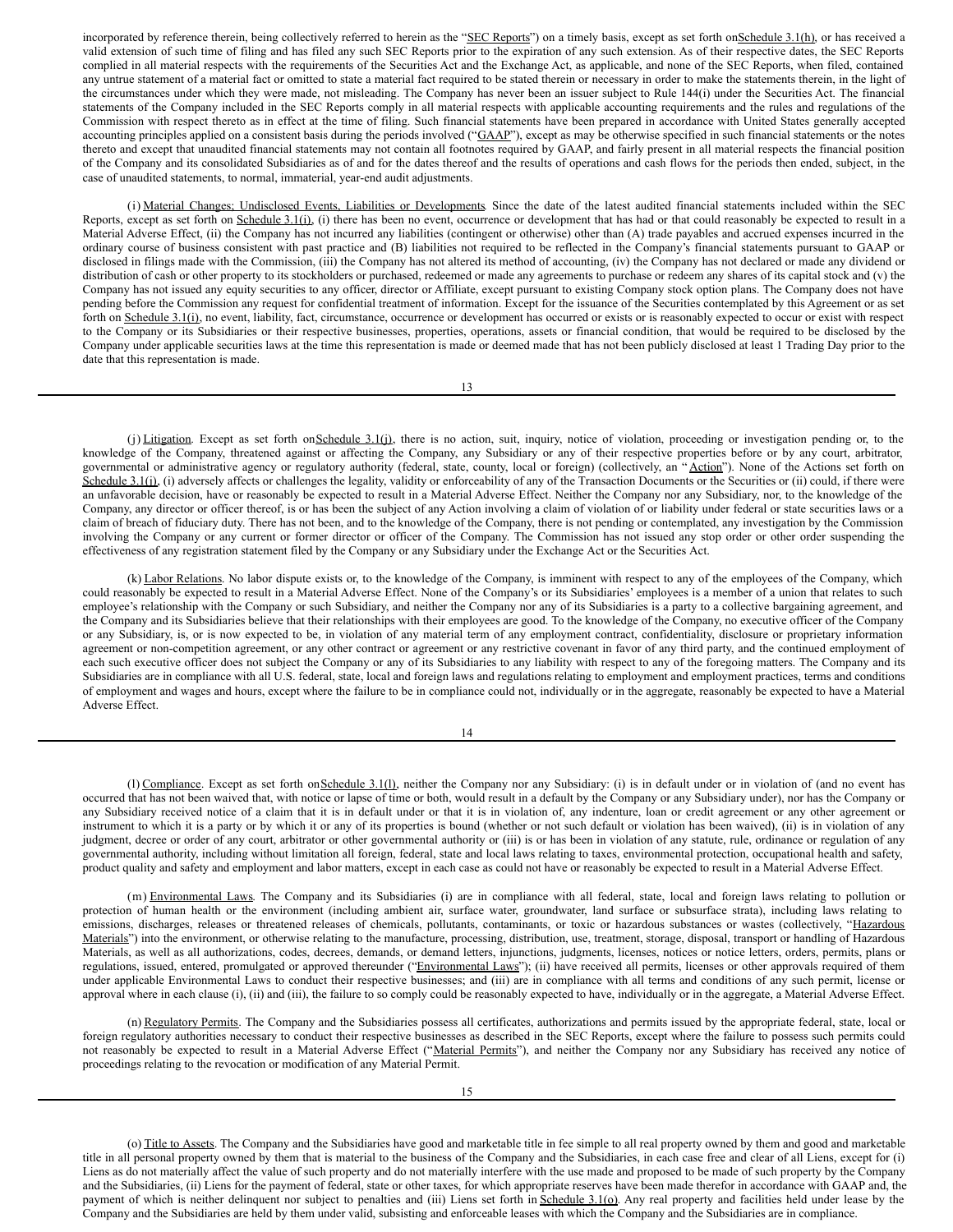(p) Intellectual Property. The Company and the Subsidiaries have, or have rights to use, all patents, patent applications, trademarks, trademark applications, service marks, trade names, trade secrets, inventions, copyrights, licenses and other intellectual property rights and similar rights necessary or required for use in connection with their respective businesses as described in the SEC Reports and which the failure to so have could have a Material Adverse Effect (collectively, the "Intellectual Property Rights"). None of, and neither the Company nor any Subsidiary has received a notice (written or otherwise) that any of, the Intellectual Property Rights has expired, terminated or been abandoned, or is expected to expire or terminate or be abandoned, within two (2) years from the date of this Agreement. Neither the Company nor any Subsidiary has received, since the date of the latest audited financial statements included within the SEC Reports, a written notice of a claim or otherwise has any knowledge that the Intellectual Property Rights violate or infringe upon the rights of any Person, except as could not have or reasonably be expected to not have a Material Adverse Effect. To the knowledge of the Company, all such Intellectual Property Rights are enforceable and there is no existing infringement by another Person of any of the Intellectual Property Rights. The Company and its Subsidiaries have taken reasonable security measures to protect the secrecy, confidentiality and value of all of their intellectual properties, except where failure to do so could not, individually or in the aggregate, reasonably be expected to have a Material Adverse Effect.

(q) Insurance. The Company and the Subsidiaries are insured by insurers of recognized financial responsibility against such losses and risks and in such amounts as are prudent and customary in the businesses in which the Company and the Subsidiaries are engaged, including, but not limited to, directors and officers insurance coverage at least equal to the aggregate Subscription Amount. Neither the Company nor any Subsidiary has any reason to believe that it will not be able to renew its existing insurance coverage as and when such coverage expires or to obtain similar coverage from similar insurers as may be necessary to continue its business without a significant increase in cost.

16

(r) Transactions with Affiliates and Employees. Except as set forth on Schedule 3.1(r), none of the officers or directors of the Company or any Subsidiary and, to the knowledge of the Company, none of the employees of the Company or any Subsidiary is presently a party to any transaction with the Company or any Subsidiary (other than for services as employees, officers and directors), including any contract, agreement or other arrangement providing for the furnishing of services to or by, providing for rental of real or personal property to or from, providing for the borrowing of money from or lending of money to or otherwise requiring payments to or from any officer, director or such employee or, to the knowledge of the Company, any entity in which any officer, director, or any such employee has a substantial interest or is an officer, director, trustee, stockholder, member or partner, in each case in excess of \$120,000 other than for (i) payment of salary or consulting fees for services rendered, (ii) reimbursement for expenses incurred on behalf of the Company and (iii) other employee benefits, including stock option agreements under any stock option plan of the Company.

(s) Sarbanes-Oxley; Internal Accounting Controls. The Company and the Subsidiaries are in compliance with any and all applicable requirements of the Sarbanes-Oxley Act of 2002 that are effective as of the date hereof, and any and all applicable rules and regulations promulgated by the Commission thereunder that are effective as of the date hereof and as of the applicable Closing Date. Except as set forth on Schedule  $3.1(s)$ , the Company and the Subsidiaries maintain a system of internal accounting controls sufficient to provide reasonable assurance that: (i) transactions are executed in accordance with management's general or specific authorizations, (ii) transactions are recorded as necessary to permit preparation of financial statements in conformity with GAAP and to maintain asset accountability, (iii) access to assets is permitted only in accordance with management's general or specific authorization, and (iv) the recorded accountability for assets is compared with the existing assets at reasonable intervals and appropriate action is taken with respect to any differences. Except as set forth on Schedule 3.1(s), the Company and the Subsidiaries have established disclosure controls and procedures (as defined in Exchange Act Rules 13a-15(e) and 15d-15(e)) for the Company and the Subsidiaries and designed such disclosure controls and procedures to ensure that information required to be disclosed by the Company in the reports it files or submits under the Exchange Act is recorded, processed, summarized and reported, within the time periods specified in the Commission's rules and forms. The Company's certifying officers have evaluated the effectiveness of the disclosure controls and procedures of the Company and the Subsidiaries as of the end of the period covered by the most recently filed periodic report under the Exchange Act (such date, the "Evaluation Date"). The Company presented in its most recently filed periodic report under the Exchange Act the conclusions of the certifying officers about the effectiveness of the disclosure controls and procedures based on their evaluations as of the Evaluation Date. Since the Evaluation Date, there have been no changes in the internal control over financial reporting (as such term is defined in the Exchange Act) of the Company and its Subsidiaries that have materially affected, or is reasonably likely to materially affect, the internal control over financial reporting of the Company and its Subsidiaries.

(t) Certain Fees. No brokerage or finder's fees or commissions are or will be payable by the Company or any Subsidiary to any broker, financial advisor or consultant, finder, placement agent, investment banker, bank or other Person with respect to the transactions contemplated by the Transaction Documents. The Purchasers shall have no obligation with respect to any fees or with respect to any claims made by or on behalf of other Persons for fees of a type contemplated in this Section that may be due in connection with the transactions contemplated by the Transaction Documents.

17

(u) Private Placement. Assuming the accuracy of the Purchasers' representations and warranties set forth in Section 3.2, no registration under the Securities Act is required for the offer and sale of the Securities by the Company to the Purchasers as contemplated hereby. The issuance and sale of the Securities hereunder does not contravene the rules and regulations of the Trading Market.

(v) Investment Company. The Company is not, and is not an Affiliate of, and immediately after receipt of payment for the Securities, will not be or be an Affiliate of, an "investment company" within the meaning of the Investment Company Act of 1940, as amended. The Company shall conduct its business in a manner so that it will not become an "investment company" subject to registration under the Investment Company Act of 1940, as amended.

(w) Registration Rights. Except as set forth on Schedule 3.1(w), no Person has any right to cause the Company or any Subsidiary to effect the registration under the Securities Act of any securities of the Company or any Subsidiary.

(x) Listing and Maintenance Requirements. The Common Stock is registered pursuant to Section 12(b) or 12(g) of the Exchange Act, and the Company has taken no action designed to, or which to its knowledge is likely to have the effect of, terminating the registration of the Common Stock under the Exchange Act nor has the Company received any notification that the Commission is contemplating terminating such registration. The Company has not, in the 12 months preceding the date hereof, received notice from any Trading Market on which the Common Stock is or has been listed or quoted to the effect that the Company is not in compliance with the listing or maintenance requirements of such Trading Market. The Company is, and has no reason to believe that it will not in the foreseeable future continue to be, in compliance with all such listing and maintenance requirements. The Common Stock is currently eligible for electronic transfer through the Depository Trust Company or another established clearing corporation and the Company is current in payment of the fees to the Depository Trust Company (or such other established clearing corporation) in connection with such electronic transfer.

(y) Application of Takeover Protections. The Company and the Board of Directors have taken all necessary action, if any, in order to render inapplicable any control share acquisition, business combination, poison pill (including any distribution under a rights agreement) or other similar anti-takeover provision under the Company's certificate of incorporation (or similar charter documents) or the laws of its state of incorporation that is or could become applicable to the Purchasers as a result of the Purchasers and the Company fulfilling their obligations or exercising their rights under the Transaction Documents, including without limitation as a result of the Company's issuance of the Securities and the Purchasers' ownership of the Securities.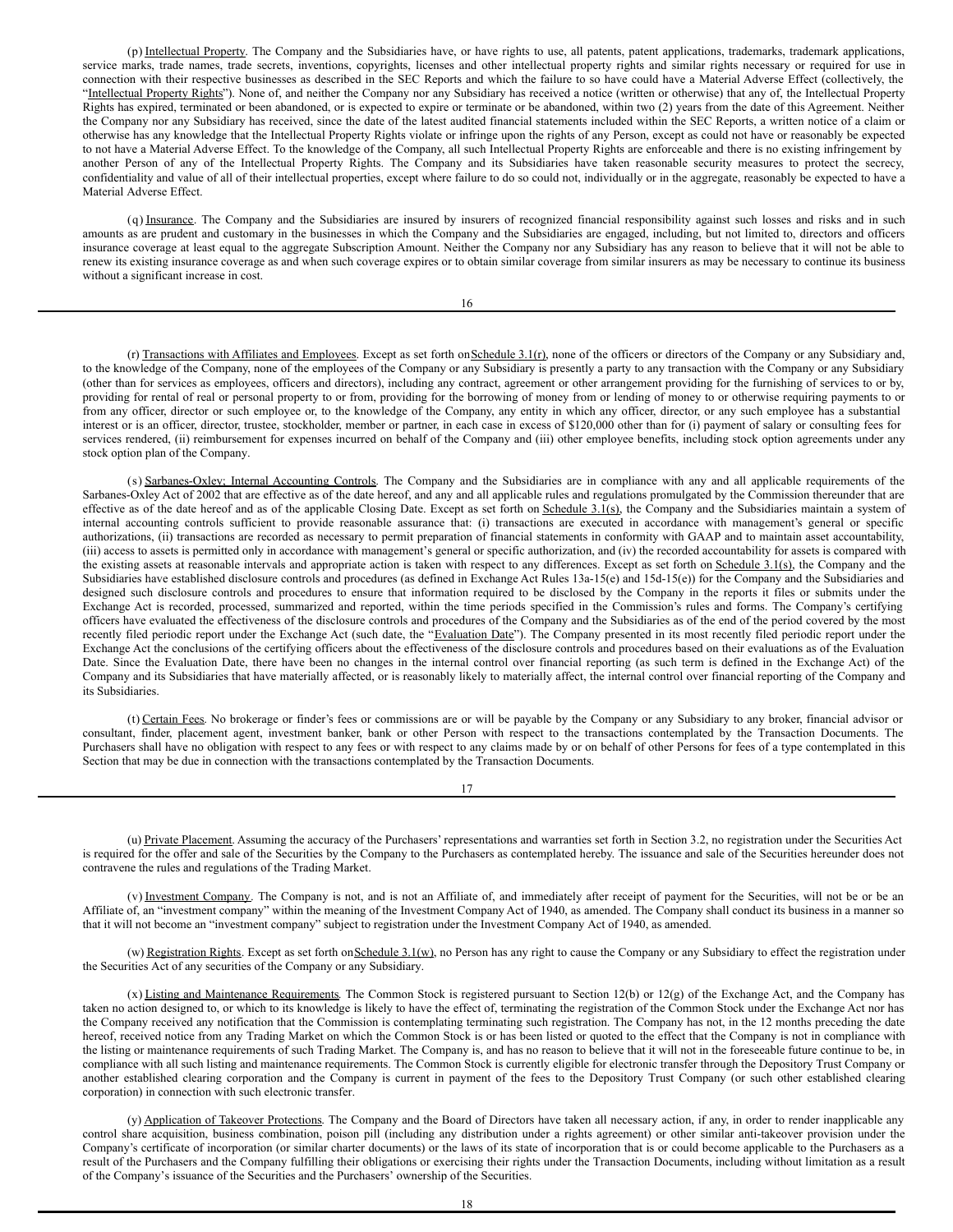<span id="page-17-0"></span>(z) Disclosure. Except with respect to the material terms and conditions of the transactions contemplated by the Transaction Documents, the Company confirms that neither it nor any other Person acting on its behalf has provided any of the Purchasers or their agents or counsel with any information that it believes constitutes or might constitute material, non-public information. The Company understands and confirms that the Purchasers will rely on the foregoing representation in effecting transactions in securities of the Company. All of the disclosure furnished by or on behalf of the Company to the Purchasers regarding the Company and its Subsidiaries, their respective businesses and the transactions contemplated hereby, including the Disclosure Schedules to this Agreement, is true and correct and does not contain any untrue statement of a material fact or omit to state any material fact necessary in order to make the statements made therein, in the light of the circumstances under which they were made, not misleading. The press releases disseminated by the Company during the twelve months preceding the date of this Agreement taken as a whole do not contain any untrue statement of a material fact or omit to state a material fact required to be stated therein or necessary in order to make the statements therein, in the light of the circumstances under which they were made and when made, not misleading. The Company acknowledges and agrees that no Purchaser makes or has made any representations or warranties with respect to the transactions contemplated hereby other than those specifically set forth in Section 3.2 hereof.

(aa) No Integrated Offering. Assuming the accuracy of the Purchasers' representations and warranties set forth in Section 3.2, neither the Company, nor any of its Affiliates, nor any Person acting on its or their behalf has, directly or indirectly, made any offers or sales of any security or solicited any offers to buy any security, under circumstances that would cause this offering of the Securities to be integrated with prior offerings by the Company for purposes of (i) the Securities Act which would require the registration of any such securities under the Securities Act, or (ii) any applicable shareholder approval provisions of any Trading Market on which any of the securities of the Company are listed or designated.

(bb) Solvency. Based on the consolidated financial condition of the Company as of each Closing Date, after giving effect to the receipt by the Company of the proceeds from the sale of the Securities hereunder (i) the fair saleable value of the Company's assets exceeds the amount that will be required to be paid on or in respect of the Company's existing debts and other liabilities (including known contingent liabilities) as they mature, (ii) the Company's assets do not constitute unreasonably small capital to carry on its business as now conducted and as proposed to be conducted including its capital needs taking into account the particular capital requirements of the business conducted by the Company, consolidated and projected capital requirements and capital availability thereof, and (iii) the current cash flow of the Company, together with the proceeds the Company would receive, were it to liquidate all of its assets, after taking into account all anticipated uses of the cash, would be sufficient to pay all amounts on or in respect of its liabilities when such amounts are required to be paid. The Company does not intend to incur debts beyond its ability to pay such debts as they mature (taking into account the timing and amounts of cash to be payable on or in respect of its debt). The Company has no knowledge of any facts or circumstances which lead it to believe that it will file for reorganization or liquidation under the bankruptcy or reorganization laws of any jurisdiction in the foreseeable future. Schedule 3.1(bb) sets forth as of the date hereof all outstanding secured and unsecured Indebtedness of the Company or any Subsidiary, or for which the Company or any Subsidiary has commitments. For the purposes of this Agreement, "Indebtedness" means (x) any liabilities for borrowed money or amounts owed in excess of \$50,000 (other than trade accounts payable incurred in the ordinary course of business), (y) all guaranties, endorsements and other contingent obligations in respect of indebtedness of others, whether or not the same are or should be reflected in the Company's consolidated balance sheet (or the notes thereto), except guaranties by endorsement of negotiable instruments for deposit or collection or similar transactions in the ordinary course of business; and (z) the present value of any lease payments in excess of \$50,000 due under leases required to be capitalized in accordance with GAAP. Except as set forth on Schedule 3.1(bb), neither the Company nor any Subsidiary is in default with respect to any Indebtedness.

19

(cc) Tax Status. Except as set forth on Schedule 3.1(cc) and for matters that would not, individually or in the aggregate, have or reasonably be expected to result in a Material Adverse Effect, the Company and its Subsidiaries each (i) has made or filed all United States federal, state and local income and all foreign income and franchise tax returns, reports and declarations required by any jurisdiction to which it is subject, (ii) has paid all taxes and other governmental assessments and charges that are material in amount, shown or determined to be due on such returns, reports and declarations and (iii) has set aside on its books provision reasonably adequate for the payment of all material taxes for periods subsequent to the periods to which such returns, reports or declarations apply. Except as set forth on Schedule 3.1(cc), there are no unpaid taxes in any material amount claimed to be due by the taxing authority of any jurisdiction, and the officers of the Company or of any Subsidiary know of no basis for any such claim.

(dd) No General Solicitation. Neither the Company nor any Person acting on behalf of the Company has offered or sold any of the Securities by any form of general solicitation or general advertising. The Company has offered the Securities for sale only to the Purchasers and certain other "accredited investors" within the meaning of Rule 501 under the Securities Act.

(ee) Foreign Corrupt Practices. Neither the Company nor any Subsidiary, nor to the knowledge of the Company or any Subsidiary, any agent or other person acting on behalf of the Company or any Subsidiary, has (i) directly or indirectly, used any funds for unlawful contributions, gifts, entertainment or other unlawful expenses related to foreign or domestic political activity, (ii) made any unlawful payment to foreign or domestic government officials or employees or to any foreign or domestic political parties or campaigns from corporate funds, (iii) failed to disclose fully any contribution made by the Company or any Subsidiary (or made by any person acting on its behalf of which the Company is aware) which is in violation of law or (iv) violated in any material respect any provision of FCPA.

20

(ff) Accountants. The Company's accounting firm is set forth on the SEC Reports. To the knowledge and belief of the Company, such accounting firm (i) is a registered public accounting firm as required by the Exchange Act and (ii) shall express its opinion with respect to the financial statements to be included in the Company's Annual Report for the fiscal year ending December 31, 2021.

(gg) Seniority. As of each Closing Date, except as set forth on Schedule 3.1(gg), no Indebtedness or other claim against the Company is senior to the Preferred Stock in right of payment, whether with respect to interest or upon liquidation or dissolution, or otherwise, other than indebtedness secured by purchase money security interests (which is senior only as to underlying assets covered thereby) and capital lease obligations (which is senior only as to the property covered thereby).

(hh) No Disagreements with Accountants and Lawyers. There are no disagreements of any kind presently existing, or reasonably anticipated by the Company to arise, between the Company and the accountants and lawyers formerly or presently employed by the Company and the Company is current with respect to any fees owed to its accountants and lawyers which could affect the Company's ability to perform any of its obligations under any of the Transaction Documents.

(ii) Acknowledgment Regarding Purchasers' Purchase of Securities. The Company acknowledges and agrees that each of the Purchasers is acting solely in the capacity of an arm's length purchaser with respect to the Transaction Documents and the transactions contemplated thereby. The Company further acknowledges that no Purchaser is acting as a financial advisor or fiduciary of the Company (or in any similar capacity) with respect to the Transaction Documents and the transactions contemplated thereby and any advice given by any Purchaser or any of their respective representatives or agents in connection with the Transaction Documents and the transactions contemplated thereby is merely incidental to the Purchasers' purchase of the Securities. The Company further represents to each Purchaser that the Company's decision to enter into this Agreement and the other Transaction Documents has been based solely on the independent evaluation of the transactions contemplated hereby by the Company and its representatives.

(jj) Acknowledgment Regarding Purchaser's Trading Activity. Anything in this Agreement or elsewhere herein to the contrary notwithstanding (except for Sections 3.2(g) and 4.15 hereof), it is understood and acknowledged by the Company that: (i) none of the Purchasers has been asked by the Company to agree, nor has any Purchaser agreed, to desist from purchasing or selling, long and/or short, securities of the Company, or "derivative" securities based on securities issued by the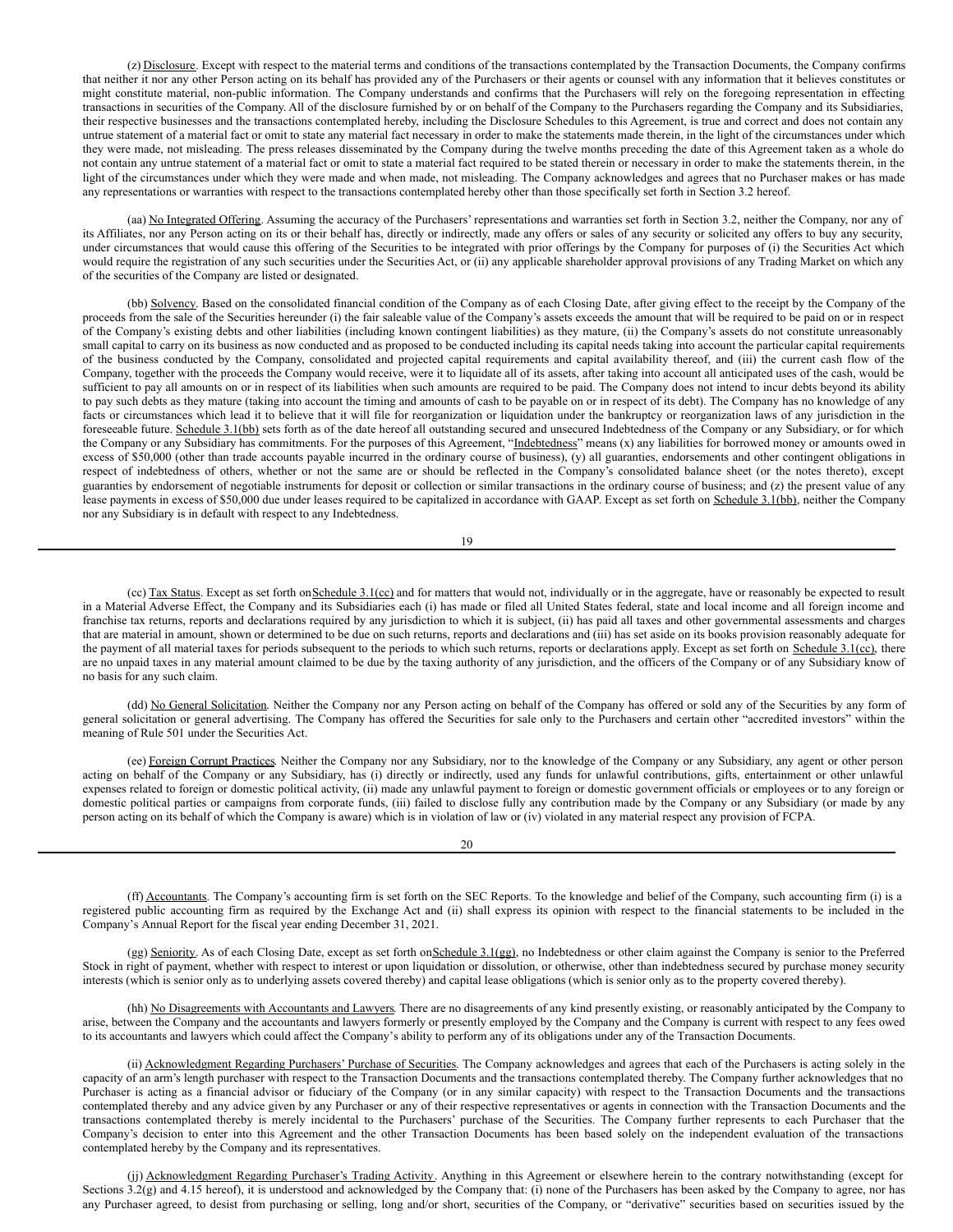Company or to hold the Securities for any specified term, (ii) past or future open market or other transactions by any Purchaser, specifically including, without limitation, Short Sales or "derivative" transactions, before or after the closing of this or future private placement transactions, may negatively impact the market price of the Company's publicly-traded securities, (iii) any Purchaser, and counter-parties in "derivative" transactions to which any such Purchaser is a party, directly or indirectly, may presently have a "short" position in the Common Stock and (iv) each Purchaser shall not be deemed to have any affiliation with or control over any arm's length counter-party in any "derivative" transaction. The Company further understands and acknowledges that (y) one or more Purchasers may engage in hedging activities at various times during the period that the Securities are outstanding, including, without limitation, during the periods that the value of the Underlying Shares deliverable with respect to Securities are being determined, and (z) such hedging activities (if any) could reduce the value of the existing stockholders' equity interests in the Company at and after the time that the hedging activities are being conducted. The Company acknowledges that such aforementioned hedging activities do not constitute a breach of any of the Transaction Documents.

(kk) Regulation M Compliance. Except as set forth on Schedule 3.1(kk), the Company has not, and to its knowledge no one acting on its behalf has, (i) taken, directly or indirectly, any action designed to cause or to result in the stabilization or manipulation of the price of any security of the Company to facilitate the sale or resale of any of the Securities, (ii) sold, bid for, purchased, or paid any compensation for soliciting purchases of, any of the Securities, or (iii) paid or agreed to pay to any Person any compensation for soliciting another to purchase any other securities of the Company, other than, in the case of clauses (ii) and (iii), compensation paid to the Company's placement agent in connection with the placement of the Securities.

(II) FDA. As to each product subject to the jurisdiction of the U.S. Food and Drug Administration ('FDA") under the Federal Food, Drug and Cosmetic Act, as amended, and the regulations thereunder ("FDCA") that is manufactured, packaged, labeled, tested, distributed, sold, and/or marketed by the Company or any of its Subsidiaries (each such product, a "Pharmaceutical Product"), such Pharmaceutical Product is being manufactured, packaged, labeled, tested, distributed, sold and/or marketed by the Company in compliance with all applicable requirements under FDCA and similar laws, rules and regulations relating to registration, investigational use, premarket clearance, licensure, or application approval, good manufacturing practices, good laboratory practices, good clinical practices, product listing, quotas, labeling, advertising, record keeping and filing of reports, except where the failure to be in compliance would not have a Material Adverse Effect. There is no pending, completed or, to the Company's knowledge, threatened, action (including any lawsuit, arbitration, or legal or administrative or regulatory proceeding, charge, complaint, or investigation) against the Company or any of its Subsidiaries, and none of the Company or any of its Subsidiaries has received any notice, warning letter or other communication from the FDA or any other governmental entity, which (i) contests the premarket clearance, licensure, registration, or approval of, the uses of, the distribution of, the manufacturing or packaging of, the testing of, the sale of, or the labeling and promotion of any Pharmaceutical Product, (ii) withdraws its approval of, requests the recall, suspension, or seizure of, or withdraws or orders the withdrawal of advertising or sales promotional materials relating to, any Pharmaceutical Product, (iii) imposes a clinical hold on any clinical investigation by the Company or any of its Subsidiaries, (iv) enjoins production at any facility of the Company or any of its Subsidiaries, (v) enters or proposes to enter into a consent decree of permanent injunction with the Company or any of its Subsidiaries, or (vi) otherwise alleges any violation of any laws, rules or regulations by the Company or any of its Subsidiaries, and which, either individually or in the aggregate, would have a Material Adverse Effect. The properties, business and operations of the Company have been and are being conducted in all material respects in accordance with all applicable laws, rules and regulations of the FDA. The Company has not been informed by the FDA that the FDA will prohibit the marketing, sale, license or use in the United States of any product proposed to be developed, produced or marketed by the Company nor has the FDA expressed any concern as to approving or clearing for marketing any product being developed or proposed to be developed by the Company.

22

(mm) Stock Option Plans. Each stock option granted by the Company under the Company's stock option plan was granted (i) in accordance with the terms of the Company's stock option plan and (ii) with an exercise price at least equal to the fair market value of the Common Stock on the date such stock option would be considered granted under GAAP and applicable law. No stock option granted under the Company's stock option plan has been backdated. The Company has not knowingly granted, and there is no and has been no Company policy or practice to knowingly grant, stock options prior to, or otherwise knowingly coordinate the grant of stock options with, the release or other public announcement of material information regarding the Company or its Subsidiaries or their financial results or prospects.

(nn) Office of Foreign Assets Control. Neither the Company nor any Subsidiary nor, to the Company's knowledge, any director, officer, agent, employee or affiliate of the Company or any Subsidiary is currently subject to any U.S. sanctions administered by the Office of Foreign Assets Control of the U.S. Treasury Department ("OFAC").

(oo) U.S. Real Property Holding Corporation. The Company is not and has never been a U.S. real property holding corporation within the meaning of Section 897 of the Internal Revenue Code of 1986, as amended, and the Company shall so certify upon Purchaser's request.

(pp) Bank Holding Company Act. Neither the Company nor any of its Subsidiaries or Affiliates is subject to the Bank Holding Company Act of 1956, as amended (the "BHCA") and to regulation by the Board of Governors of the Federal Reserve System (the 'Federal Reserve''). Neither the Company nor any of its Subsidiaries or Affiliates owns or controls, directly or indirectly, five percent (5%) or more of the outstanding shares of any class of voting securities or twenty-five percent or more of the total equity of a bank or any entity that is subject to the BHCA and to regulation by the Federal Reserve. Neither the Company nor any of its Subsidiaries or Affiliates exercises a controlling influence over the management or policies of a bank or any entity that is subject to the BHCA and to regulation by the Federal Reserve.

23

(qq) Money Laundering. The operations of the Company and its Subsidiaries are and have been conducted at all times in compliance with applicable financial record-keeping and reporting requirements of the Currency and Foreign Transactions Reporting Act of 1970, as amended, applicable money laundering statutes and applicable rules and regulations thereunder (collectively, the "Money Laundering Laws"), and no Action or Proceeding by or before any court or governmental agency, authority or body or any arbitrator involving the Company or any Subsidiary with respect to the Money Laundering Laws is pending or, to the knowledge of the Company or any Subsidiary, threatened.

(rr) No Disqualification Events. With respect to the Securities to be offered and sold hereunder in reliance on Rule 506 under the Securities Act, none of the Company, any of its predecessors, any affiliated issuer, any director, executive officer, other officer of the Company participating in the offering hereunder, any beneficial owner of 20% or more of the Company's outstanding voting equity securities, calculated on the basis of voting power, nor any promoter (as that term is defined in Rule 405 under the Securities Act) connected with the Company in any capacity at the time of sale (each, an "Issuer Covered Person" and, together, "Issuer Covered Persons") is subject to any of the "Bad Actor" disqualifications described in Rule 506(d)(1)(i) to (viii) under the Securities Act (a "Disqualification Event"), except for a Disqualification Event covered by Rule 506(d)(2) or (d)(3). The Company has exercised reasonable care to determine whether any Issuer Covered Person is subject to a Disqualification Event. The Company has complied, to the extent applicable, with its disclosure obligations under Rule 506(e), and has furnished to the Purchasers a copy of any disclosures provided thereunder.

(ss) Other Covered Persons. The Company is not aware of any person (other than any Issuer Covered Person) that has been or will be paid (directly or indirectly) remuneration for solicitation of purchasers in connection with the sale of any Securities.

(tt) Notice of Disqualification Events. The Company will notify the Purchasers in writing, prior to the applicable Closing Date of (i) any Disqualification Event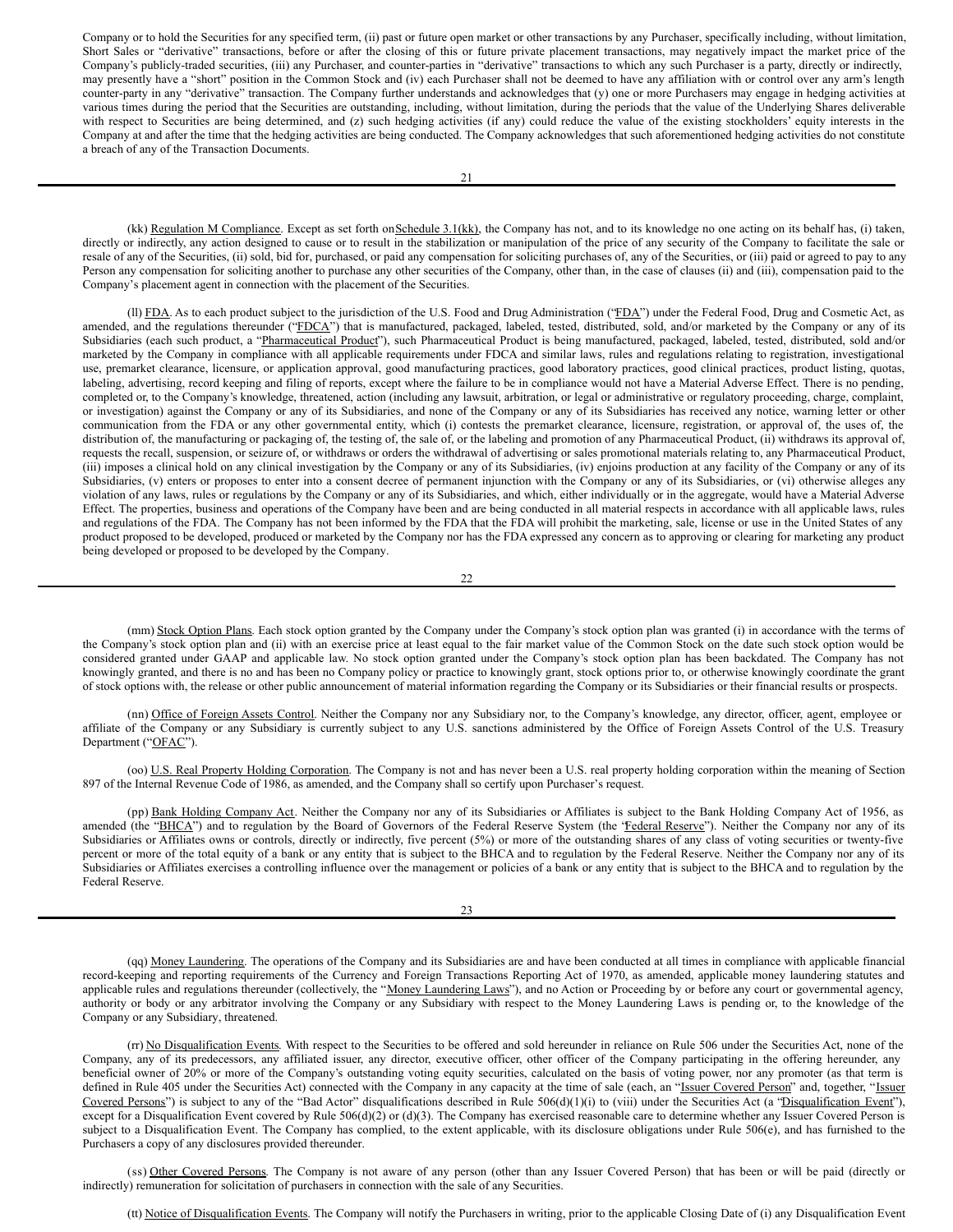relating to any Issuer Covered Person and (ii) any event that would, with the passage of time, become a Disqualification Event relating to any Issuer Covered Person.

3.2 Representations and Warranties of the Purchasers. Each Purchaser, for itself and for no other Purchaser, hereby represents and warrants as of the date hereof and as of each Closing Date to the Company as follows (unless as of a specific date therein, in which case they shall be accurate as of such date):

(a) Organization; Authority. Such Purchaser is either an individual or an entity duly incorporated or formed, validly existing and in good standing under the laws of the jurisdiction of its incorporation or formation with full right, corporate, partnership, limited liability company or similar power and authority to enter into and to consummate the transactions contemplated by the Transaction Documents and otherwise to carry out its obligations hereunder and thereunder. The execution and delivery of the Transaction Documents and performance by such Purchaser of the transactions contemplated by the Transaction Documents have been duly authorized by all necessary corporate, partnership, limited liability company or similar action, as applicable, on the part of such Purchaser. Each Transaction Document to which it is a party has been duly executed by such Purchaser, and when delivered by such Purchaser in accordance with the terms hereof, will constitute the valid and legally binding obligation of such Purchaser, enforceable against it in accordance with its terms, except (i) as limited by general equitable principles and applicable bankruptcy, insolvency, reorganization, moratorium and other laws of general application affecting enforcement of creditors' rights generally, (ii) as limited by laws relating to the availability of specific performance, injunctive relief or other equitable remedies and (iii) insofar as indemnification and contribution provisions may be limited by applicable law.

24

(b) Own Account. Such Purchaser understands that the Securities are "restricted securities" and have not been registered under the Securities Act or any applicable state securities law and is acquiring the Securities as principal for its own account and not with a view to or for distributing or reselling such Securities or any part thereof in violation of the Securities Act or any applicable state securities law, has no present intention of distributing any of such Securities in violation of the Securities Act or any applicable state securities law and has no direct or indirect arrangement or understandings with any other persons to distribute or regarding the distribution of such Securities in violation of the Securities Act or any applicable state securities law. Such Purchaser is acquiring the Securities hereunder in the ordinary course of its business.

(c) Purchaser Status. At the time such Purchaser was offered the Securities, it was, and as of the date hereof it is, and on each date on which it converts any shares of Preferred Stock, it will be either: (i) an "accredited investor" as defined in Rule 501(a)(1), (a)(2), (a)(3), (a)(3), (a)(8), (a)(8), (a)(9), (a)(12), or (a)(13) under the Securities Act or (ii) a "qualified institutional buyer" as defined in Rule 144A(a) under the Securities Act.

(d) Experience of Such Purchaser. Such Purchaser, either alone or together with its representatives, has such knowledge, sophistication and experience in business and financial matters so as to be capable of evaluating the merits and risks of the prospective investment in the Securities, and has so evaluated the merits and risks of such investment. Such Purchaser is able to bear the economic risk of an investment in the Securities and, at the present time, is able to afford a complete loss of such investment.

(e) General Solicitation. Such Purchaser is not, to such Purchaser's knowledge, purchasing the Securities as a result of any advertisement, article, notice or other communication regarding the Securities published in any newspaper, magazine or similar media or broadcast over television or radio or presented at any seminar or, to the knowledge of such Purchaser, any other general solicitation or general advertisement.

(f) Access to Information. Such Purchaser acknowledges that it has had the opportunity to review the Transaction Documents (including all exhibits and schedules thereto) and the SEC Reports and has been afforded (i) the opportunity to ask such questions as it has deemed necessary of, and to receive answers from, representatives of the Company concerning the terms and conditions of the offering of the Securities and the merits and risks of investing in the Securities; (ii) access to information about the Company and its financial condition, results of operations, business, properties, management and prospects sufficient to enable it to evaluate its investment; and (iii) the opportunity to obtain such additional information that the Company possesses or can acquire without unreasonable effort or expense that is necessary to make an informed investment decision with respect to the investment.

 $25$ 

(g) Certain Transactions and Confidentiality. Other than consummating the transactions contemplated hereunder, such Purchaser has not, nor has any Person acting on behalf of or pursuant to any understanding with such Purchaser, directly or indirectly executed any purchases or sales, including Short Sales, of the securities of the Company during the period commencing as of the time that such Purchaser first received a term sheet (written or oral) from the Company or any other Person representing the Company setting forth the material terms of the transactions contemplated hereunder and ending immediately prior to the execution hereof. Notwithstanding the foregoing, in the case of a Purchaser that is a multi-managed investment vehicle whereby separate portfolio managers manage separate portions of such Purchaser's assets and the portfolio managers have no direct knowledge of the investment decisions made by the portfolio managers managing other portions of such Purchaser's assets, the representation set forth above shall only apply with respect to the portion of assets managed by the portfolio manager that made the investment decision to purchase the Securities covered by this Agreement. Other than to other Persons party to this Agreement or to such Purchaser's representatives, including, without limitation, its officers, directors, partners, legal and other advisors, employees, agents and Affiliates, such Purchaser has maintained the confidentiality of all disclosures made to it in connection with this transaction (including the existence and terms of this transaction). Notwithstanding the foregoing, for the avoidance of doubt, nothing contained herein shall constitute a representation or warranty, or preclude any actions, with respect to locating or borrowing shares in order to effect Short Sales or similar transactions in the future.

The Company acknowledges and agrees that the representations contained in this Section 3.2 shall not modify, amend or affect such Purchaser's right to rely on the Company's representations and warranties contained in this Agreement or any representations and warranties contained in any other Transaction Document or any other document or instrument executed and/or delivered in connection with this Agreement or the consummation of the transactions contemplated hereby. Notwithstanding the foregoing, for the avoidance of doubt, nothing contained herein shall constitute a representation or warranty, or preclude any actions, with respect to locating or borrowing shares in order to effect Short Sales or similar transactions in the future.

## **ARTICLE IV. OTHER AGREEMENTS OF THE PARTIES**

## 4.1 Transfer Restrictions.

(a) The Securities may only be disposed of in compliance with state and federal securities laws. In connection with any transfer of Securities other than pursuant to an effective registration statement or Rule 144, to the Company or to an Affiliate of a Purchaser or in connection with a pledge as contemplated in Section 4.1(b), the Company may require the transferor thereof to provide to the Company an opinion of counsel selected by the transferor and reasonably acceptable to the Company, the form and substance of which opinion shall be reasonably satisfactory to the Company, to the effect that such transfer does not require registration of such transferred Securities under the Securities Act. As a condition of transfer, any such transferee shall agree in writing to be bound by the terms of this Agreement.

(b) The Purchasers agree to the imprinting, so long as is required by this Section 4.1, of a legend on any of the Securities in the following form: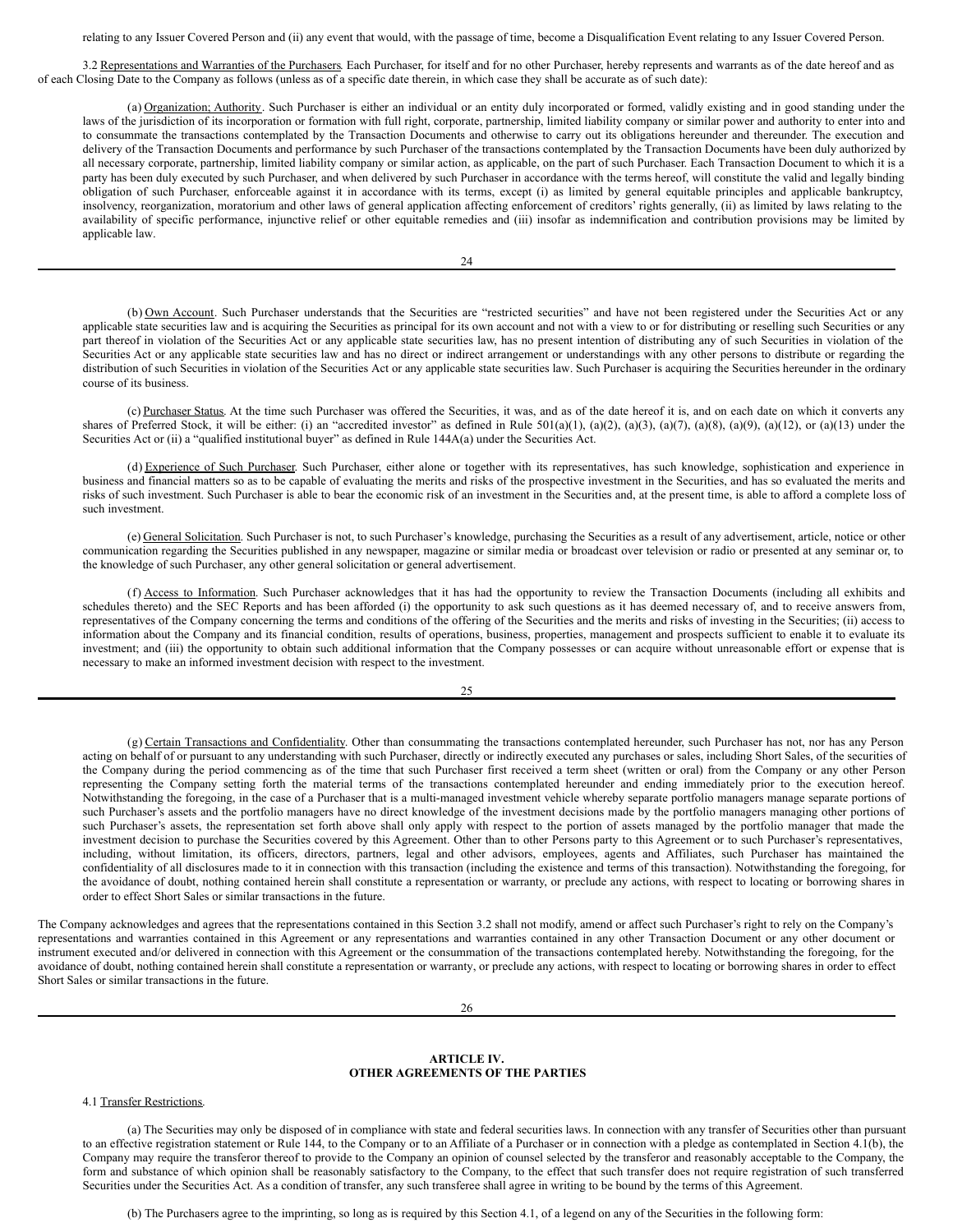[NEITHER] THIS SECURITY [NOR THE SECURITIES INTO WHICH THIS SECURITY IS [CONVERTIBLE]] HAS [NOT] BEEN REGISTERED WITH THE SECURITIES AND EXCHANGE COMMISSION OR THE SECURITIES COMMISSION OF ANY STATE IN RELIANCE UPON AN EXEMPTION FROM REGISTRATION UNDER THE SECURITIES ACT OF 1933, AS AMENDED (THE "SECURITIES ACT"), AND, ACCORDINGLY, MAY NOT BE OFFERED OR SOLD EXCEPT PURSUANT TO AN EFFECTIVE REGISTRATION STATEMENT UNDER THE SECURITIES ACT OR PURSUANT TO AN AVAILABLE EXEMPTION FROM, OR IN A TRANSACTION NOT SUBJECT TO, THE REGISTRATION REQUIREMENTS OF THE SECURITIES ACT AND IN ACCORDANCE WITH APPLICABLE STATE SECURITIES LAWS. THIS SECURITY [AND THE SECURITIES ISSUABLE UPON [CONVERSION] OF THIS SECURITY] MAY BE PLEDGED IN CONNECTION WITH A BONA FIDE MARGIN ACCOUNT WITH A REGISTERED BROKER-DEALER OR OTHER LOAN WITH A FINANCIAL INSTITUTION THAT IS AN "ACCREDITED INVESTOR" AS DEFINED IN RULE 501(a) UNDER THE SECURITIES ACT OR OTHER LOAN SECURED BY SUCH SECURITIES.

The Company acknowledges and agrees that a Purchaser may from time to time pledge pursuant to a bona fide margin agreement with a registered brokerdealer or grant a security interest in some or all of the Securities to a financial institution that is an "accredited investor" as defined in Rule 501(a) under the Securities Act and, if required under the terms of such arrangement, such Purchaser may transfer pledged or secured Securities to the pledgees or secured parties. Such a pledge or transfer would not be subject to approval of the Company and no legal opinion of legal counsel of the pledgee, secured party or pledgor shall be required in connection therewith. Further, no notice shall be required of such pledge. At the appropriate Purchaser's expense, the Company will execute and deliver such reasonable documentation as a pledgee or secured party of Securities may reasonably request in connection with a pledge or transfer of the Securities.

27

(c) Certificates evidencing the Underlying Shares shall not contain any legend (including the legend set forth in Section 4.1(b) hereof): (i) while a registration statement covering the resale of such security is effective under the Securities Act, (ii) following any sale of such Underlying Shares pursuant to Rule 144, (iii) if such Underlying Shares are eligible for sale under Rule 144, without the requirement for the Company to be in compliance with the current public information required under Rule 144 as to such Underlying Shares and without volume or manner-of-sale restrictions or (iv) if such legend is not required under applicable requirements of the Securities Act (including judicial interpretations and pronouncements issued by the staff of the Commission). The Company shall cause its counsel to issue a legal opinion to the Transfer Agent or the Purchaser if required by the Transfer Agent to effect the removal of the legend hereunder, or if requested by a Purchaser, respectively. If all or any shares of Preferred Stock are converted at a time when there is an effective registration statement to cover the resale of the Underlying Shares, or if such Underlying Shares may be sold under Rule 144 and the Company is then in compliance with the current public information required under Rule 144, or if the Underlying Shares may be sold under Rule 144 without the requirement for the Company to be in compliance with the current public information required under Rule 144 as to such Underlying Shares and without volume or manner-of-sale restrictions or if such legend is not otherwise required under applicable requirements of the Securities Act (including judicial interpretations and pronouncements issued by the staff of the Commission) then such Underlying Shares shall be issued free of all legends. The Company agrees that following the Effective Date or at such time as such legend is no longer required under this Section 4.1(c), it will, no later than the earlier of (i) two (2) Trading Days and (ii) the number of Trading Days comprising the Standard Settlement Period (as defined below) following the delivery by a Purchaser to the Company or the Transfer Agent of a certificate representing Underlying Shares, as applicable, issued with a restrictive legend (such date, the "Legend Removal Date"), deliver or cause to be delivered to such Purchaser a certificate representing such shares that is free from all restrictive and other legends. The Company may not make any notation on its records or give instructions to the Transfer Agent that enlarge the restrictions on transfer set forth in this Section 4. Certificates for Underlying Shares subject to legend removal hereunder shall be transmitted by the Transfer Agent to the Purchaser by crediting the account of the Purchaser's prime broker with the Depository Trust Company System as directed by such Purchaser. As used herein, "Standard Settlement Period" means the standard settlement period, expressed in a number of Trading Days, on the Company's primary Trading Market with respect to the Common Stock as in effect on the date of delivery of a certificate representing Underlying Shares, as applicable, issued with a restrictive legend.

#### 28

(d) In addition to such Purchaser's other available remedies, the Company shall pay to a Purchaser, in cash, (i) as partial liquidated damages and not as a penalty, for each \$1,000 of Underlying Shares (based on the VWAP of the Common Stock on the date such Securities are submitted to the Transfer Agent) delivered for removal of the restrictive legend and subject to Section 4.1(c), \$10 per Trading Day (increasing to \$20 per Trading Day five (5) Trading Days after such damages have begun to accrue) for each Trading Day after the Legend Removal Date until such certificate is delivered without a legend and (ii) if the Company fails to (a) issue and deliver (or cause to be delivered) to a Purchaser by the Legend Removal Date a certificate representing the Securities so delivered to the Company by such Purchaser that is free from all restrictive and other legends and (b) if after the Legend Removal Date such Purchaser purchases (in an open market transaction or otherwise) shares of Common Stock to deliver in satisfaction of a sale by such Purchaser of all or any portion of the number of shares of Common Stock, or a sale of a number of shares of Common Stock equal to all or any portion of the number of shares of Common Stock that such Purchaser anticipated receiving from the Company without any restrictive legend, then, an amount equal to the excess of such Purchaser's total purchase price (including brokerage commissions and other out-of-pocket expenses, if any) for the shares of Common Stock so purchased (including brokerage commissions and other out-of-pocket expenses, if any) (the "Buy-In Price") over the product of (x) such number of Underlying Shares that the Company was required to deliver to such Purchaser by the Legend Removal Date multiplied by (y) the lowest closing sale price of the Common Stock on any Trading Day during the period commencing on the date of the delivery by such Purchaser to the Company of the applicable Underlying Shares (as the case may be) and ending on the date of such delivery and payment under this clause (ii).

(e) Each Purchaser, severally and not jointly with the other Purchasers, agrees with the Company that such Purchaser will sell any Securities pursuant to either the registration requirements of the Securities Act, including any applicable prospectus delivery requirements, or an exemption therefrom, they will be sold in compliance with the plan of distribution set forth therein, and acknowledges that the removal of the restrictive legend from certificates representing Securities as set forth in this Section 4.1 is predicated upon the Company's reliance upon this understanding.

4.2 Acknowledgment of Dilution. The Company acknowledges that the issuance of the Securities may result in dilution of the outstanding shares of Common Stock, which dilution may be substantial under certain market conditions. The Company further acknowledges that its obligations under the Transaction Documents, including, without limitation, its obligation to issue the Underlying Shares pursuant to the Transaction Documents, are unconditional and absolute and not subject to any right of set off, counterclaim, delay or reduction, regardless of the effect of any such dilution or any claim the Company may have against any Purchaser and regardless of the dilutive effect that such issuance may have on the ownership of the other stockholders of the Company.

## 4.3 Furnishing of Information; Public Information.

(a) Until the earliest of the time that no Purchaser owns Securities, the Company covenants to maintain the registration of the Common Stock under Section 12(b) or 12(g) of the Exchange Act and to timely file (or obtain extensions in respect thereof and file within the applicable grace period) all reports required to be filed by the Company after the date hereof pursuant to the Exchange Act even if the Company is not then subject to the reporting requirements of the Exchange Act.

(b) At any time during the period commencing from the six (6) month anniversary of the date hereof and ending at such time that all of the Securities may be sold without the requirement for the Company to be in compliance with Rule 144(c)(1) and otherwise without restriction or limitation pursuant to Rule 144, if the Company (i) shall fail for any reason to satisfy the current public information requirement under Rule 144(c) or (ii) has ever been an issuer described in Rule 144(i)(1)(i) or becomes an issuer in the future, and the Company shall fail to satisfy any condition set forth in Rule 144(i)(2) (a "Public Information Failure") then, in addition to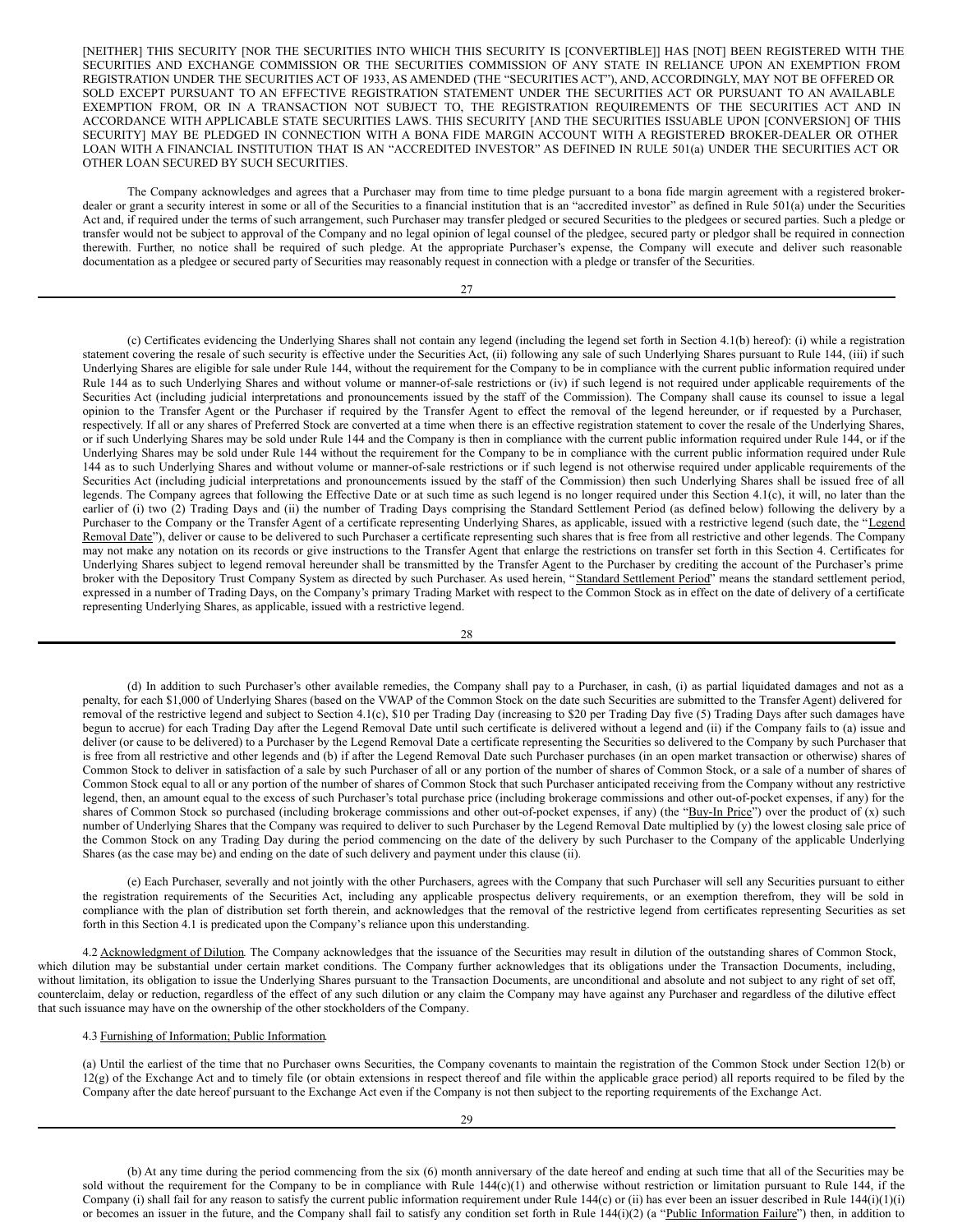such Purchaser's other available remedies, the Company shall pay to a Purchaser, in cash, as partial liquidated damages and not as a penalty, by reason of any such delay in or reduction of its ability to sell the Securities, an amount in cash equal to two percent (2.0%) of the aggregate Subscription Amount of such Purchaser's Securities on the day of a Public Information Failure and on every thirtieth  $(30<sup>th</sup>)$  day (pro rated for periods totaling less than thirty days) thereafter until the earlier of (a) the date such Public Information Failure is cured and (b) such time that such public information is no longer required for the Purchasers to transfer the Underlying Shares pursuant to Rule 144. The payments to which a Purchaser shall be entitled pursuant to this Section 4.3(b) are referred to herein as "Public Information Failure Payments." Public Information Failure Payments shall be paid on the earlier of (i) the last day of the calendar month during which such Public Information Failure Payments are incurred and (ii) the third ( $3<sup>rd</sup>$ ) Business Day after the event or failure giving rise to the Public Information Failure Payments is cured. In the event the Company fails to make Public Information Failure Payments in a timely manner, such Public Information Failure Payments shall bear interest at the rate of 1.5% per month (prorated for partial months) until paid in full. Nothing herein shall limit such Purchaser's right to pursue actual damages for the Public Information Failure, and such Purchaser shall have the right to pursue all remedies available to it at law or in equity including, without limitation, a decree of specific performance and/or injunctive relief.

4.4 Integration. The Company shall not sell, offer for sale or solicit offers to buy or otherwise negotiate in respect of any security (as defined in Section 2 of the Securities Act) that would be integrated with the offer or sale of the Securities in a manner that would require the registration under the Securities Act of the sale of the Securities or that would be integrated with the offer or sale of the Securities for purposes of the rules and regulations of any Trading Market such that it would require shareholder approval prior to the closing of such other transaction unless shareholder approval is obtained before the closing of such subsequent transaction.

4.5 Conversion Procedures. The form of Notice of Conversion included in the Certificate of Designation sets forth the totality of the procedures required of the Purchasers in order to convert the Preferred Stock. Without limiting the preceding sentence, no ink-original Notice of Conversion shall be required, nor shall any medallion guarantee (or other type of guarantee or notarization) of any Notice of Conversion form be required in order to convert the Preferred Stock. No additional legal opinion, other information or instructions shall be required of the Purchasers to convert their Preferred Stock. The Company shall honor conversions of the Preferred Stock and shall deliver Underlying Shares in accordance with the terms, conditions and time periods set forth in the Transaction Documents.

30

4.6 Securities Laws Disclosure; Publicity. The Company shall by the Disclosure Time, file a Current Report on Form 8-K, including the Transaction Documents as exhibits thereto, with the Commission within the time required by the Exchange Act. From and after such filing, the Company represents to the Purchasers that it shall have publicly disclosed all material, non-public information delivered to any of the Purchasers by the Company or any of its Subsidiaries, or any of their respective officers, directors, employees or agents in connection with the transactions contemplated by the Transaction Documents. In addition, effective upon such filing, the Company acknowledges and agrees that any and all confidentiality or similar obligations under any agreement, whether written or oral, between the Company, any of its Subsidiaries or any of their respective officers, directors, agents, employees or Affiliates on the one hand, and any of the Purchasers or any of their Affiliates on the other hand, shall terminate. The Company and each Purchaser shall consult with each other in issuing any press releases with respect to the transactions contemplated hereby, and neither the Company nor any Purchaser shall issue any such press release nor otherwise make any such public statement without the prior consent of the Company, with respect to any press release of any Purchaser, or without the prior consent of each Purchaser, with respect to any press release of the Company, which consent shall not unreasonably be withheld or delayed, except if such disclosure is required by law, in which case the disclosing party shall promptly provide the other party with prior notice of such public statement or communication. Notwithstanding the foregoing, the Company shall not publicly disclose the name of any Purchaser, or include the name of any Purchaser in any filing with the Commission or any regulatory agency or Trading Market, without the prior written consent of such Purchaser, except (a) as required by federal securities law in connection with (i) any registration statement and (ii) the filing of final Transaction Documents with the Commission and (b) to the extent such disclosure is required by law or Trading Market regulations, in which case the Company shall provide the Purchasers with prior notice of such disclosure permitted under this clause (b).

4.7 Shareholder Rights Plan. No claim will be made or enforced by the Company or, with the consent of the Company, any other Person, that any Purchaser is an "Acquiring Person" under any control share acquisition, business combination, poison pill (including any distribution under a rights agreement) or similar anti-takeover plan or arrangement in effect or hereafter adopted by the Company, or that any Purchaser could be deemed to trigger the provisions of any such plan or arrangement, by virtue of receiving Securities under the Transaction Documents or under any other agreement between the Company and the Purchasers.

4.8 Non-Public Information. Except with respect to the material terms and conditions of the transactions contemplated by the Transaction Documents, which shall be disclosed pursuant to Section 4.6, the Company covenants and agrees that neither it, nor any other Person acting on its behalf will provide any Purchaser or its agents or counsel with any information that constitutes, or the Company reasonably believes constitutes, material non-public information, unless prior thereto such Purchaser shall have consented to the receipt of such information and agreed with the Company to keep such information confidential. The Company understands and confirms that each Purchaser shall be relying on the foregoing covenant in effecting transactions in securities of the Company. To the extent that the Company, any of its Subsidiaries, or any of their respective officers, director, agents, employees or Affiliates delivers any material, non-public information to a Purchaser without such Purchaser's consent, the Company hereby covenants and agrees that such Purchaser shall not have any duty of confidentiality to the Company, any of its Subsidiaries, or any of their respective officers, directors, agents, employees or Affiliates, or a duty to the Company, any of its Subsidiaries or any of their respective officers, directors, agents, employees or Affiliates not to trade on the basis of, such material, non-public information, provided that the Purchaser shall remain subject to applicable law. To the extent that any notice provided pursuant to any Transaction Document constitutes, or contains, material, non-public information regarding the Company or any Subsidiaries, the Company shall simultaneously file such notice with the Commission pursuant to a Current Report on Form 8-K. The Company understands and confirms that each Purchaser shall be relying on the foregoing covenant in effecting transactions in securities of the Company.

4.9 Use of Proceeds. The Company shall use the net proceeds from the sale of the Securities hereunder as set forth on Schedule 4.9 attached hereto.

4.10 Indemnification of Purchasers. Subject to the provisions of this Section 4.10, the Company will indemnify and hold each Purchaser and its directors, officers, shareholders, members, partners, employees and agents (and any other Persons with a functionally equivalent role of a Person holding such titles notwithstanding a lack of such title or any other title), each Person who controls such Purchaser (within the meaning of Section 15 of the Securities Act and Section 20 of the Exchange Act), and the directors, officers, shareholders, agents, members, partners or employees (and any other Persons with a functionally equivalent role of a Person holding such titles notwithstanding a lack of such title or any other title) of such controlling persons (each, a "Purchaser Party") harmless from any and all losses, liabilities, obligations, claims, contingencies, damages, costs and expenses, including all judgments, amounts paid in settlements, court costs and reasonable attorneys' fees and costs of investigation that any such Purchaser Party may suffer or incur as a result of or relating to (a) any breach of any of the representations, warranties, covenants or agreements made by the Company in this Agreement or in the other Transaction Documents or (b) any action instituted against the Purchaser Parties in any capacity, or any of them or their respective Affiliates, by any stockholder of the Company who is not an Affiliate of such Purchaser Party, with respect to any of the transactions contemplated by the Transaction Documents (unless such action is solely based upon a material breach of such Purchaser Party's representations, warranties or covenants under the Transaction Documents or any agreements or understandings such Purchaser Party may have with any such stockholder or any violations by such Purchaser Party of state or federal securities laws or any conduct by such Purchaser Party which is finally judicially determined to constitute fraud, gross negligence or willful misconduct). If any action shall be brought against any Purchaser Party in respect of which indemnity may be sought pursuant to this Agreement, such Purchaser Party shall promptly notify the Company in writing, and the Company shall have the right to assume the defense thereof with counsel of its own choosing reasonably acceptable to the Purchaser Party. Any Purchaser Party shall have the right to employ separate counsel in any such action and participate in the defense thereof, but the fees and expenses of such counsel shall be at the expense of such Purchaser Party except to the extent that (i) the employment thereof has been specifically authorized by the Company in writing, (ii) the Company has failed after a reasonable period of time to assume such defense and to employ counsel or (iii) in such action there is, in the reasonable opinion of counsel, a material conflict on any material issue between the position of the Company and the position of such Purchaser Party, in which case the Company shall be responsible for the reasonable fees and expenses of no more than one such separate counsel. The Company will not be liable to any Purchaser Party under this Agreement (y) for any settlement by a Purchaser Party effected without the Company's prior written consent, which shall not be unreasonably withheld or delayed; or (z) to the extent, but only to the extent that a loss, claim, damage or liability is attributable to any Purchaser Party's breach of any of the representations,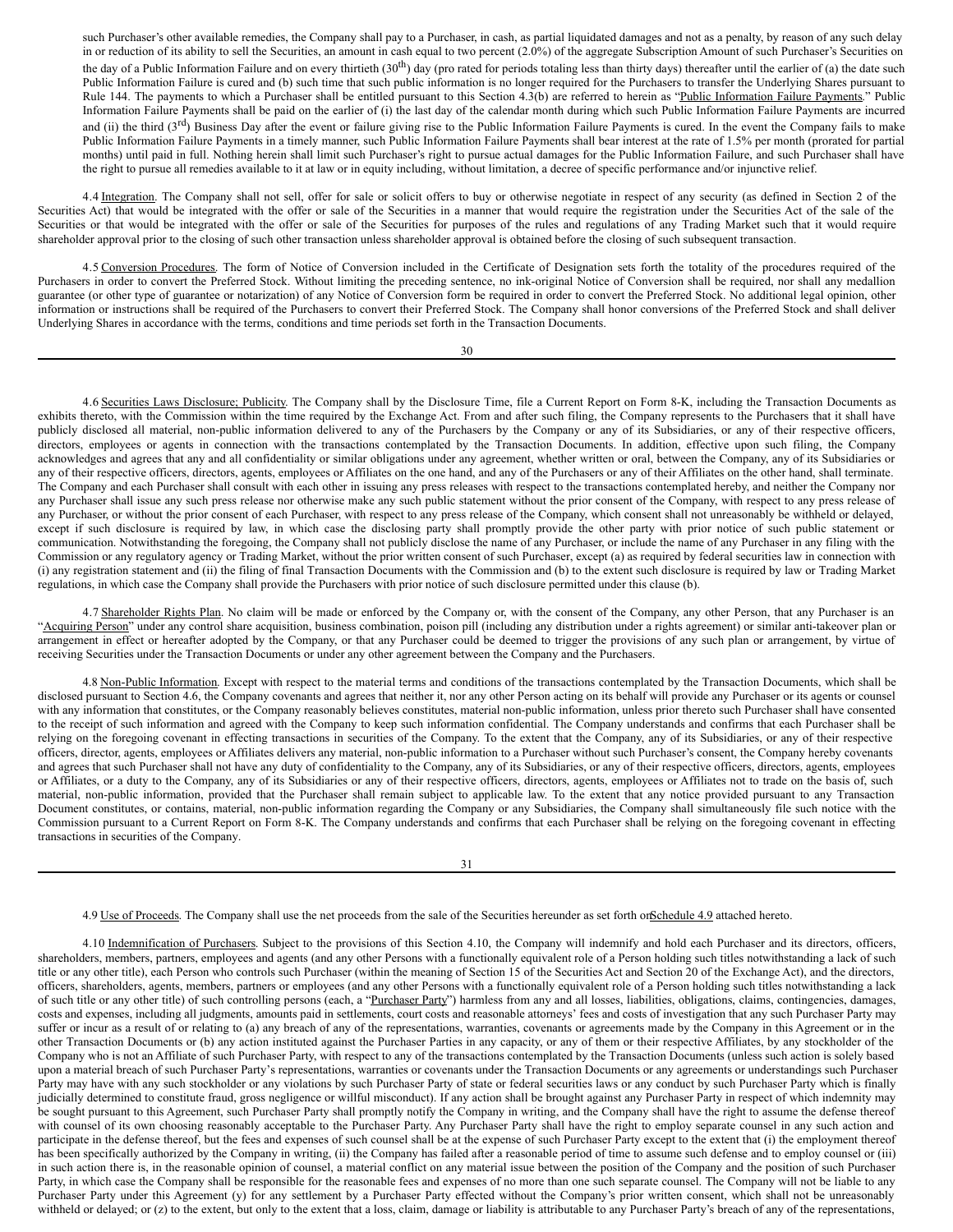warranties, covenants or agreements made by such Purchaser Party in this Agreement or in the other Transaction Documents. The indemnification required by this Section 4.10 shall be made by periodic payments of the amount thereof during the course of the investigation or defense, as and when bills are received or are incurred. The indemnity agreements contained herein shall be in addition to any cause of action or similar right of any Purchaser Party against the Company or others and any liabilities the Company may be subject to pursuant to law.

32

## 4.11 Reservation and Listing of Securities; Proxy Statement.

(a) Following the date that Shareholder Approval is obtained and deemed effective, the Company shall maintain a reserve of the Required Minimum from its duly authorized shares of Common Stock for issuance pursuant to the Transaction Documents in such amount as may then be required to fulfill its obligations in full under the Transaction Documents.

(b) If, on any date after the date that Shareholder Approval is obtained and deemed effective, the number of authorized but unissued (and otherwise unreserved) shares of Common Stock is less than 130% of (i) the Required Minimum on such date, minus (ii) the number of shares of Common Stock previously issued pursuant to the Transaction Documents, then the Board of Directors shall use commercially reasonable efforts to amend the Company's certificate or articles of incorporation to increase the number of authorized but unissued shares of Common Stock to at least the Required Minimum at such time (minus the number of shares of Common Stock previously issued pursuant to the Transaction Documents), as soon as possible and in any event not later than the 75<sup>th</sup> day after such date, provided that the Company will not be required at any time to authorize a number of shares of Common Stock greater than the maximum remaining number of shares of Common Stock that could possibly be issued after such time pursuant to the Transaction Documents.

(c) The Company shall, if applicable: (i) in the time and manner required by the principal Trading Market, prepare and file with such Trading Market an additional shares listing application covering a number of shares of Common Stock at least equal to the Required Minimum on the date of such application, (ii) take all steps necessary to cause such shares of Common Stock to be approved for listing or quotation on such Trading Market as soon as possible thereafter, (iii) provide to the Purchasers evidence of such listing or quotation and (iv) maintain the listing or quotation of such Common Stock on any date at least equal to the Required Minimum on such date on such Trading Market or another Trading Market. The Company agrees to maintain the eligibility of the Common Stock for electronic transfer through the Depository Trust Company or another established clearing corporation, including, without limitation, by timely payment of fees to the Depository Trust Company or such other established clearing corporation in connection with such electronic transfer.

33

(d) The Company shall file the Information Statement or the Proxy Statement within 15 days of the date hereof and, if it files the Proxy Statement, it shall hold a special meeting of shareholders (which may also be at the annual meeting of shareholders) at the earliest practical date for the purpose of obtaining Shareholder Approval, with the recommendation of the Company's Board of Directors that such proposal be approved, and the Company shall solicit proxies from its shareholders in connection therewith in the same manner as all other management proposals in such proxy statement and all management-appointed proxyholders shall vote their proxies in favor of such proposal. The Company shall use its best efforts to obtain such Shareholder Approval. If the Company does not obtain Shareholder Approval at or before the first meeting, the Company shall call a meeting every four months thereafter to seek Shareholder Approval until the earlier of the date Shareholder Approval is obtained or the Preferred Stock is no longer outstanding.

4.12 Lock-Up Agreements. The Company shall not amend, modify, waive or terminate any provision of any of the Lock-Up Agreements except to extend the term of the lock-up period and shall enforce the provisions of each Lock-Up Agreement in accordance with its terms. If any party to a Lock-Up Agreement breaches any provision of a Lock-Up Agreement, the Company shall promptly use its best efforts to seek specific performance of the terms of such Lock-Up Agreement.

#### 4.13 Subsequent Equity Sales.

(a) From the date hereof until such time as no Purchaser holds any of the Securities, except pursuant to the terms of any securities that may be issued on the date hereof, the Company shall be prohibited from effecting or entering into an agreement to effect any issuance by the Company or any of its Subsidiaries of Common Stock or Common Stock Equivalents (or a combination of units thereof) involving a Variable Rate Transaction. "Variable Rate Transaction" means a transaction in which the Company (i) issues or sells any debt or equity securities that are convertible into, exchangeable or exercisable for, or include the right to receive, additional shares of Common Stock either (A) at a conversion price, exercise price or exchange rate or other price that is based upon, and/or varies with, the trading prices of or quotations for the shares of Common Stock at any time after the initial issuance of such debt or equity securities or (B) with a conversion, exercise or exchange price that is subject to being reset at some future date after the initial issuance of such debt or equity security or upon the occurrence of specified or contingent events directly or indirectly related to the business of the Company or the market for the Common Stock or (ii) enters into, or effects a transaction under, any agreement, including, but not limited to, an equity line of credit, whereby the Company may issue securities at a future determined price. Any Purchaser shall be entitled to obtain injunctive relief against the Company to preclude any such issuance, which remedy shall be in addition to any right to collect damages.

(b) Unless Shareholder Approval has been obtained and deemed effective, neither the Company nor any Subsidiary shall make any issuance whatsoever of Common Stock or Common Stock Equivalents. Any Purchaser shall be entitled to obtain injunctive relief against the Company to preclude any such issuance, which remedy shall be in addition to any right to collect damages.

34

4.14 Equal Treatment of Purchasers. No consideration (including any modification of any Transaction Document) shall be offered or paid to any Person to amend or consent to a waiver or modification of any provision of this Agreement unless the same consideration is also offered to all of the parties to the Transaction Documents. For clarification purposes, this provision constitutes a separate right granted to each Purchaser by the Company and negotiated separately by each Purchaser, and is intended for the Company to treat the Purchasers as a class and shall not in any way be construed as the Purchasers acting in concert or as a group with respect to the purchase, disposition or voting of Securities or otherwise.

4.15 Certain Transactions and Confidentiality. Each Purchaser, severally and not jointly with the other Purchasers, covenants that neither it, nor any Affiliate acting on its behalf or pursuant to any understanding with it will execute any purchases or sales, including Short Sales, of any of the Company's securities during the period commencing with the execution of this Agreement and ending at such time that the transactions contemplated by this Agreement are first publicly announced as described in Section 4.6. Each Purchaser, severally and not jointly with the other Purchasers, covenants that until such time as the transactions contemplated by this Agreement are publicly disclosed by the Company as described in Section 4.6, such Purchaser will maintain the confidentiality of the existence and terms of this transaction and the information included in the Disclosure Schedules. Notwithstanding the foregoing, and notwithstanding anything contained in this Agreement to the contrary, the Company expressly acknowledges and agrees that (i) no Purchaser makes any representation, warranty or covenant hereby that it will not engage in effecting transactions in any securities of the Company after the time that the transactions contemplated by this Agreement are first publicly announced as described in Section 4.6, (ii) no Purchaser shall be restricted or prohibited from effecting any transactions in any securities of the Company in accordance with applicable securities laws from and after the time that the transactions contemplated by this Agreement are first publicly announced as described in Section 4.6 and (iii) no Purchaser shall have any duty of confidentiality or duty not to trade in the securities of the Company to the Company or its Subsidiaries after the filing of the Form 8-K as described in Section 4.6. Notwithstanding the foregoing, in the case of a Purchaser that is a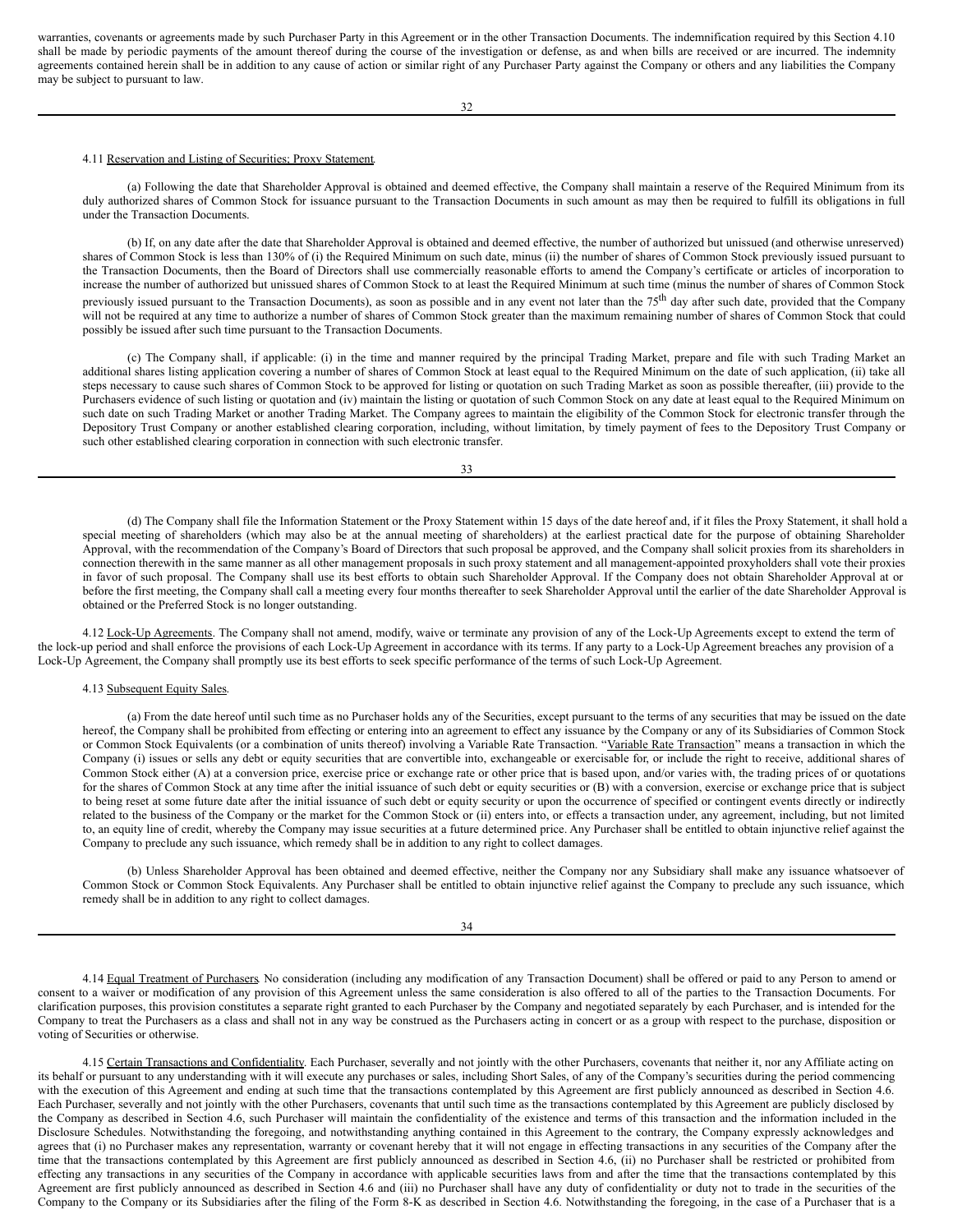multi-managed investment vehicle whereby separate portfolio managers manage separate portions of such Purchaser's assets and the portfolio managers have no direct knowledge of the investment decisions made by the portfolio managers managing other portions of such Purchaser's assets, the covenant set forth above shall only apply with respect to the portion of assets managed by the portfolio manager that made the investment decision to purchase the Securities covered by this Agreement.

4.16 Form D; Blue Sky Filings. The Company agrees to timely file a Form D with respect to the Securities as required under Regulation D and to provide a copy thereof, promptly upon request of any Purchaser. The Company shall take such action as the Company shall reasonably determine is necessary in order to obtain an exemption for, or to qualify the Securities for, sale to the Purchasers at each Closing under applicable securities or "Blue Sky" laws of the states of the United States, and shall provide evidence of such actions promptly upon request of any Purchaser.

## **ARTICLE V. MISCELLANEOUS**

5.1 Termination. This Agreement may be terminated by any Purchaser, as to such Purchaser's obligations hereunder only and without any effect whatsoever on the obligations between the Company and the other Purchasers, by written notice to the other parties, if the applicable Closing has not been consummated on or before the fifth (5<sup>th</sup>) Trading Day following the date set for such Closing; provided, however, that no such termination will affect the right of any party to sue for any breach by any other party (or parties).

5.2 Fees and Expenses. Except as expressly set forth in the Transaction Documents to the contrary, each party shall pay the fees and expenses of its advisers, counsel, accountants and other experts, if any, and all other expenses incurred by such party incident to the negotiation, preparation, execution, delivery and performance of this Agreement. The Company shall pay all Transfer Agent fees (including, without limitation, any fees required for same-day processing of any instruction letter delivered by the Company and any conversion or exercise notice delivered by a Purchaser), stamp taxes and other taxes and duties levied in connection with the delivery of any Securities to the Purchasers.

5.3 Entire Agreement. The Transaction Documents, together with the exhibits and schedules thereto, contain the entire understanding of the parties with respect to the subject matter hereof and thereof and supersede all prior agreements and understandings, oral or written, with respect to such matters, which the parties acknowledge have been merged into such documents, exhibits and schedules.

5.4 Notices. Any and all notices or other communications or deliveries required or permitted to be provided hereunder shall be in writing and shall be deemed given and effective on the earliest of: (a) the time of transmission, if such notice or communication is delivered via facsimile at the facsimile number or email attachment at the e-mail address as set forth on the signature pages attached hereto at or prior to 5:30 p.m. (New York City time) on a Trading Day, (b) the next Trading Day after the time of transmission, if such notice or communication is delivered via facsimile or email attachment at the facsimile number or e-mail address as set forth on the signature pages attached hereto on a day that is not a Trading Day or later than 5:30 p.m. (New York City time) on any Trading Day, (c) the second  $(2<sup>nd</sup>)$  Trading Day following the date of mailing, if sent by U.S. nationally recognized overnight courier service or (d) upon actual receipt by the party to whom such notice is required to be given. The address for such notices and communications shall be as set forth on the signature pages attached hereto.

5.5 Amendments; Waivers. No provision of this Agreement may be waived, modified, supplemented or amended except in a written instrument signed, in the case of an amendment, by the Company and Purchasers which purchased at least 50.1% in interest of the Preferred Stock based on the initial Subscription Amounts hereunder. No waiver of any default with respect to any provision, condition or requirement of this Agreement shall be deemed to be a continuing waiver in the future or a waiver of any subsequent default or a waiver of any other provision, condition or requirement hereof, nor shall any delay or omission of any party to exercise any right hereunder in any subsequent default or a waiver of any other provis manner impair the exercise of any such right. Any proposed amendment or waiver that disproportionately, materially and adversely affects the rights and obligations of any Purchaser relative to the comparable rights and obligations of the other Purchasers shall require the prior written consent of such adversely affected Purchaser. Any amendment effected in accordance with this Section 5.5 shall be binding upon each Purchaser and holder of Securities and the Company.

36

5.6 Headings. The headings herein are for convenience only, do not constitute a part of this Agreement and shall not be deemed to limit or affect any of the provisions hereof.

5.7 Successors and Assigns. This Agreement shall be binding upon and inure to the benefit of the parties and their successors and permitted assigns. The Company may not assign this Agreement or any rights or obligations hereunder without the prior written consent of each Purchaser (other than by merger). Any Purchaser may assign any or all of its rights under this Agreement to any Person to whom such Purchaser assigns or transfers any Securities, provided that such transferee agrees in writing to be bound, with respect to the transferred Securities, by the provisions of the Transaction Documents that apply to the "Purchasers."

5.8 No Third-Party Beneficiaries. This Agreement is intended for the benefit of the parties hereto and their respective successors and permitted assigns and is not for the benefit of, nor may any provision hereof be enforced by, any other Person, except as otherwise set forth in Section 4.10 and this Section 5.8.

5.9 Governing Law. All questions concerning the construction, validity, enforcement and interpretation of the Transaction Documents shall be governed by and construed and enforced in accordance with the internal laws of the State of New York, without regard to the principles of conflicts of law thereof. Each party agrees that all legal Proceedings concerning the interpretation, enforcement and defense of the transactions contemplated by this Agreement and any other Transaction Documents (whether brought against a party hereto or its respective affiliates, directors, officers, shareholders, partners, members, employees or agents) shall be commenced exclusively in the state and federal courts sitting in the City of New York. Each party hereby irrevocably submits to the exclusive jurisdiction of the state and federal courts sitting in the City of New York, Borough of Manhattan for the adjudication of any dispute hereunder or in connection herewith or with any transaction contemplated hereby or discussed herein (including with respect to the enforcement of any of the Transaction Documents), and hereby irrevocably waives, and agrees not to assert in any Action or Proceeding, any claim that it is not personally subject to the jurisdiction of any such court, that such Action or Proceeding is improper or is an inconvenient venue for such Proceeding. Each party hereby irrevocably waives personal service of process and consents to process being served in any such Action or Proceeding by mailing a copy thereof via registered or certified mail or overnight delivery (with evidence of delivery) to such party at the address in effect for notices to it under this Agreement and agrees that such service shall constitute good and sufficient service of process and notice thereof. Nothing contained herein shall be deemed to limit in any way any right to serve process in any other manner permitted by law. If any party shall commence an Action or Proceeding to enforce any provisions of the Transaction Documents, then, in addition to the obligations of the Company under Section 4.10, the prevailing party in such Action or Proceeding shall be reimbursed by the non-prevailing party for its reasonable attorneys' fees and other costs and expenses incurred with the investigation, preparation and prosecution of such Action or Proceeding.

5.10 Survival. The representations and warranties contained herein shall survive each Closing and the delivery of the Securities.

5.11 Execution. This Agreement may be executed in two or more counterparts, all of which when taken together shall be considered one and the same agreement and shall become effective when counterparts have been signed by each party and delivered to each other party, it being understood that the parties need not sign the same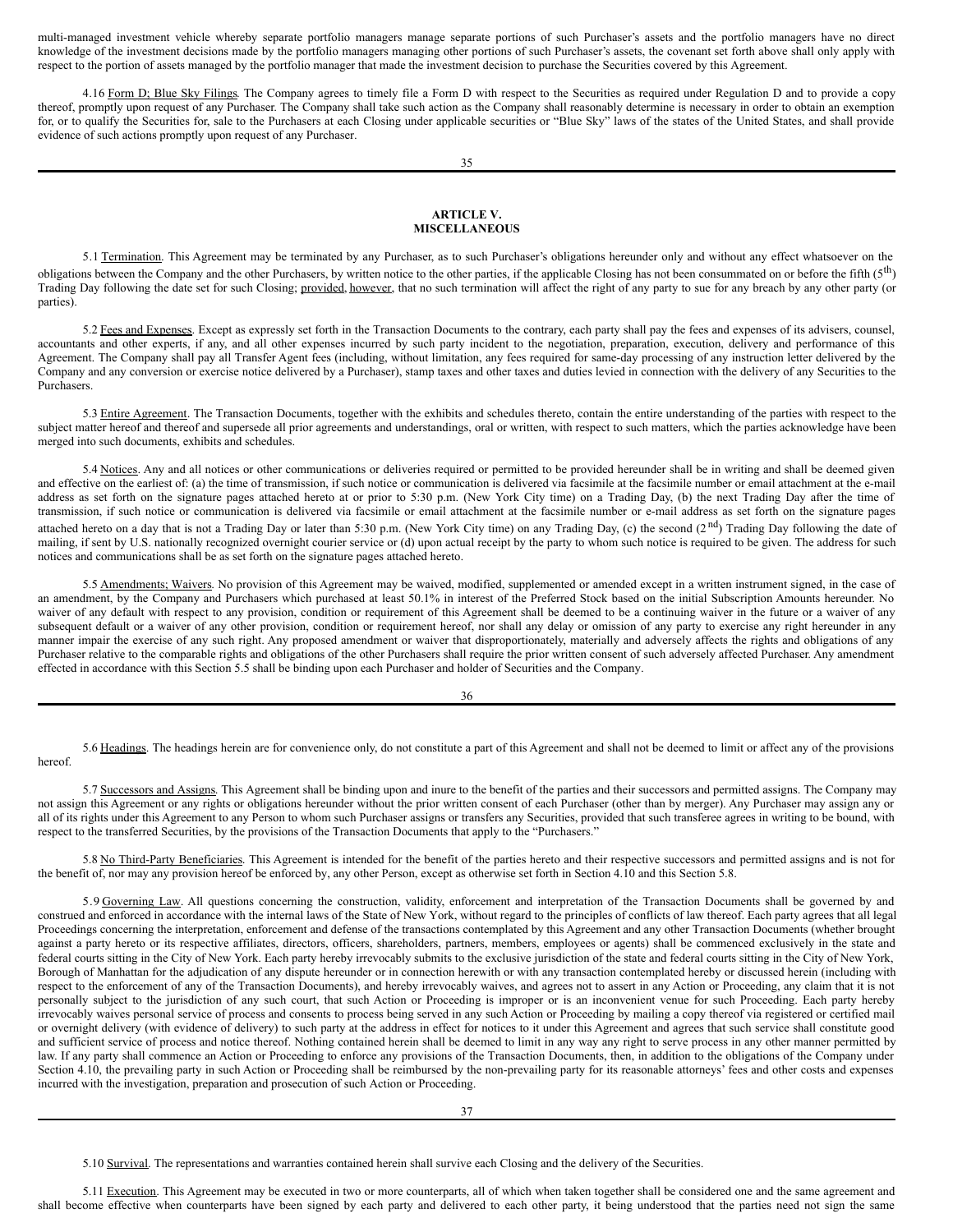counterpart. In the event that any signature is delivered by facsimile transmission or by e-mail delivery of a ".pdf" format data file, such signature shall create a valid and binding obligation of the party executing (or on whose behalf such signature is executed) with the same force and effect as if such facsimile or ".pdf" signature page were an original thereof.

5.12 Severability. If any term, provision, covenant or restriction of this Agreement is held by a court of competent jurisdiction to be invalid, illegal, void or unenforceable, the remainder of the terms, provisions, covenants and restrictions set forth herein shall remain in full force and effect and shall in no way be affected, impaired or invalidated, and the parties hereto shall use their commercially reasonable efforts to find and employ an alternative means to achieve the same or substantially the same result as that contemplated by such term, provision, covenant or restriction. It is hereby stipulated and declared to be the intention of the parties that they would have executed the remaining terms, provisions, covenants and restrictions without including any of such that may be hereafter declared invalid, illegal, void or unenforceable.

5.13 Rescission and Withdrawal Right. Notwithstanding anything to the contrary contained in (and without limiting any similar provisions of) any of the other Transaction Documents, whenever any Purchaser exercises a right, election, demand or option under a Transaction Document and the Company does not timely perform its related obligations within the periods therein provided, then such Purchaser may rescind or withdraw, in its sole discretion from time to time upon written notice to the Company, any relevant notice, demand or election in whole or in part without prejudice to its future actions and rights; provided, however, that, in the case of a rescission of a conversion of the Preferred Stock, the applicable Purchaser shall be required to return any shares of Common Stock subject to any such rescinded conversion.

5.14 Replacement of Securities. If any certificate or instrument evidencing any Securities is mutilated, lost, stolen or destroyed, the Company shall issue or cause to be issued in exchange and substitution for and upon cancellation thereof (in the case of mutilation), or in lieu of and substitution therefor, a new certificate or instrument, but only upon receipt of evidence reasonably satisfactory to the Company of such loss, theft or destruction. The applicant for a new certificate or instrument under such circumstances shall also pay any reasonable third-party costs (including customary indemnity) associated with the issuance of such replacement Securities.

| I<br>×<br>I<br>w<br>×<br>۰. | I<br>۹ |
|-----------------------------|--------|
|-----------------------------|--------|

5.15 Remedies. In addition to being entitled to exercise all rights provided herein or granted by law, including recovery of damages, each of the Purchasers and the Company will be entitled to specific performance under the Transaction Documents. The parties agree that monetary damages may not be adequate compensation for any loss incurred by reason of any breach of obligations contained in the Transaction Documents and hereby agree to waive and not to assert in any Action for specific performance of any such obligation the defense that a remedy at law would be adequate.

5.16 Payment Set Aside. To the extent that the Company makes a payment or payments to any Purchaser pursuant to any Transaction Document or a Purchaser enforces or exercises its rights thereunder, and such payment or payments or the proceeds of such enforcement or exercise or any part thereof are subsequently invalidated, declared to be fraudulent or preferential, set aside, recovered from, disgorged by or are required to be refunded, repaid or otherwise restored to the Company, a trustee, receiver or any other Person under any law (including, without limitation, any bankruptcy law, state or federal law, common law or equitable cause of action), then to the extent of any such restoration the obligation or part thereof originally intended to be satisfied shall be revived and continued in full force and effect as if such payment had not been made or such enforcement or setoff had not occurred.

5.17 Usury. To the extent it may lawfully do so, the Company hereby agrees not to insist upon or plead or in any manner whatsoever claim, and will resist any and all efforts to be compelled to take the benefit or advantage of, usury laws wherever enacted, now or at any time hereafter in force, in connection with any Action or Proceeding that may be brought by any Purchaser in order to enforce any right or remedy under any Transaction Document. Notwithstanding any provision to the contrary contained in any Transaction Document, it is expressly agreed and provided that the total liability of the Company under the Transaction Documents for payments in the nature of interest shall not exceed the maximum lawful rate authorized under applicable law (the "Maximum Rate"), and, without limiting the foregoing, in no event shall any rate of interest or default interest, or both of them, when aggregated with any other sums in the nature of interest that the Company may be obligated to pay under the Transaction Documents exceed such Maximum Rate. It is agreed that if the maximum contract rate of interest allowed by law and applicable to the Transaction Documents is increased or decreased by statute or any official governmental action subsequent to the date hereof, the new maximum contract rate of interest allowed by law will be the Maximum Rate applicable to the Transaction Documents from the effective date thereof forward, unless such application is precluded by applicable law. If under any circumstances whatsoever, interest in excess of the Maximum Rate is paid by the Company to any Purchaser with respect to indebtedness evidenced by the Transaction Documents, such excess shall be applied by such Purchaser to the unpaid principal balance of any such indebtedness or be refunded to the Company, the manner of handling such excess to be at such Purchaser's election.

| ×<br>۰.<br>۰,<br>I<br>٧<br>×<br>۰. |
|------------------------------------|
|------------------------------------|

5.18 Independent Nature of Purchasers' Obligations and Rights. The obligations of each Purchaser under any Transaction Document are several and not joint with the obligations of any other Purchaser, and no Purchaser shall be responsible in any way for the performance or non-performance of the obligations of any other Purchaser under any Transaction Document. Nothing contained herein or in any other Transaction Document, and no action taken by any Purchaser pursuant hereto or thereto, shall be deemed to constitute the Purchasers as a partnership, an association, a joint venture or any other kind of entity, or create a presumption that the Purchasers are in any way acting in concert or as a group with respect to such obligations or the transactions contemplated by the Transaction Documents. Each Purchaser shall be entitled to independently protect and enforce its rights, including, without limitation, the rights arising out of this Agreement or out of the other Transaction Documents, and it shall not be necessary for any other Purchaser to be joined as an additional party in any Proceeding for such purpose. Each Purchaser has been represented by its own separate legal counsel in its review and negotiation of the Transaction Documents. It is expressly understood and agreed that each provision contained in this Agreement and in each other Transaction Document is between the Company and a Purchaser, solely, and not between the Company and the Purchasers collectively and not between and among the Purchasers.

5.19 Liquidated Damages. The Company's obligations to pay any partial liquidated damages or other amounts owing under the Transaction Documents is a continuing obligation of the Company and shall not terminate until all unpaid partial liquidated damages and other amounts have been paid notwithstanding the fact that the instrument or security pursuant to which such partial liquidated damages or other amounts are due and payable shall have been canceled.

5.20 Saturdays, Sundays, Holidays, etc. If the last or appointed day for the taking of any action or the expiration of any right required or granted herein shall not be a Business Day, then such action may be taken or such right may be exercised on the next succeeding Business Day.

5.21 Construction. The parties agree that each of them and/or their respective counsel have reviewed and had an opportunity to revise the Transaction Documents and, therefore, the normal rule of construction to the effect that any ambiguities are to be resolved against the drafting party shall not be employed in the interpretation of the Transaction Documents or any amendments thereto. In addition, each and every reference to share prices and shares of Common Stock in any Transaction Document shall be subject to adjustment for reverse and forward stock splits, stock dividends, stock combinations and other similar transactions of the Common Stock that occur after the date of this Agreement.

5.22 WAIVER OF JURY TRIAL. IN ANY ACTION, SUIT, OR PROCEEDING IN ANY JURISDICTION BROUGHT BY ANY PARTY AGAINST ANY **OTHER PARTY, THE PARTIES EACH KNOWINGLY AND INTENTIONALLY, TO THE GREATEST EXTENT PERMITTED BY APPLICABLE LAW, HEREBY ABSOLUTELY, UNCONDITIONALLY, IRREVOCABLY AND EXPRESSLY WAIVES FOREVER TRIAL BY JURY.**

*(Signature Pages Follow)*